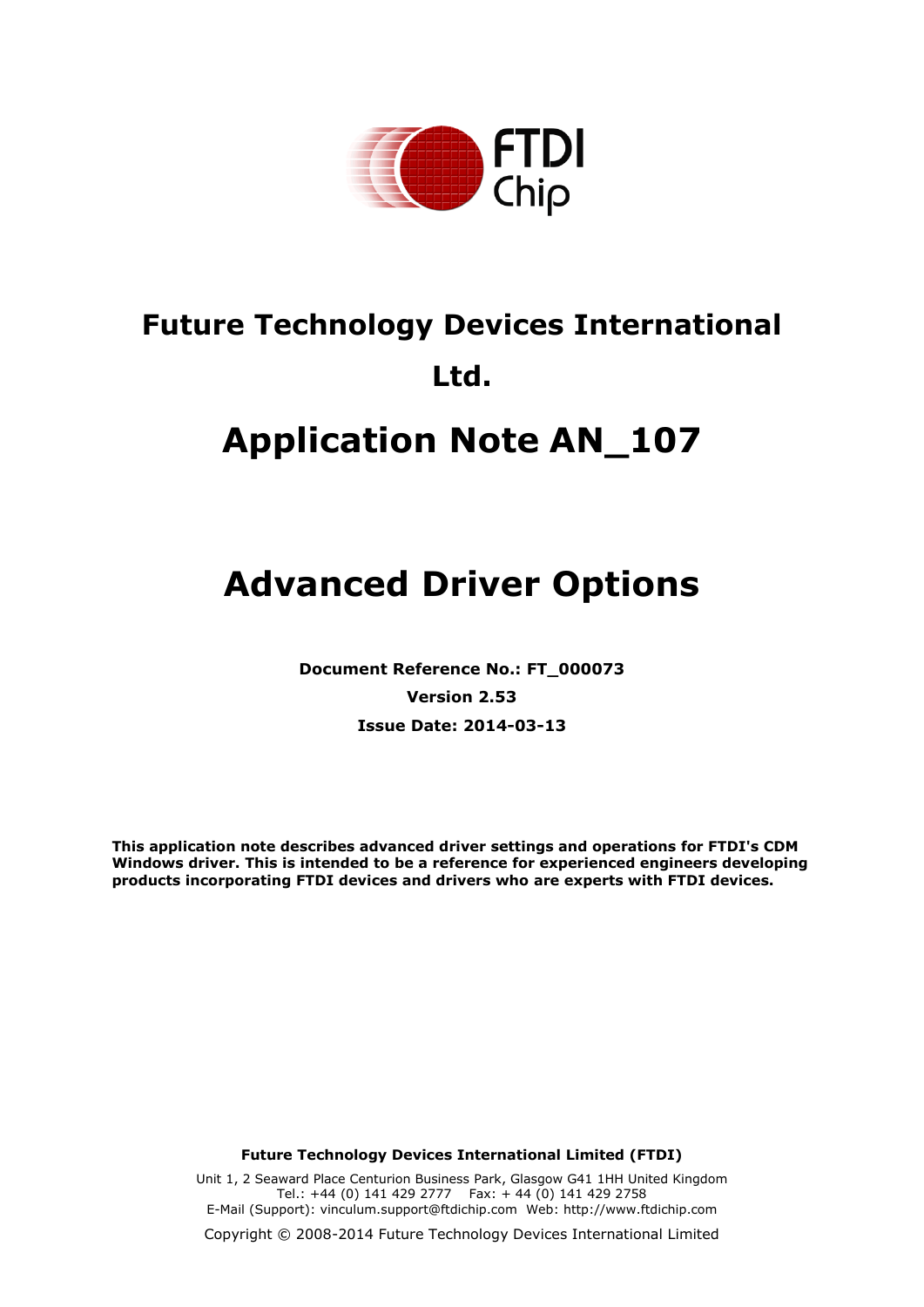

|                | <b>Table of Contents</b>                                 |
|----------------|----------------------------------------------------------|
| 1              |                                                          |
| $\mathbf{2}$   | CDM USB Serial Converter Properties Page  5              |
| 2.1            |                                                          |
|                |                                                          |
| 3              | CDM COM Port Advanced Properties Page  7                 |
| 4              | <b>Modification of INF for Non-Default VID and PID</b>   |
|                |                                                          |
| 4.1            |                                                          |
| 4.2            |                                                          |
|                |                                                          |
| 5.1            |                                                          |
| 5.2            |                                                          |
| 5.3            | Limiting the Number of COM Ports That Can Be Installed13 |
| 5.4            |                                                          |
| 5.5            |                                                          |
| 5.6            |                                                          |
| 5.7            |                                                          |
| 6              |                                                          |
| 6.1            |                                                          |
| 6.2            | Changing the Default USB Transfer Size17                 |
|                | Setting a Custom Default Latency Timer Value 18          |
| 6.3            |                                                          |
| 6.4            |                                                          |
| 6.5            |                                                          |
| 6.6            |                                                          |
| 6.6.1<br>6.6.2 |                                                          |
| 6.6.3          |                                                          |
| 6.6.4          |                                                          |
| 6.6.5          |                                                          |
| 6.6.6          |                                                          |
| 6.6.7          |                                                          |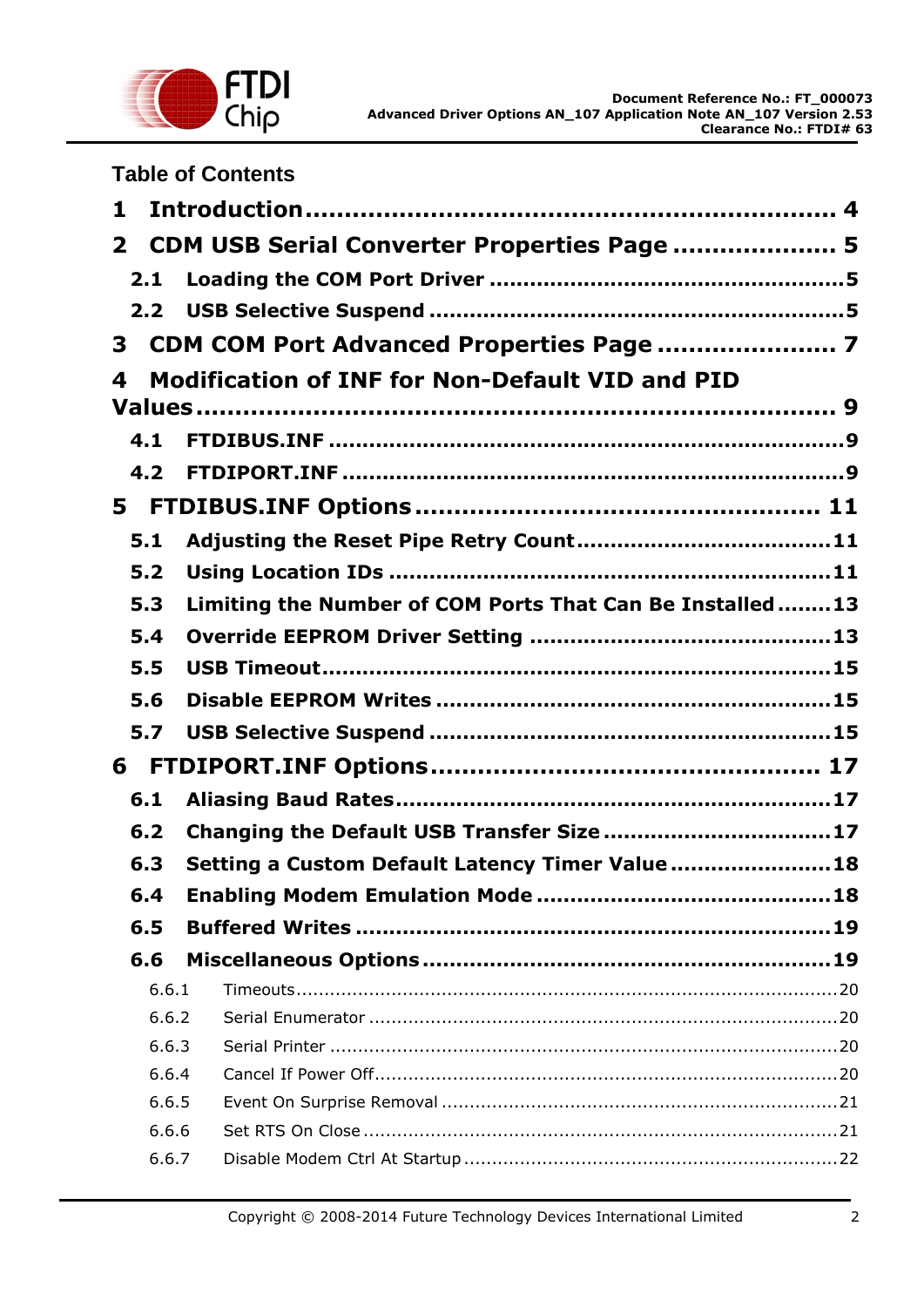

| 6.7 |                                                   |  |
|-----|---------------------------------------------------|--|
| 6.8 | Specifying the COM Port Allocation Start Value 23 |  |
| 6.9 |                                                   |  |
| 7   |                                                   |  |
| 7.1 |                                                   |  |
| 7.2 |                                                   |  |
| 8   |                                                   |  |
| 9   |                                                   |  |
|     |                                                   |  |
|     |                                                   |  |
|     |                                                   |  |
|     |                                                   |  |
|     |                                                   |  |
|     |                                                   |  |
|     |                                                   |  |
|     |                                                   |  |
|     |                                                   |  |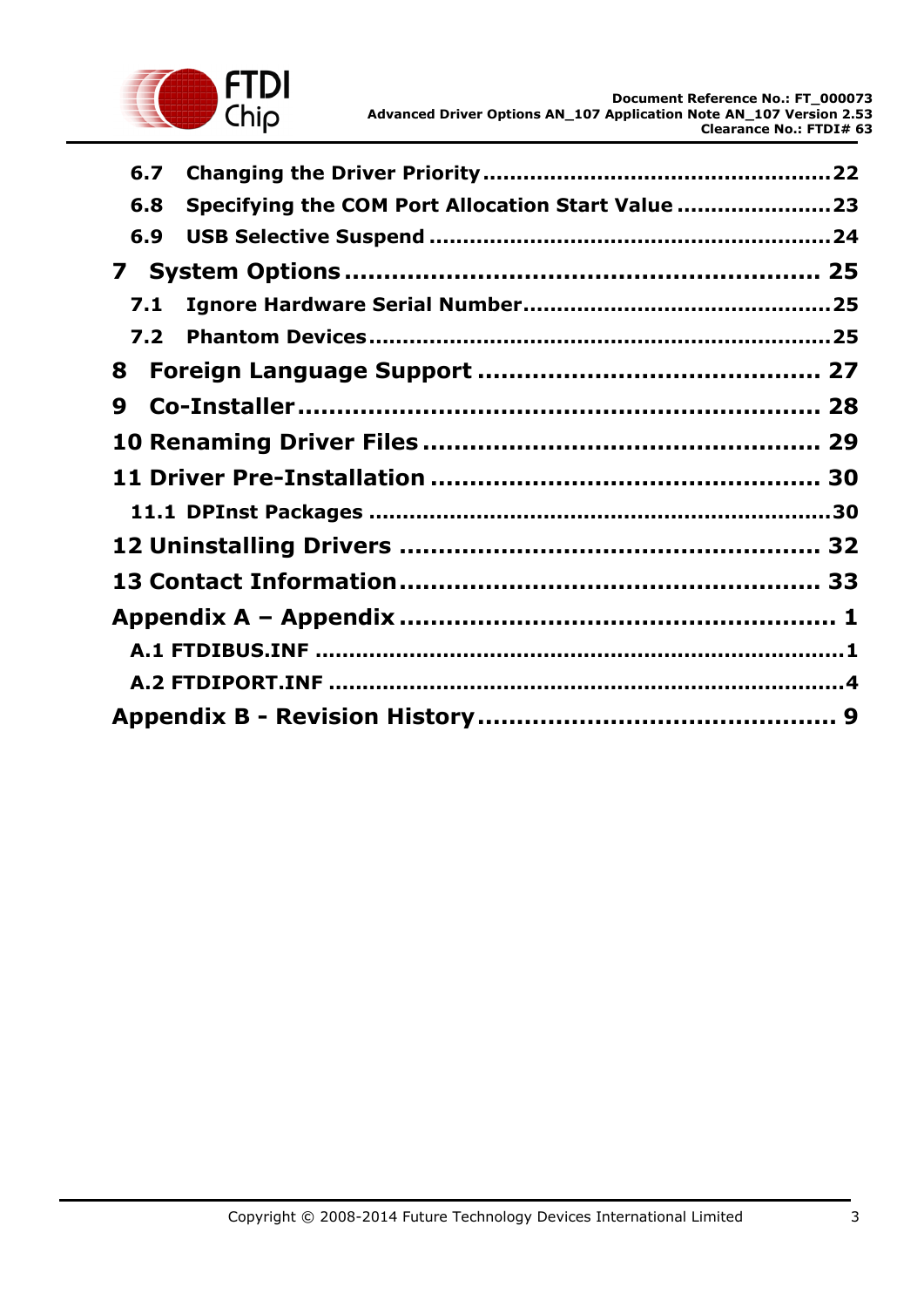

## <span id="page-3-0"></span>**1 Introduction**

This application note describes advanced driver settings and operations for FTDI's CDM Windows driver. This is intended to be a reference for experienced engineers developing products incorporating FTDI devices and drivers who are experts with FTDI devices.

If you are unsure about any of the features described in this document, please do not change any of your driver files or registry settings and seek assistance from **FTDI Support**.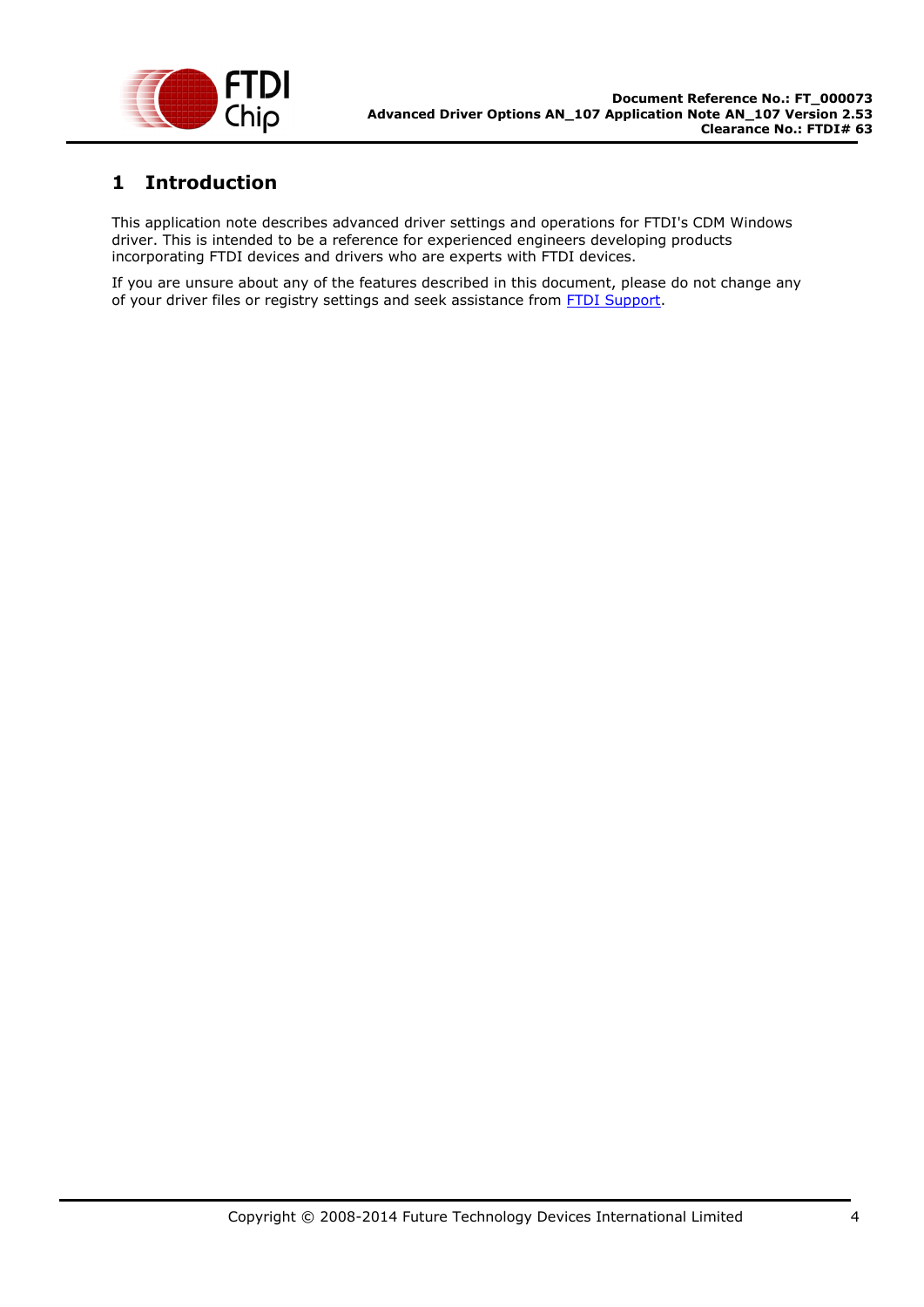

## <span id="page-4-0"></span>**2 CDM USB Serial Converter Properties Page**

With the CDM driver, a property page is now available for the USB Serial Converter driver. This is at the same level as the original D2XX driver.

| <b>USB Serial Converter Properties</b>                  | $\mathbf{x}$ |  |  |
|---------------------------------------------------------|--------------|--|--|
| Advanced<br>General<br>Driver<br><b>Details</b>         |              |  |  |
| <b>USB Serial Converter</b>                             |              |  |  |
| Configuration                                           |              |  |  |
| Use these settings to override normal device behaviour. |              |  |  |
| Load VCP<br><b>Enable Selective Suspend</b>             |              |  |  |
| 5<br>Selective Suspend Idle Timeout (secs)              |              |  |  |
|                                                         |              |  |  |
|                                                         |              |  |  |
|                                                         |              |  |  |
|                                                         |              |  |  |
|                                                         |              |  |  |
|                                                         |              |  |  |
| ОK<br>Cancel                                            | Help         |  |  |

**Figure 2.1 USB Serial Converter Properties**

## <span id="page-4-1"></span>**2.1 Loading the COM Port Driver**

In the case of FT232R, FT245R and FT2232 devices, the driver type is determined by a setting in the device EEPROM. The Advanced tab allows the user to override any EEPROM settings to select the driver type. The EEPROM settings can be overridden using the check box shown below:

This option can also be configured as a default value via the FTDIBUS.INF file before installation as indicated in [FTDIBUS.INF Options.](#page-12-1) If this is set, the EEPROM driver setting will be ignored.

## <span id="page-4-2"></span>**2.2 USB Selective Suspend**

The USB Serial Converter driver supports USB Selective Suspend, a feature that allows the system to suspend devices that are not in use and thus reduce overall power consumption. This option is enabled when the "Enable Selective Suspend" checkbox is checked. The period of inactivity used to determine that the device is not in use is selected from values ranging between 1 second and 1 hour that are presented in the "Idle Timeout" pull-down box. The default value for the Idle Timeout is 5 seconds.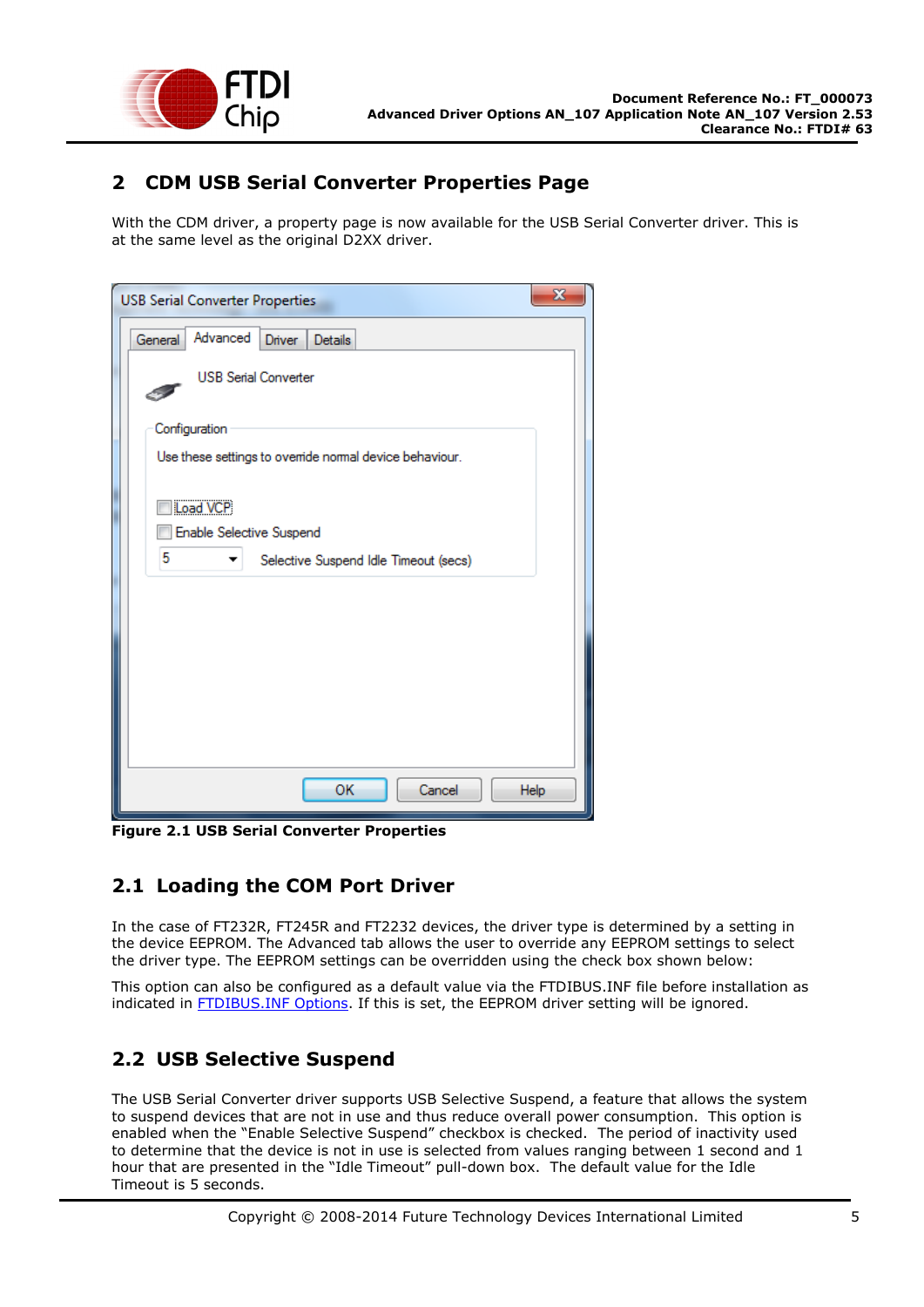

Note that "Load VCP" must be unchecked in order to enable Selective Suspend.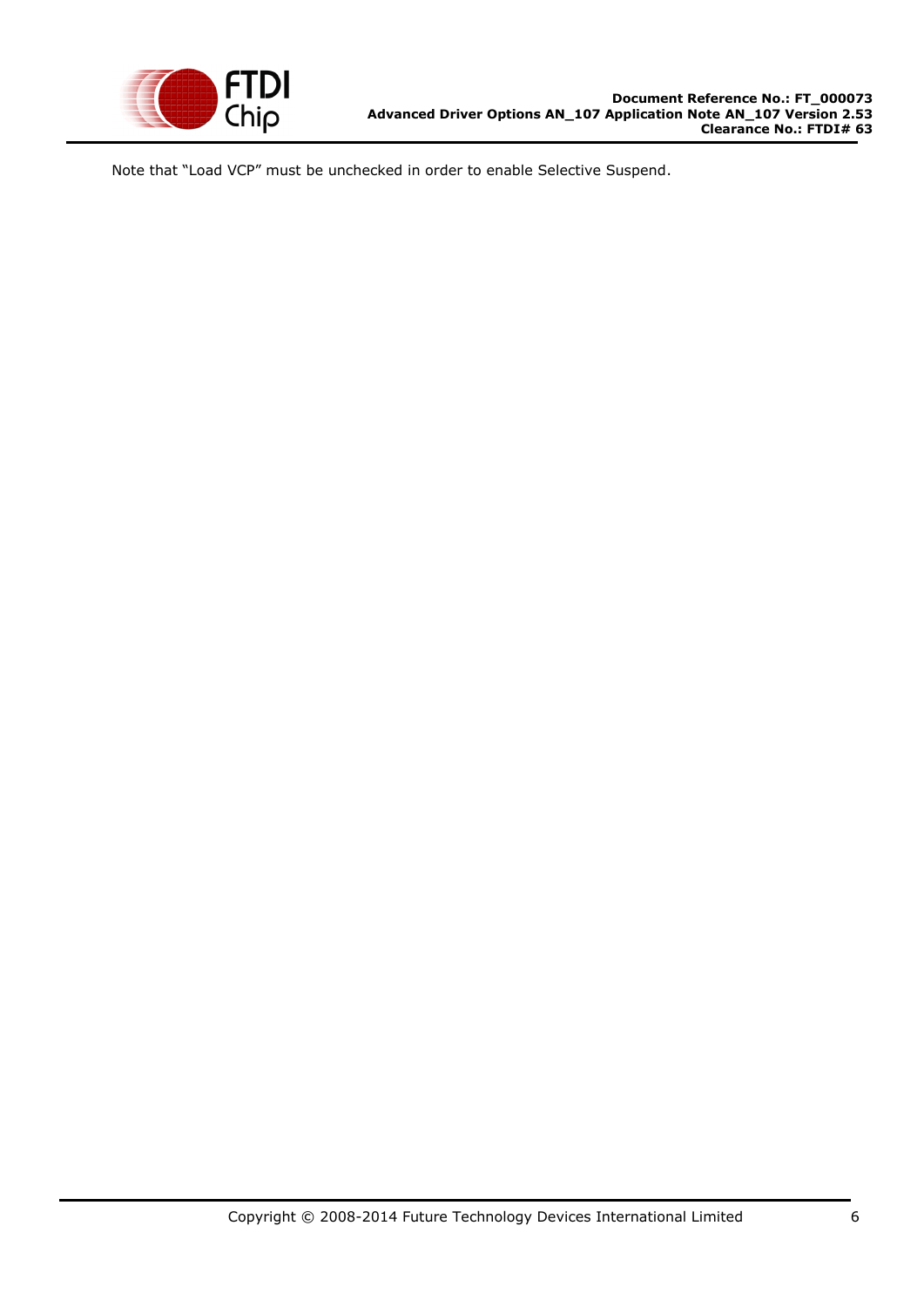

## <span id="page-6-0"></span>**3 CDM COM Port Advanced Properties Page**

An advanced properties page is available for devices using VCP drivers. To access the advanced properties page in Windows 2000 or Windows XP, go to "Control Panel > System" then select the "Hardware" tab and click "Device Manager…", or "Control Panel > Device Manager" in Vista. Find the USB serial port you want to change the properties of and right-click on it. Select "Properties" from the menu then select the "Port Settings" tab to get the window below.

| T<br>USB Serial Port (COM3) Properties                                          | $\overline{\mathbf{x}}$ |
|---------------------------------------------------------------------------------|-------------------------|
| Port Settings<br>General<br>Details<br>Driver                                   |                         |
| Bits per second:<br>9600<br>Data bits: 8<br>Parity:<br>None<br>Stop bits:<br>11 |                         |
| Flow control:<br>None                                                           |                         |
| Restore Defaults<br><u>A</u> dvanced.                                           |                         |
| OK<br>Cancel                                                                    |                         |

**Figure 3.1 USB Serial (COM3) Properties**

This page allows configuration of the basic device parameters (i.e. Baud rate, data bits, parity, stop bits and flow control). To access more advanced settings, click on the "Advanced…" button to display the advanced properties page (shown below).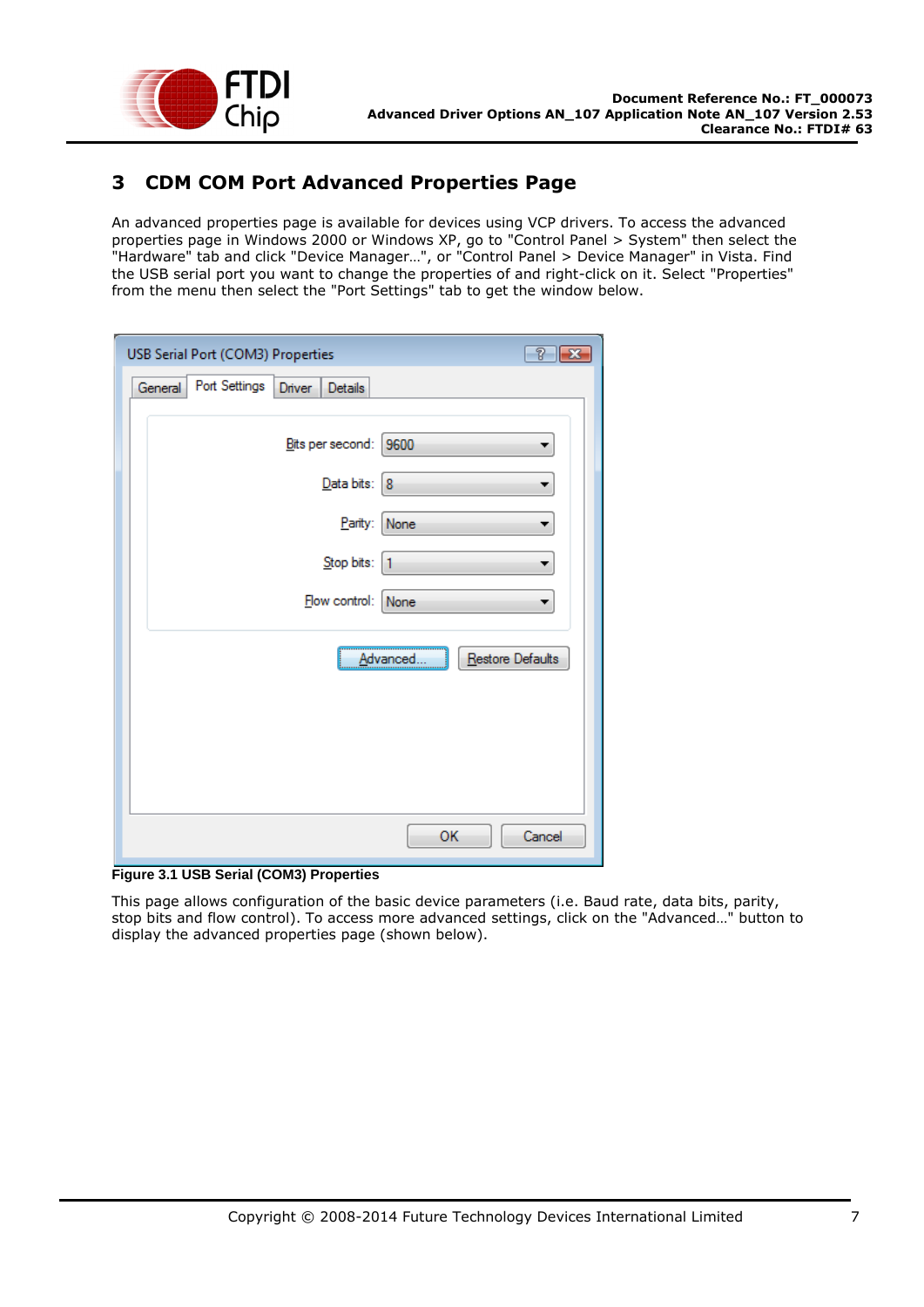

| Advanced Settings for COM4                          |                                                                                             | х  |  |  |
|-----------------------------------------------------|---------------------------------------------------------------------------------------------|----|--|--|
| COM Port Number:<br>COM4                            |                                                                                             | OK |  |  |
| <b>USB Transfer Sizes</b>                           | Cancel                                                                                      |    |  |  |
|                                                     | Select lower settings to correct performance problems at low baud rates.<br><b>Defaults</b> |    |  |  |
| Select higher settings for faster performance.      |                                                                                             |    |  |  |
| Receive (Bytes):<br>4096                            |                                                                                             |    |  |  |
| Transmit (Bytes):<br>4096                           |                                                                                             |    |  |  |
| <b>BM Options</b>                                   | Miscellaneous Options                                                                       |    |  |  |
| Select lower settings to correct response problems. | Serial Enumerator                                                                           | V  |  |  |
|                                                     | Serial Printer                                                                              |    |  |  |
| Latency Timer (msec):<br>16                         | Cancel If Power Off                                                                         |    |  |  |
|                                                     | Event On Surprise Removal                                                                   |    |  |  |
| <b>Timeouts</b>                                     | Set RTS On Close                                                                            |    |  |  |
| Minimum Read Timeout (msec):                        | Disable Modem Ctrl At Startup                                                               |    |  |  |
| 0                                                   | Enable Selective Suspend                                                                    |    |  |  |
| Minimum Write Timeout (msec):<br>o                  | Selective Suspend Idle Timeout (secs):                                                      | 5  |  |  |
|                                                     |                                                                                             |    |  |  |

This page will allow the following parameters to be altered:

- COM port number
- USB buffer sizes
- Latency timer value
- Read and write timeout values
- Miscellaneous options
- USB Selective Suspend

These options can also be configured as default values via the FTDIPORT.INF file before installation as indicated in **FTDIPORT.INF Options**. The miscellaneous options are covered in Miscellaneous [Options.](#page-18-1)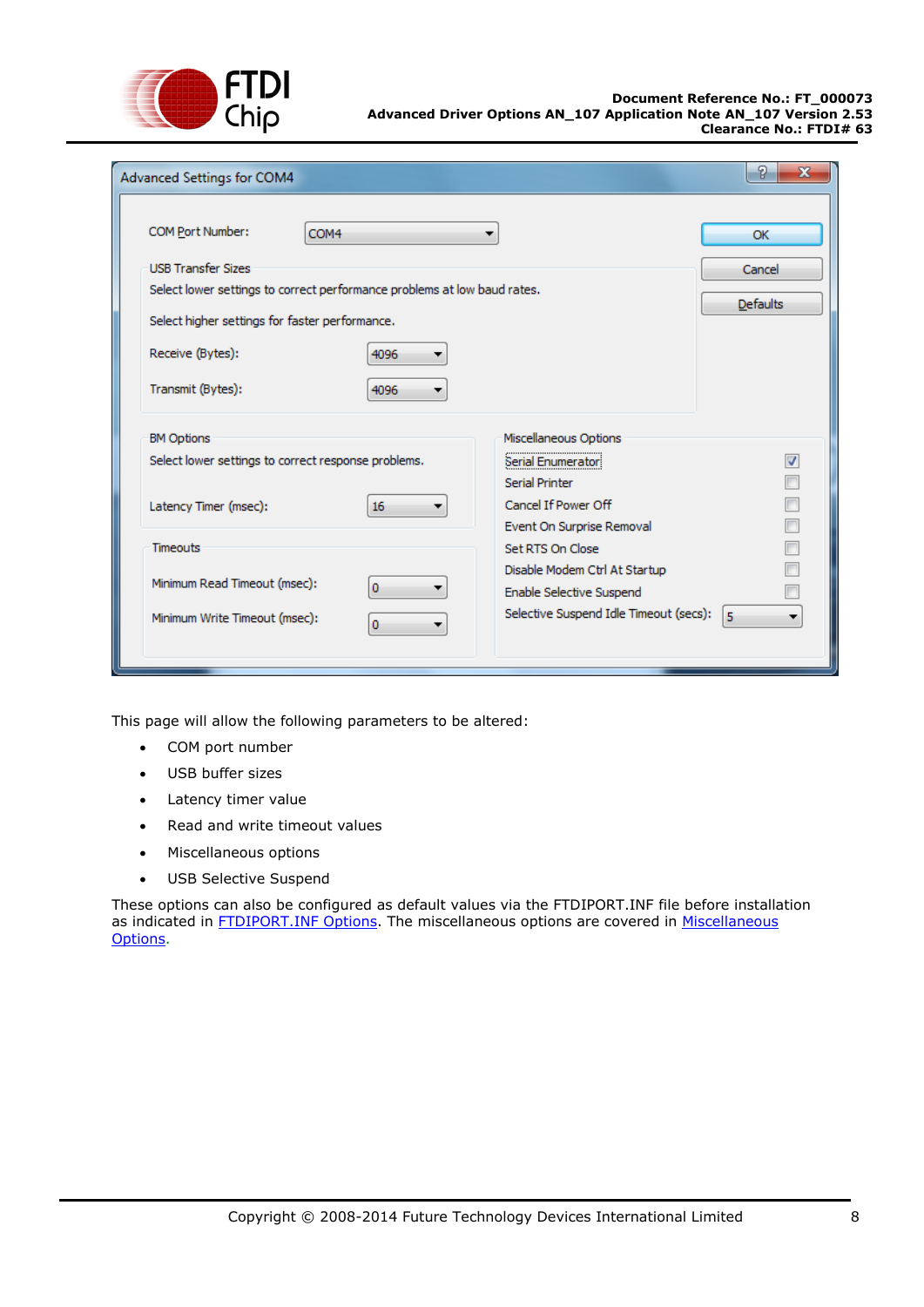

## <span id="page-8-0"></span>**4 Modification of INF for Non-Default VID and PID Values**

In order to use FTDI drivers with devices that are identified by a VID and PID combination other than FTDI's VID and the device default PID, the driver INF files must be modified to match the desired VID and PID combination. The following sections indicate which references must be modified for the drivers to function correctly with alternative VIDs and PIDs.

There is also some useful information on the modification of INF files for custom VID and PID values in the MProg user manual which is available from the FTDI Knowledgebase.

## <span id="page-8-1"></span>**4.1 FTDIBUS.INF**

In order that Windows successfully match a device with the driver, the VID and PID programmed into the device must be listed in the driver INF file. The following sections of FTDIBUS.INF show text in **bold** that must be amended to match the desired VID and PID combination:

[FtdiHw] %USB\**VID\_0403&PID\_6001**.DeviceDesc%=FtdiBus,USB\**VID\_0403&PID\_6001** [FtdiHw.NTamd64] %USB\**VID\_0403&PID\_6001**.DeviceDesc%=FtdiBus.NTamd64,USB\**VID\_0403&PID\_6001**

Also, in the case of the FTDIBUS.INF file FT2232 devices must have each interface listed as follows:

```
[FtdiHw]
%USB\VID_0403&PID_6010&MI_00.DeviceDesc%=FtdiBus,USB\VID_0403&PID_6010&MI_00
%USB\VID_0403&PID_6010&MI_01.DeviceDesc%=FtdiBus,USB\VID_0403&PID_6010&MI_01
[FtdiHw.NTamd64]
%USB\VID_0403&PID_6010&MI_00.DeviceDesc%=FtdiBus.NTamd64,USB\VID_0403&PID_6010&MI_00
%USB\VID_0403&PID_6010&MI_01.DeviceDesc%=FtdiBus.NTamd64,USB\VID_0403&PID_6010&MI_01
```
The device description string may be modified to display a custom device port name in the device manager if so desired in the section listed below:

```
[Strings]
Ftdi="FTDI"
USB\VID_0403&PID_6001.DeviceDesc="USB Serial Converter"
```
and for FT2232 devices:

```
[Strings]
Ftdi="FTDI"
USB\VID_0403&PID_6010&MI_00.DeviceDesc="USB Serial Converter A"
USB\VID_0403&PID_6010&MI_01.DeviceDesc="USB Serial Converter B"
```
**Note:** The values shown here are the default values already certified by FTDI. When changing FTDIBUS.INF to match a new VID and PID combination, all references to these default values must be removed from the file. See Technical Note [http://www.ftdichip.com/Support/Documents/TechnicalNotes/TN\\_102\\_OEM\\_Technical\\_Support\\_Re](http://www.ftdichip.com/Support/Documents/TechnicalNotes/TN_102_OEM_Technical_Support_Requirements_for_FTDI_Products.pdf) [quirements\\_for\\_FTDI\\_Products.pdf](http://www.ftdichip.com/Support/Documents/TechnicalNotes/TN_102_OEM_Technical_Support_Requirements_for_FTDI_Products.pdf) for FTDI Products and Application Note

[http://www.ftdichip.com/Support/Documents/AppNotes/AN\\_101\\_WHQL\\_Certified\\_Driver\\_Process.](http://www.ftdichip.com/Support/Documents/AppNotes/AN_101_WHQL_Certified_Driver_Process.pdf) [pdf](http://www.ftdichip.com/Support/Documents/AppNotes/AN_101_WHQL_Certified_Driver_Process.pdf)

for more details.

A sample FTDIBUS.INF file is included in the [appendix.](#page-34-1)

## <span id="page-8-2"></span>**4.2 FTDIPORT.INF**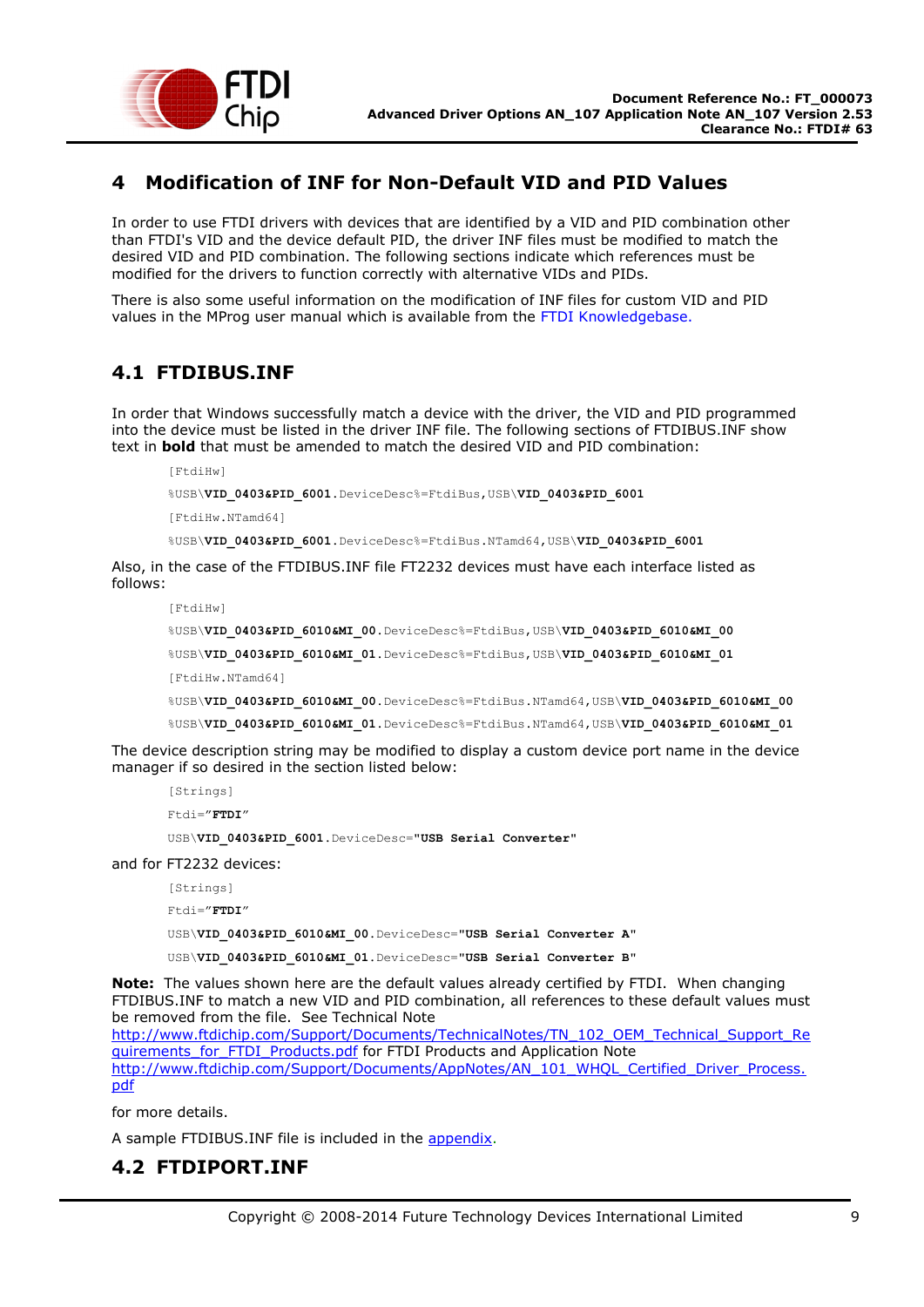

In addition to the modifications made to the FTDIBUS.INF file to accommodate driver matching, the following entries in the FTDIPORT.INF file show text in **bold** that must be changed to match the VID and PID combination:

[FtdiHw]

%**VID\_0403&PID\_6001**.DeviceDesc%=FtdiPort,FTDIBUS\COMPORT&**VID\_0403&PID\_6001**

[FtdiHw.NTamd64]

%**VID\_0403&PID\_6001**.DeviceDesc%=FtdiPort,FTDIBUS\COMPORT&**VID\_0403&PID\_6001**

In the case of the FTDIPORT.INF file, separate entries are not needed for each interface of FT2232 and FT4232 devices as each port of these is supported by the same entry:

[FtdiHw] %**VID\_0403&PID\_6010**.DeviceDesc%=FtdiPort,FTDIBUS\COMPORT&**VID\_0403&PID\_6010** [FtdiHw.NTamd64]

%**VID\_0403&PID\_6010**.DeviceDesc%=FtdiPort,FTDIBUS\COMPORT&**VID\_0403&PID\_6010**

The device description string may be modified to display a custom device port name in the device manager if so desired in the section listed below:

```
[Strings]
Ftdi="FTDI"
```
**VID\_0403&PID\_6001**.DeviceDesc="**USB Serial Port**"

**Note:** The values shown here are the default values already certified by FTDI. When changing FTDIBUS.INF to match a new VID and PID combination, all references to these default values must be removed from the file. See Technical Note **OEM Technical Support Requirements for FTDI** Products and Application Note [Using Microsoft's WHQL Process for Certifying Customer Modified](http://ftdichip.com/Documents/AppNotes/AN_WHQL_Certified_Driver_Process_v100(FT_000063).pdf)  [FTDI Driver Files](http://ftdichip.com/Documents/AppNotes/AN_WHQL_Certified_Driver_Process_v100(FT_000063).pdf) for more details

A sample FTDIPORT.INF file is included in the [appendix.](#page-37-0)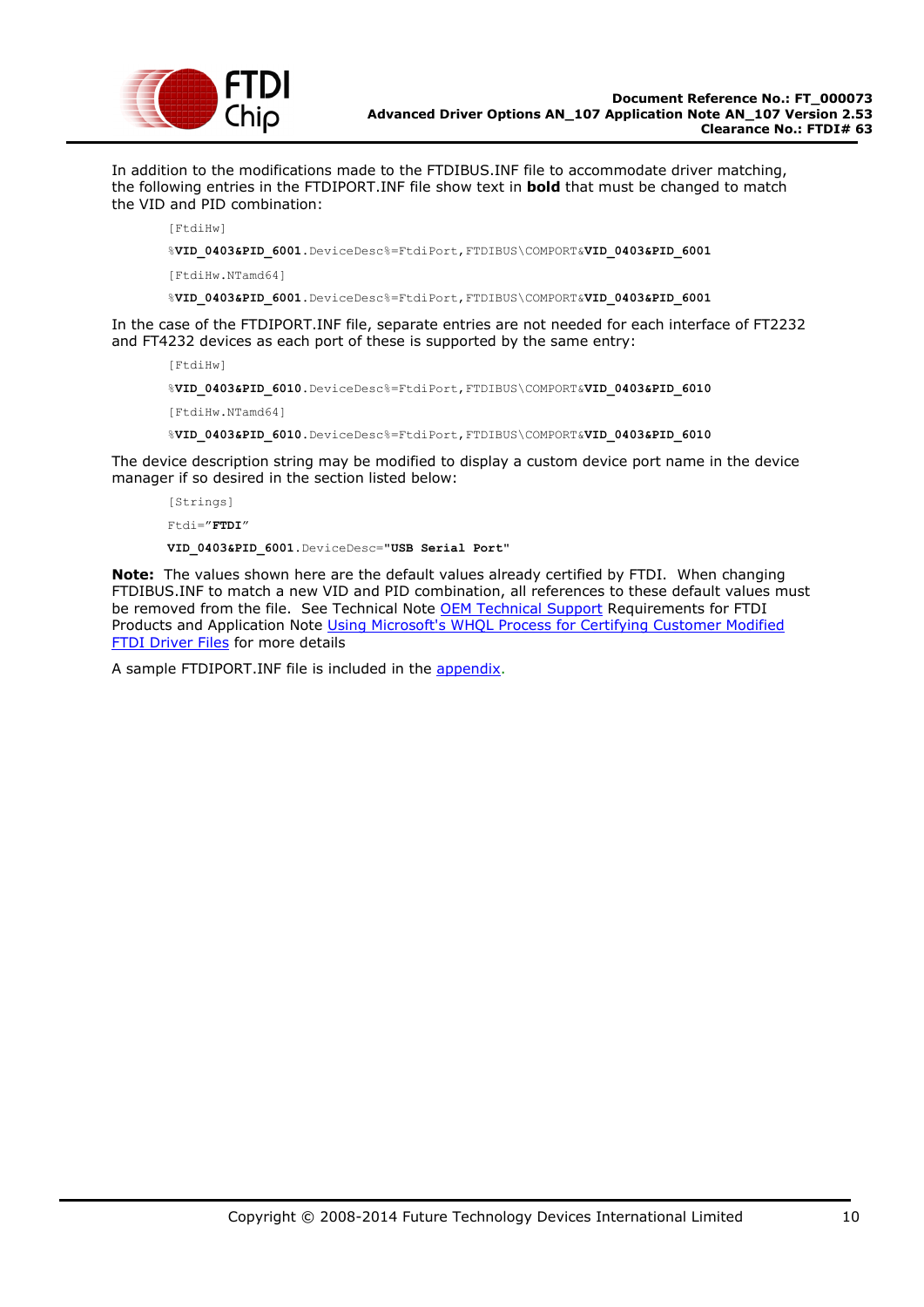

## <span id="page-10-0"></span>**5 FTDIBUS.INF Options**

Some default configuration options are configurable through FTDIBUS.INF. This section describes the options available and how to implement them.

## <span id="page-10-1"></span>**5.1 Adjusting the Reset Pipe Retry Count**

In some rare cases, it may be necessary to increase the number of times the driver tries to reset a USB pipe on which an error has occurred, for example in noisy environments where USB errors can occur.

The default value for the reset pipe request retry count is 50. This default value may be changed in the FTDIBUS.INF file by editing or including the following fragment.

```
[FtdiBus.NT.AddService]
AddReg = FtdiBus.NT.AddService.AddReg
[FtdiBus.NT.AddService.AddReg]
HKR,Parameters,"RetryResetCount",0x00010001,100
```
In this example fragment, the reset pipe request is set to 100.

This value is held in the registry key located at:

```
HKEY_LOCAL_MACHINE\SYSTEM\CurrentControlSet\Services\FTDIBUS\Parameters\RetryResetCoun
t
```
## <span id="page-10-2"></span>**5.2 Using Location IDs**

In some application areas it may be desirable to install devices by physical location rather than serial number. In these instances, this may be accomplished by using the LocIds entry in the driver INF file.

The driver uses LocIds to define the set of USB ports supported. It can be used in systems that require only certain USB ports to be available, perhaps in conjunction with [MaxDevs.](#page-12-0) The default behaviour is that all USB ports are supported. The default can be overridden by including LocIds in the FTDIBUS.INF service key section.

```
[FtdiBus.NT.AddService]
AddReg = FtdiBus.NT.AddService.AddReg
[FtdiBus.NT.AddService.AddReg]
HKR,Parameters,"LocIds",1,21,00,00,00,32,00,00,00,11,00,00,00,00
```
In this example INF file fragment, three USB ports are supported. Location ID 0x00000021 represents host controller 1 port 1. Location ID 0x00000032 represents host controller 2 port 2.

Location ID 0x00000011 represents host controller 0 port 1.

This value is held in the registry key located at

HKEY\_LOCAL\_MACHINE\SYSTEM\CurrentControlSet\Services\FTDIBUS\Parameters\LocIds

### **Note that setting LocIds will radically alter the behaviour of the driver; please contact FTDI**

#### **if you think you have to change LocIds.**

Location IDs can be obtained using the latest version of the USBView utility available from the [Utilities](http://ftdichip.com/Resources/Utilities.htm) section of the [FTDI website.](http://www.ftdichip.com/) An application note on location IDs [AN232B-07 Configuring](http://www.ftdichip.com/Documents/AppNotes/AN232B-07_LocIDs.pdf)  [FTDI's VCP Drivers to use Location ID's](http://www.ftdichip.com/Documents/AppNotes/AN232B-07_LocIDs.pdf) is also available.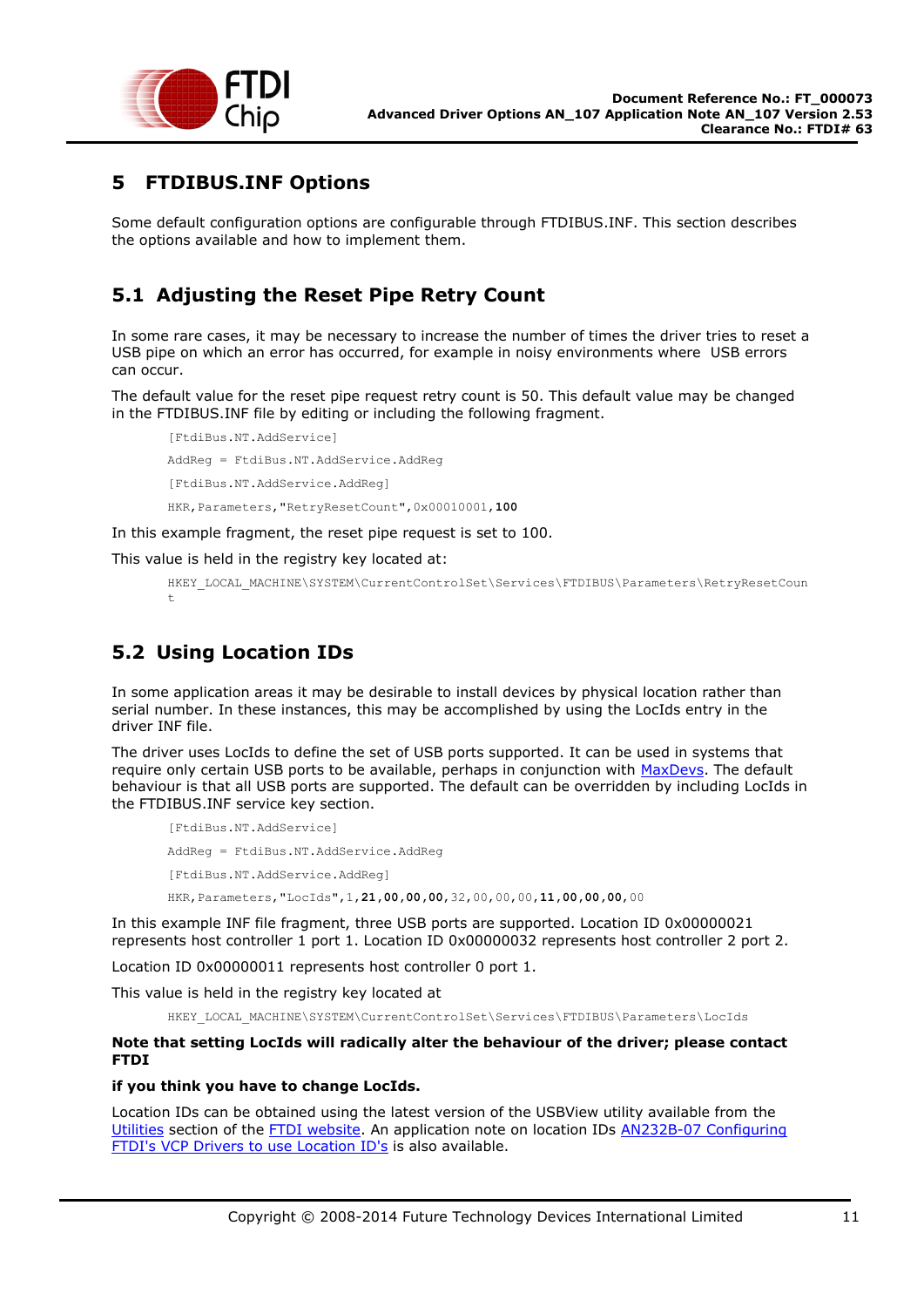

USBView can be configured to show location IDs by selecting Options > Location IDs. The screen shot below shows a PC with a hub connected to location 0x0000002A and devices connected at locations 0x00000019 and 0x00002A3.

| <b>USB View</b>                                                                                                                                                                                                                                                                                                                                                                                                                                                                                                                                                                                                                                                                                                                                                                                                                                                                                                                                                                                                                                                                                                                                                                                                                                                                                                                                  |   |
|--------------------------------------------------------------------------------------------------------------------------------------------------------------------------------------------------------------------------------------------------------------------------------------------------------------------------------------------------------------------------------------------------------------------------------------------------------------------------------------------------------------------------------------------------------------------------------------------------------------------------------------------------------------------------------------------------------------------------------------------------------------------------------------------------------------------------------------------------------------------------------------------------------------------------------------------------------------------------------------------------------------------------------------------------------------------------------------------------------------------------------------------------------------------------------------------------------------------------------------------------------------------------------------------------------------------------------------------------|---|
| Options Help<br>File                                                                                                                                                                                                                                                                                                                                                                                                                                                                                                                                                                                                                                                                                                                                                                                                                                                                                                                                                                                                                                                                                                                                                                                                                                                                                                                             |   |
| ⊟ <sup></sup> My Computer<br>der estandard OpenHCD USB Host Controller<br><b>E</b> RootHub<br><del>…&lt;은</del> [Loc11] NoDeviceConnected<br>— <del>•</del> ⊖ [Loc12] NoDeviceConnected<br>┈ <del>스</del> [Loc13] NoDeviceConnected<br>— <del>•⊆• [Loc14] NoDeviceConnected</del><br>┈ <del>스</del> [Loc15] NoDeviceConnected<br><del>- ---C+</del> [Loc16] NoDeviceConnected<br>— <del>•ु</del> [Loc17] NoDeviceConnected<br>— <del>•ੂ</del> [Loc18] NoDeviceConnected<br>[Loc19] DeviceConnected : USB Serial Converter الخُ <del>وَّة</del> "<br>ं—• <del>€•</del> [Loc1a] NoDeviceConnected<br>Standard Enhanced PCI to USB Host Controller<br><b>E</b> et RootHub<br>— <del>•⊖</del> [Loc21] NoDeviceConnected<br><del>…&lt;=</del> [Loc22] NoDeviceConnected<br>— <del>•€• [Loc23] NoDeviceConnected</del><br>— <del>•</del> ⊖ [Loc24] NoDeviceConnected<br><del>- ^C+</del> [Loc25] NoDeviceConnected<br>— <del>•</del> ⊖ [Loc26] NoDeviceConnected<br>— <del>•⊆• [Loc27] NoDeviceConnected</del><br><del>…&lt;은</del> [Loc28] NoDeviceConnected<br>⊶← [Loc29] NoDeviceConnected<br>白…▓▓ [Loc2a] DeviceConnected : Generic USB Hub<br>—⊷ <del>€</del> [Loc2a1] NoDeviceConnected<br>— <del>•€•</del> [Loc2a2] NoDeviceConnected<br>Loc2a3] DeviceConnected : USB Serial Converter] و الوڪ<br>ं—• <del>€•</del> [Loc2a4] NoDeviceConnected | ∢ |
| Devices Connected: 3 Hubs Connected: 1                                                                                                                                                                                                                                                                                                                                                                                                                                                                                                                                                                                                                                                                                                                                                                                                                                                                                                                                                                                                                                                                                                                                                                                                                                                                                                           |   |
| Figure 5.1 USB View                                                                                                                                                                                                                                                                                                                                                                                                                                                                                                                                                                                                                                                                                                                                                                                                                                                                                                                                                                                                                                                                                                                                                                                                                                                                                                                              |   |

The INF entries for the devices connected to these ports would be

[FtdiBus.NT.AddService.AddReg]

HKR,Parameters,"LocIds",1,**19,00,00,00**,03,2A,00,00,00

*Please note that the INF entry must end with an additional 00 entry to terminate the location ID list.*

If an attempt is made to install a device at a location that is not supported, a Code 10 error ("This device cannot start") is generated for the new device.

Note that Location IDs are represented in the LocIds field as 4 hexadecimal bytes and in byte reversed order.

Note also that although on USB host controllers are indexed from 0 and ports from 1, Location IDs

are calculated by adjusting the host controller number so that it is indexed from 1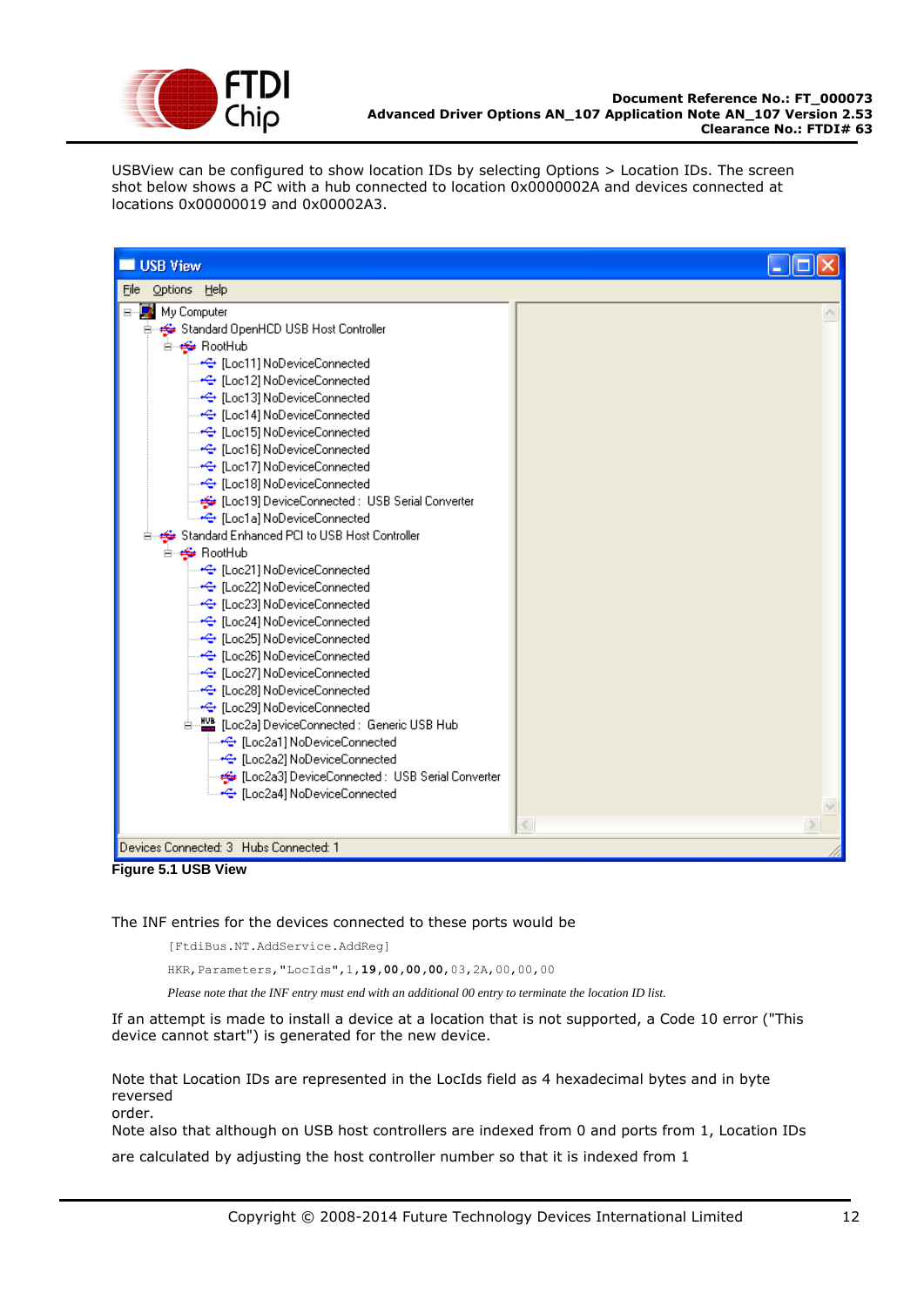

## <span id="page-12-0"></span>**5.3 Limiting the Number of COM Ports That Can Be Installed**

The number of FTDI virtual COM ports that may be installed in a system can be limited by setting the MaxDevs parameter. MaxDevs defaults to 0, meaning that the feature is disabled and the driver will always attempt to create a COM port. The default can be overridden by including a nonzero MaxDevs value in the FTDIBUS.INF service key section.

[FtdiBus.NT.AddService]

AddReg = FtdiBus.NT.AddService.AddReg

[FtdiBus.NT.AddService.AddReg]

HKR,Parameters,"MaxDevs",0x00010001,**3**

In this example INF file fragment, the maximum number of devices is set to 3.

This value is held in the registry key located at

HKEY\_LOCAL\_MACHINE\SYSTEM\CurrentControlSet\Services\FTDIBUS\Parameters\MaxDevs

If an attempt is made to install more than MaxDevs devices, a Code 10 error ("This device cannot start") is generated for the new device.

**Note that setting MaxDevs to a value other than zero will radically alter the behaviour of the driver; please contact FTDI if you think you have to change MaxDevs.**

# <span id="page-12-1"></span>**5.4 Override EEPROM Driver Setting**

In the case if FT232R, FT245R and FT2232 devices, the driver will read the device EEPROM to determine whether to expose a COM port or not. The earlier B and AM series devices do not have an EEPROM setting for driver type, so will default to installing a COM port. This feature can be turned off and the choice of driver to load can be made through a setting in the installation file.

For a standard installation, the following sections can be added to FTDIBUS.INF to override the EEPROM configuration and load the VCP driver:

[FtdiBus.NT.HW] AddReg=FtdiBus.NT.HW.AddReg [FtdiBus.NTamd64.HW] AddReg=FtdiBus.NT.HW.AddReg [FtdiBus.NT.HW.AddReg] HKR,,"ConfigData",0x00010001,**4**

Bit 2 of the ConfigData parameter determines the driver to be loaded: if it is set to 1, the VCP driver is loaded (as in the above example); otherwise, only the D2XX driver is loaded. Therefore, adding the above sections to the installation file, and in particular setting the value of ConfigData to 4, will cause the VCP driver to be loaded regardless of the EEPROM settings.

This method can be extended for the dual channel FT2232 device. In this case, new sections have to be created for each channel to allow the channels to be configured and installed separately. The following fragments show the additional changes that are necessary to configure channel A to load the D2XX driver only, and channel B to load the VCP driver.

```
[FtdiHw]
%USB\VID_0403&PID_6010&MI_00.DeviceDesc%=FtdiBusA,USB\VID_0403&PID_6010&MI_00
%USB\VID_0403&PID_6010&MI_01.DeviceDesc%=FtdiBusB,USB\VID_0403&PID_6010&MI_01
[FtdiHw.NTamd64]
%USB\VID_0403&PID_6010&MI_00.DeviceDesc%=FtdiBusA.NTamd64,USB\VID_0403&PID_6010&MI_00
%USB\VID_0403&PID_6010&MI_01.DeviceDesc%=FtdiBusB.NTamd64,USB\VID_0403&PID_6010&MI_01
[FtdiBusA.NT]
```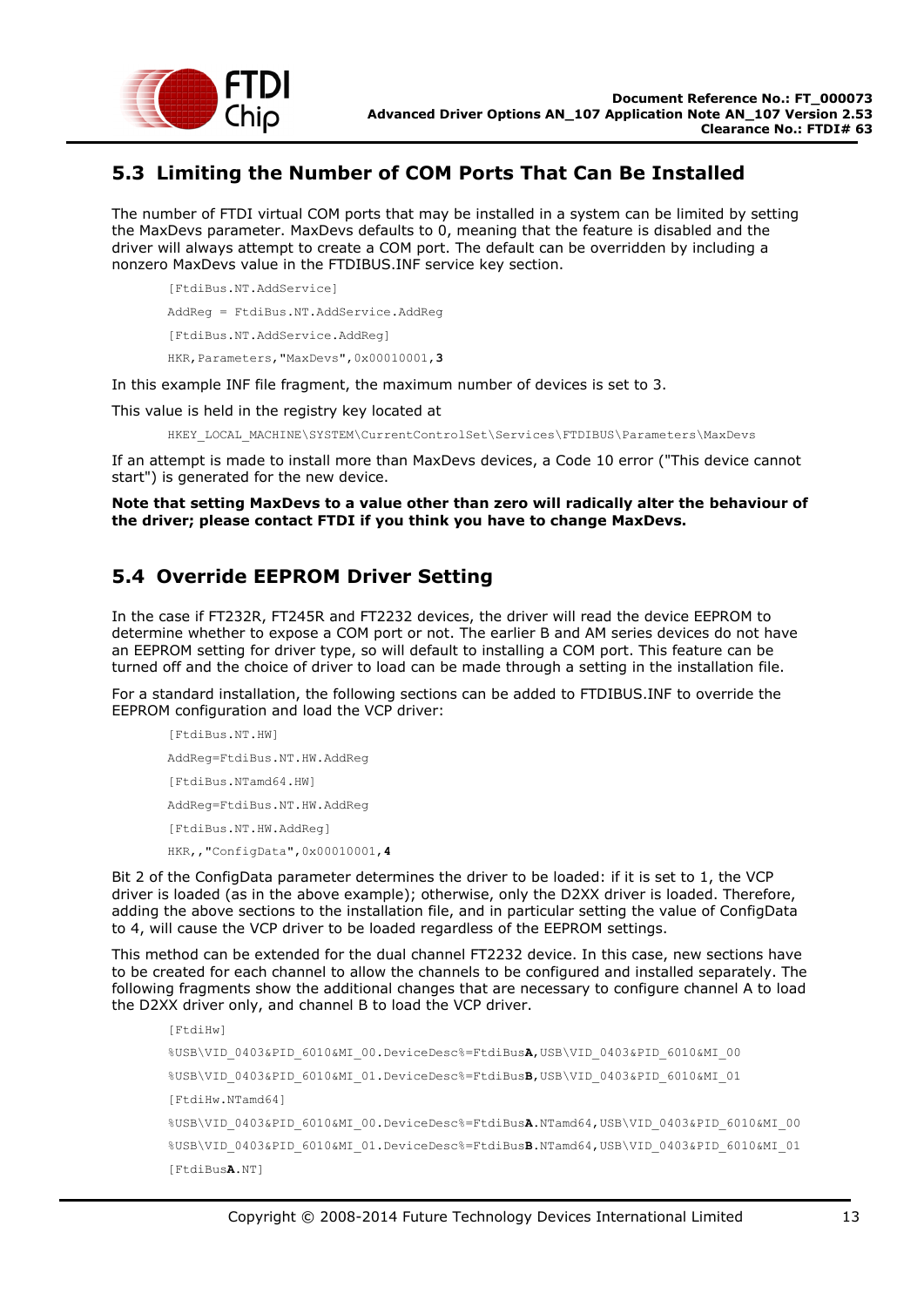

```
CopyFiles=FtdiBus.NT.Copy,FtdiBus.NT.Copy2
AddReg=FtdiBusA.NT.AddReg
[FtdiBusA.NTamd64]
CopyFiles=FtdiBus.NTamd64.Copy,FtdiBus.NTamd64.Copy2,FtdiBus.NTamd64.Copy3
AddReg=FtdiBusA.NT.AddReg
[FtdiBusA.NT.HW]
AddReg=FtdiBusA.NT.HW.AddReg
[FtdiBusA.NTamd64.HW]
AddReg=FtdiBusA.NT.HW.AddReg
[FtdiBusA.NT.HW.AddReg]
HKR,,"ConfigData",0x00010001,0
[FtdiBusA.NT.Services]
AddService = FTDIBUS, 0x00000002, FtdiBus.NT.AddService
[FtdiBusA.NTamd64.Services]
AddService = FTDIBUS, 0x00000002, FtdiBus.NT.AddService
[FtdiBusB.NT]
CopyFiles=FtdiBus.NT.Copy,FtdiBus.NT.Copy2
AddReg=FtdiBusB.NT.AddReg
[FtdiBusB.NTamd64]
CopyFiles=FtdiBus.NTamd64.Copy,FtdiBus.NTamd64.Copy2,FtdiBus.NTamd64.Copy3
AddReg=FtdiBusB.NT.AddReg
[FtdiBusB.NT.HW]
AddReg=FtdiBusA.NT.HW.AddReg
[FtdiBusB.NTamd64.HW]
AddReg=FtdiBusA.NT.HW.AddReg
[FtdiBusB.NT.HW.AddReg]
HKR,,"ConfigData",0x00010001,4
[FtdiBusB.NT.Services]
AddService = FTDIBUS, 0x00000002, FtdiBus.NT.AddService
[FtdiBusB.NTamd64.Services]
AddService = FTDIBUS, 0x00000002, FtdiBus.NT.AddService
```
Note that the value of ConfigData is set to 0 for channel A (D2XX) and the value of ConfigData is set to 4 for channel B (VCP) to achieve the required configuration. Of course, if ConfigData is not included in the installation file, the EEPROM settings will determine which driver is loaded.

The ConfigData parameter is held in the registry under the key

HKEY\_LOCAL\_MACHINE\SYSTEM\CurrentControlSet\Enum\USB\{Device VID, PID and interface}\{Serial number}\DeviceParameters\ConfigData

The COM port can also be suppressed after installation through the Advanced tab of the USB Serial [Converter properties page](#page-4-0) which is available through the device manager.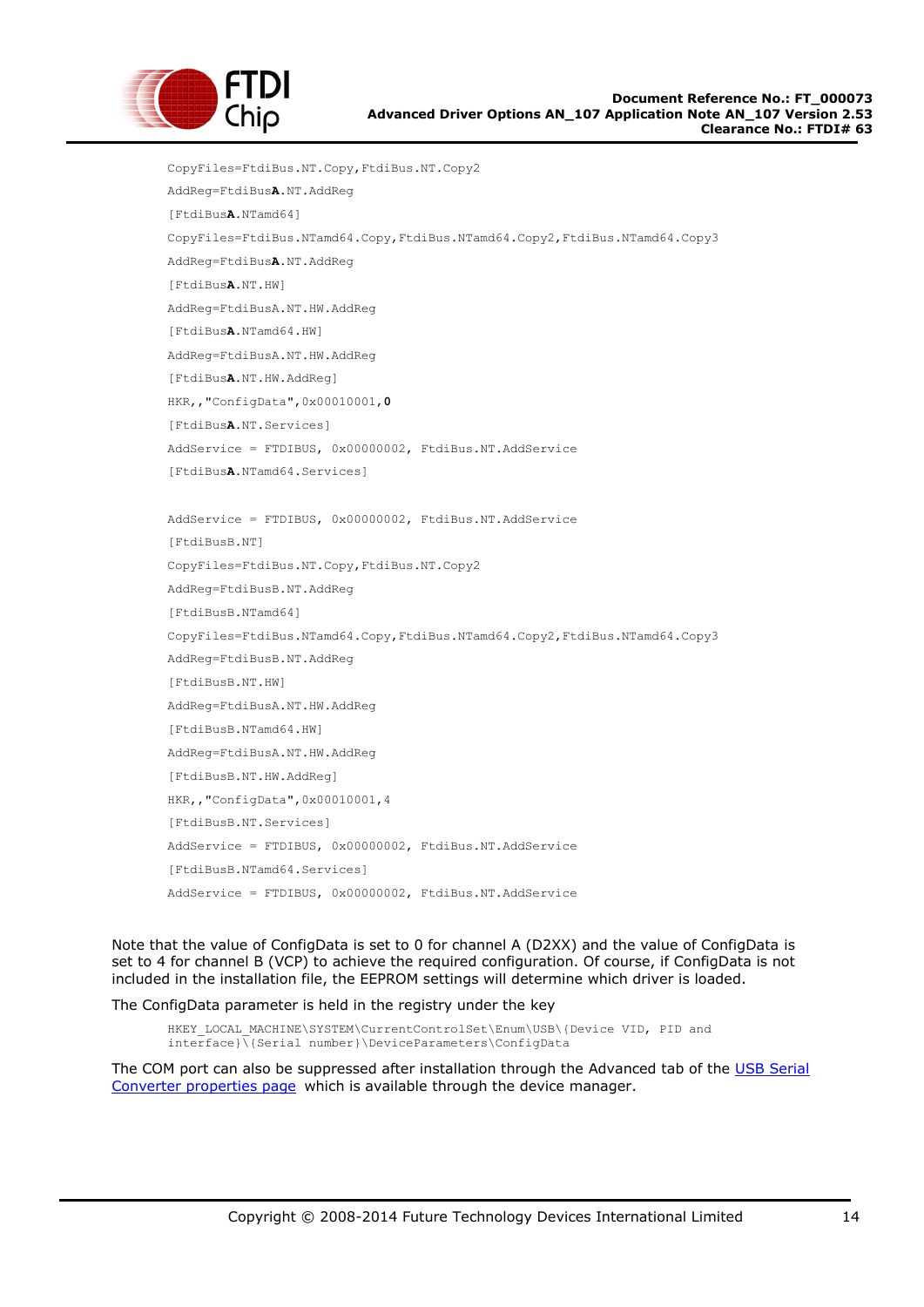

## <span id="page-14-0"></span>**5.5 USB Timeout**

The USB timeout is the maximum time in milliseconds that a USB request can remain outstanding.

It is unlikely that this will ever need to be changed from the 5000ms default value.

This USB timeout (in milliseconds) is configurable through the FTDIBUS INF file in the INF fragments shown below:

```
[FtdiBus.NT.HW]
AddReg=FtdiBus.NT.HW.AddReg
[FtdiBus.NTamd64.HW]
AddReg=FtdiBus.NT.HW.AddReg
[FtdiBus.NT.HW.AddReg]
HKR,,"USBTimeout",0x00010001,5000
```
which corresponds to the registry entry

```
HKEY_LOCAL_MACHINE\SYSTEM\CurrentControlSet\Enum\USB\{Device VID, PID and 
interface}\{Serial number}\DeviceParameters\USBTimeout
```
The default value for the USB Timeout is 5 seconds (5000ms).

# <span id="page-14-1"></span>**5.6 Disable EEPROM Writes**

In some cases, it may be desirable to disable the ability to write to the device EEPROM. This can be accomplished through a ConfigData bit in the FTDIBUS INF file.

The driver can be made to ignore any EEPROM write requests by setting bit 0 of the ConfigData field as shown in the INF fragment below:

```
[FtdiBus.NT.HW]
AddReg=FtdiBus.NT.HW.AddReg
[FtdiBus.NTamd64.HW]
AddReg=FtdiBus.NT.HW.AddReg
[FtdiBus.NT.HW.AddReg]
HKR,,"ConfigData",0x00010001,1
```
which corresponds to the registry key

HKEY\_LOCAL\_MACHINE\SYSTEM\CurrentControlSet\Enum\USB\{Device VID, PID and interface}\{Serial number}\DeviceParameters\ConfigData

# <span id="page-14-2"></span>**5.7 USB Selective Suspend**

The CDM driver supports USB Selective Suspend, a feature that allows the system to suspend devices that are not in use and thus reduce overall power consumption. USB Selective Suspend is controlled through bit 5 of the ConfigData parameter and the SSIdleTimeout value (in milliseconds) in the FTDIBUS.INF file.

For a standard installation, the following sections can be added to FTDIBUS.INF to enable Selective Suspend:

[FtdiBus.NT.HW] AddReg=FtdiBus.NT.HW.AddReg [FtdiBus.NTamd64.HW] AddReg=FtdiBus.NT.HW.AddReg [FtdiBus.NT.HW.AddReg]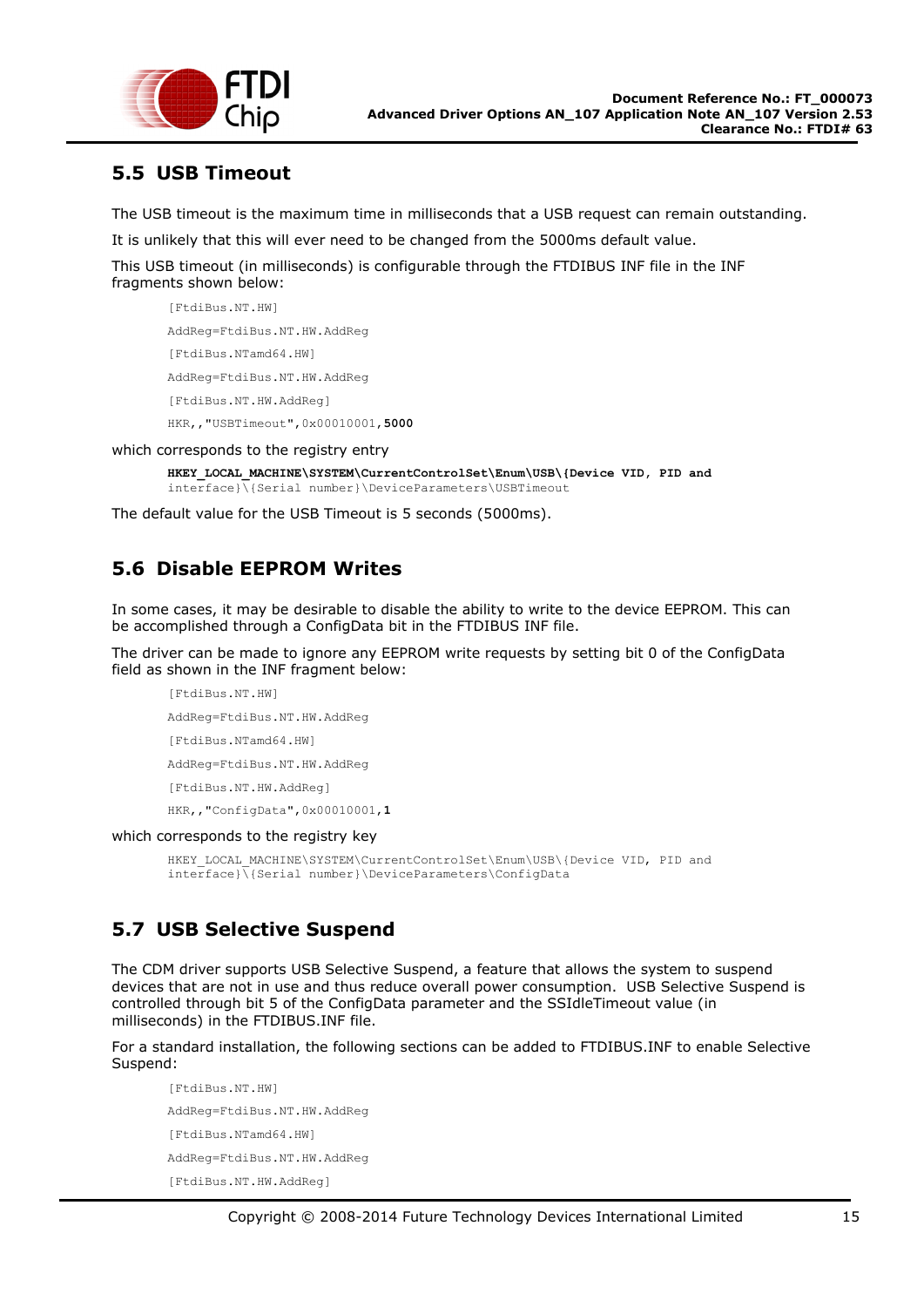

```
HKR,,"ConfigData",0x00010001,0x20
HKR,,"SSIdleTimeout",0x00010001,10000
```
This INF file fragment shows Selective Suspend enabled, and the Idle Timeout value set to 10 seconds.

These values are held in the registry under this key:

HKEY\_LOCAL\_MACHINE\SYSTEM\CurrentControlSet\Enum\FTDIBUS\{Device VID, PID and serial number}\0000\Device Parameters

NOTE: If setting selective suspend for the driver bus layer it must not be set in the port layer (see section 6.9)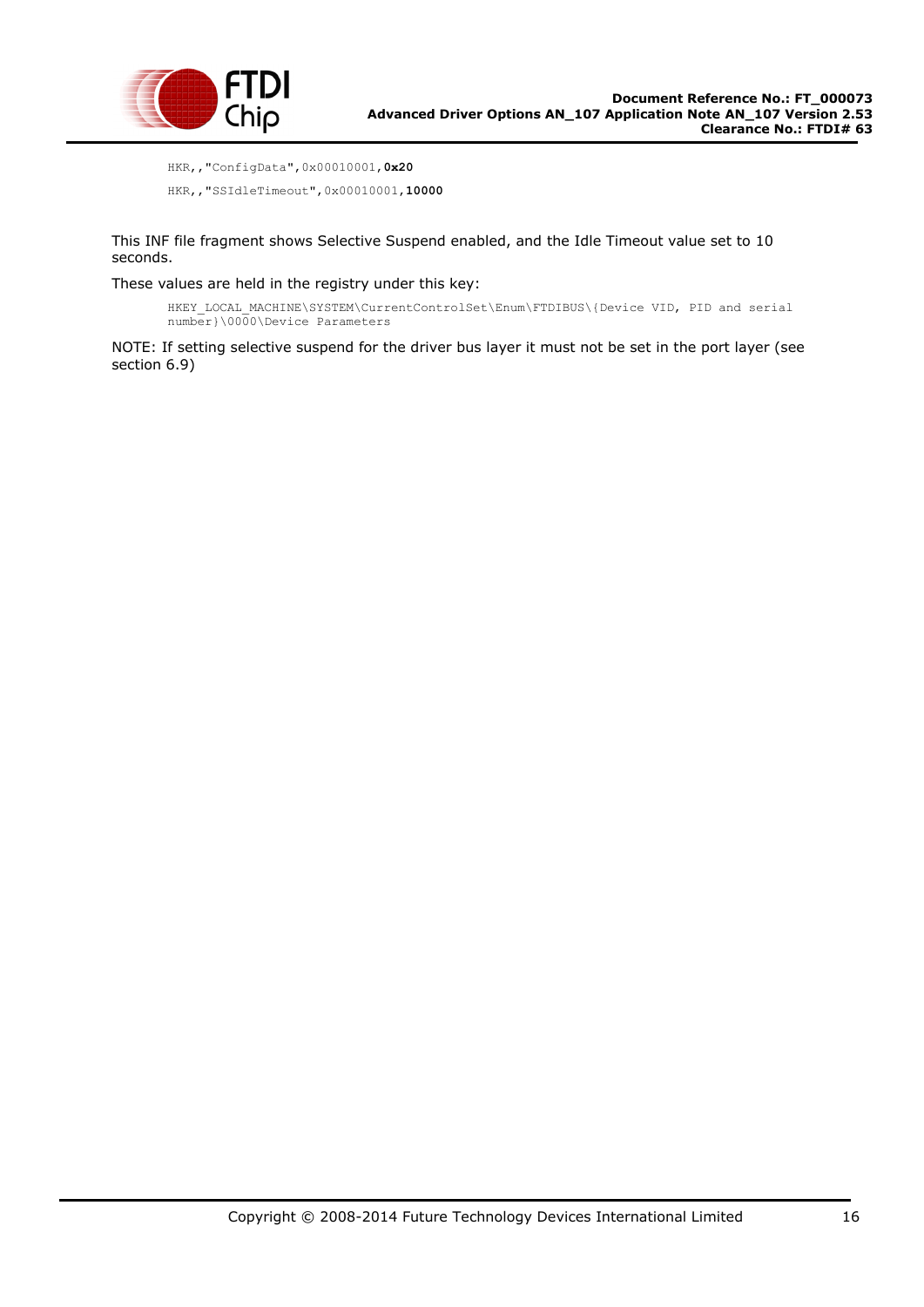

## <span id="page-16-0"></span>**6 FTDIPORT.INF Options**

There are many configuration options available through FTDIPORT.INF. This section describes these options and how to configure them.

## <span id="page-16-1"></span>**6.1 Aliasing Baud Rates**

FTDI devices can support non-standard Baud rates. It is not necessary to alias Baud rates to achieve this, but in cases where the application software tries to set a standard Baud rate and a non-standard Baud rate is desired, this can be achieved by aliasing non-standard baud rates.

Baud rates are calculated using a Baud rate divisor. The file FTDIPORT.INF contains entries that are used as the divisors for standard baud rates. By changing these values it is possible to alias standard baud rates with non-standard values - for instance replacing 115k Baud with 512k Baud. Users would then set up the device to operate at 512k Baud by selecting 115k Baud for the USB serial port.

The procedure for calculating Baud rate divisors is described fully in application note [AN232B-05](http://www.ftdichip.com/Documents/AppNotes/AN232B-05_BaudRates.pdf)  [Configuring FT232R, FT2232 and FT232B Baud Rates.](http://www.ftdichip.com/Documents/AppNotes/AN232B-05_BaudRates.pdf)

The FT8U232AM device supports sub-integer divisors of 0, 0.5, 0.25 and 0.125 only. These values can be configured through a Baud rate divisor table with two elements to define a Baud rate.

The extract below from FTDIPORT.INF gives an example of the Baud rate table for standard Baud rates for the FT8U232AM device. Note that the Baud rate table is one line in the INF.

```
[FtdiPort.NT.HW.AddReg]
```
HKR,,"ConfigData",1,01,00,3F,3F,**10,27,**88,13,**C4,09,**E2,04,**71,02,**38,41,**9C,80,**4E,C0,**34,00,** 1A,00,**0D,00,**06,40,**03,80,**00,00,**D0,80**

In the case of the FT232R, FT2232 and FT232B devices, sub-integer divisors of 0, 0.5, 0.25, 0.125, 0.375, 0.625, 0.75 and 0.875 are supported. This requires that the Baud rate table be extended to four elements per Baud rate as indicated below. This example extract shows the fourelement Baud rate table for standard Baud rates. As with the original divisors, note that the Baud rate table is one line in the INF.

[FtdiPort.NT.HW.AddReg]

HKR,,"ConfigData",1,**11**,00,3F,3F,**10**,**27**,**00**,**00**,88,13,00,00,**C4**,**09**,**00**,**00**,E2,04,00,00,**71**,**02**, **00**,**00**,38,41,00,00,**9C**,**80**,**00**,**00**,4E,C0,00,00,**34**,**00**,**00**,**00**,1A,00,00,00,**0D**,**00**,**00**,**00**,06,40,00 ,00,**03**,**80**,**00**,**00**,00,00,00,00,**D0**,**80**,**00**,**00**

The Baud rate table used by each device is located in the registry under

HKEY\_LOCAL\_MACHINE\SYSTEM\CurrentControlSet\Enum\FTDIBUS\{Device VID, PID and serial number}\0000\Device Parameters\ConfigData

Please note that the four-element table will not allow the use of the additional sub-integer divisors with FT8U232AM devices. The two-element table will work with all devices.

For a full explanation of calculating non-standard Baud rate divisors and how to arrange them in the Baud rate table, see application note [AN232B-05 Configuring FT232R, FT2232 and FT232B](http://www.ftdichip.com/Documents/AppNotes/AN232B-05_BaudRates.pdf)  [Baud Rates.](http://www.ftdichip.com/Documents/AppNotes/AN232B-05_BaudRates.pdf)

## <span id="page-16-2"></span>**6.2 Changing the Default USB Transfer Size**

The default USB transfer size may be set up at installation through the ConfigData entry in the FTDIPORT.INF file. This is the same entry that contains the Baud rate table.

The options can be set through the first DWORD of the table (shown in bold below)

```
[FtdiPort.NT.HW.AddReg]
```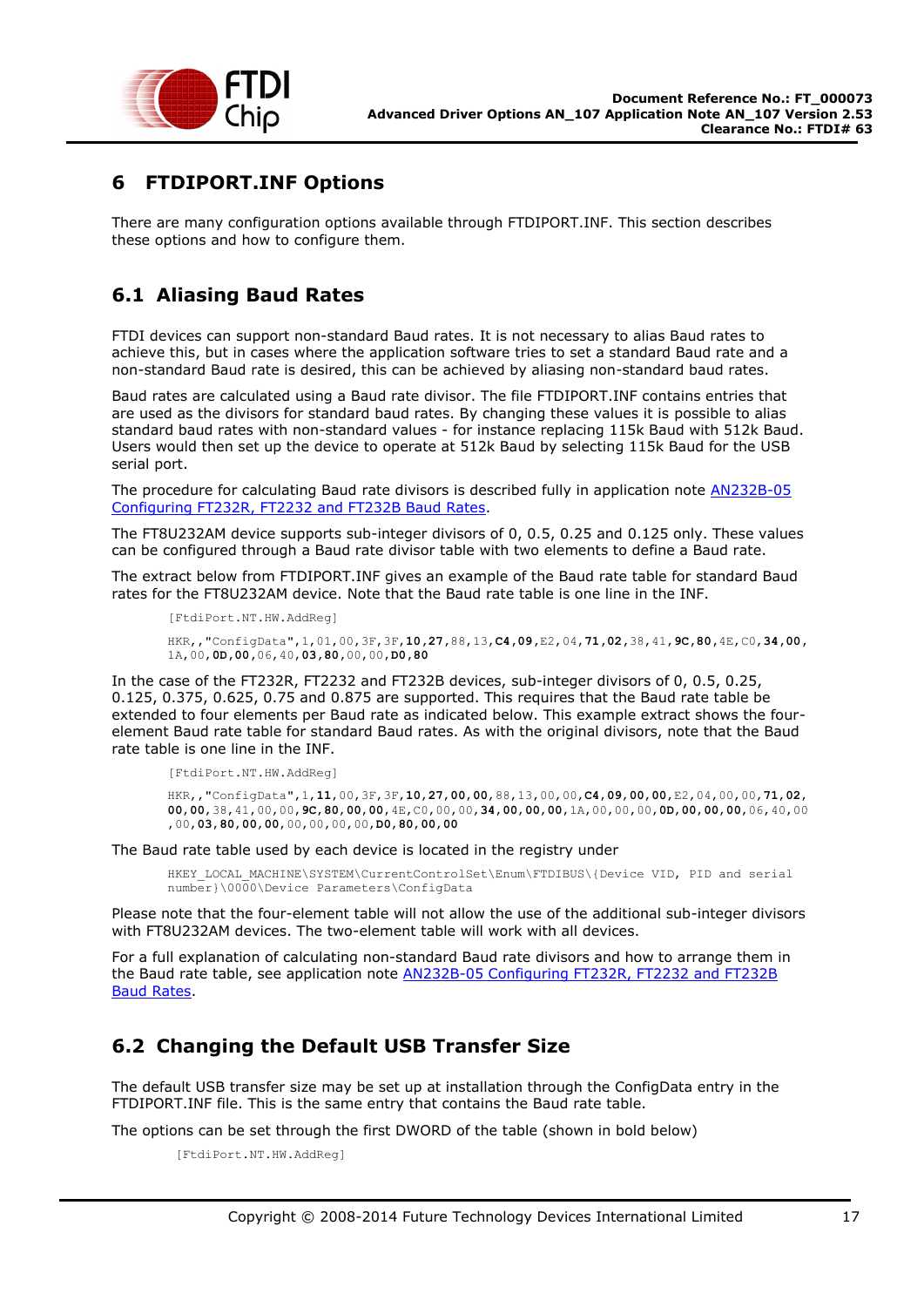

HKR,,"ConfigData",1,**01,00,3F,3F,**10,27,88,13,C4,09,E2,04,71,02,38,41,9C,80,4E,C0,34,00, 1A,00, 0D,00,06,40,03,80,00,00,D0,80

This entry is byte-reversed, so MSB the DWORD reads 3F 3F 00 01 and the least significant bit is Bit 0. The values are given as follows:

Bits 16 - 23: Receive transfer size

Bits 24 - 31: Transmit transfer size

The maximum value permitted in each case is 3F this is the standard default value.

The transfer size in bytes may be calculated as

*Transfer size in bytes = (Transfer size entry + 1) \* 0x40*

The USB transfer sizes used by a device are located in the registry under

HKEY\_LOCAL\_MACHINE\SYSTEM\CurrentControlSet\Enum\FTDIBUS\{Device VID, PID and serial number}\0000\Device Parameters\ConfigData

## <span id="page-17-0"></span>**6.3 Setting a Custom Default Latency Timer Value**

The latency timer is a form of time-out mechanism for the read buffer of FTDI devices. When a FT\_Read instruction is sent to the device, data will not be sent back to the host PC until the requested number of bytes has been read. If the requested number of bytes never comes, the device would not send data back.

The latency timer counts from the last time data was sent back to the PC. If the latency timer expires, the device will send what data it has available to the PC regardless of how many bytes it is waiting on. The latency timer will then reset and begin counting again.

The default value for the latency timer is 16ms. This value may be customised by adding or changing the following entries in the FTDIPORT.INF file of the driver before installation.

[FtdiPort.NT.HW.AddReg] HKR,,"LatencyTimer",0x00010001,**50**

This example will set the default latency timer value to 50ms. The valid range for the latency timer is 1ms - 255ms, although 1ms is not recommended as this is the same as the USB frame length.

The latency timer value is held in the registry under

HKEY\_LOCAL\_MACHINE\SYSTEM\CurrentControlSet\Enum\FTDIBUS\{Device VID, PID and serial number}\0000\Device Parameters\LatencyTimer

Please see [AN232B-04 Data Throughput, Latency and Handshaking](http://www.ftdichip.com/Documents/AppNotes/AN232B-04_DataLatencyFlow.pdf) for additional information on the latency timer.

## <span id="page-17-1"></span>**6.4 Enabling Modem Emulation Mode**

Modem emulation mode allows binary data to be transmitted over a two (or more) wire interface with full handshaking and modem control signalling, thus allowing PPP connections to be made.

Possible applications include mobile phone data cables, and radio links.

Including the following entries in the FTDIPORT.INF file for the VCP driver before installation enables modem emulation mode:

[FtdiPort.NT.HW.AddReg]

HKR,,"EmulationMode",0x00010001,0x0000nnnn

This creates a registry entry under

```
HKEY_LOCAL_MACHINE\SYSTEM\CurrentControlSet\Enum\FTDIBUS\{Device VID, PID and serial
number}\0000\Device Parameters\EmulationMode
```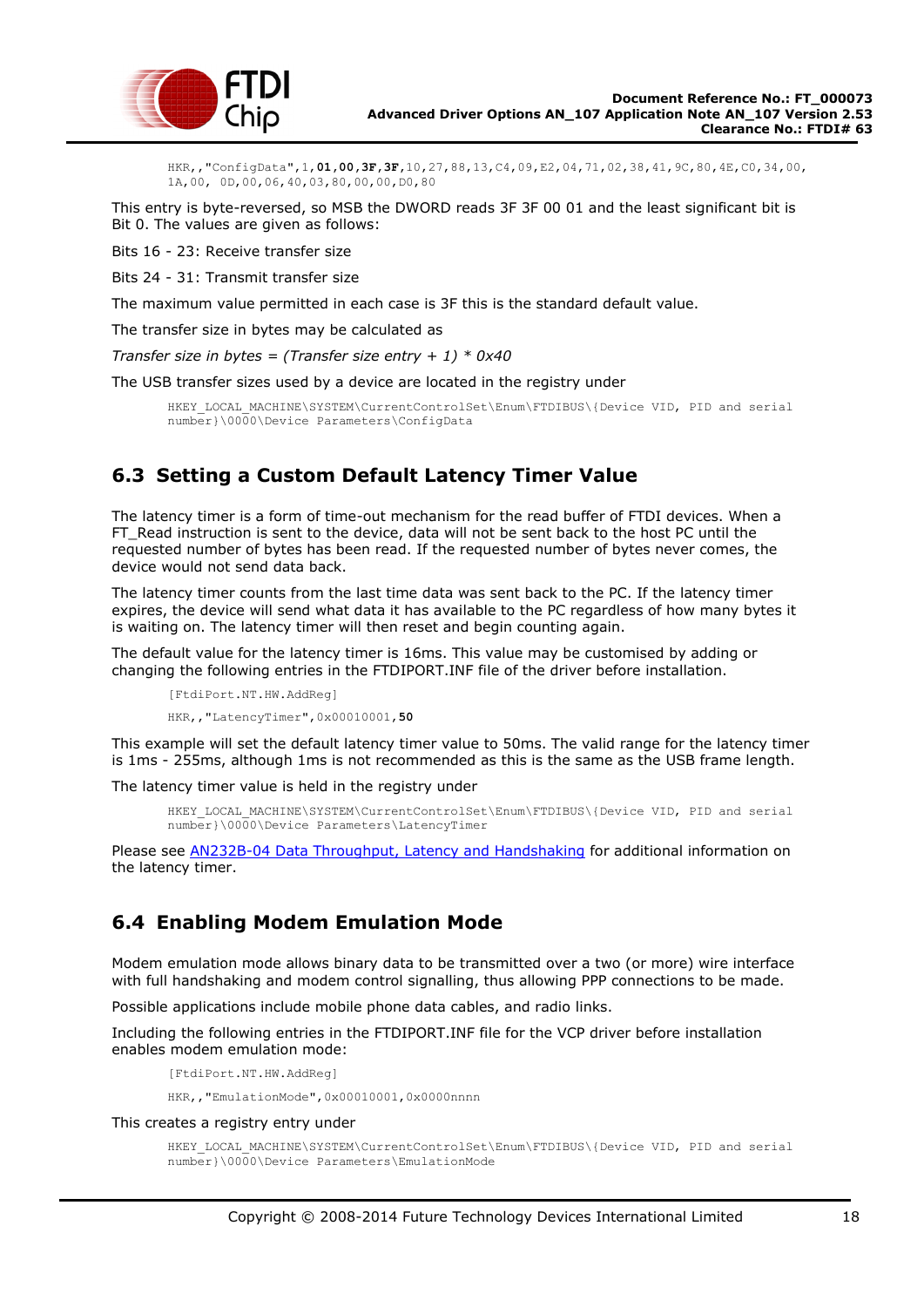

Please see [AN232B-09 Using the Modem Emulation Mode in FTDI's VCP Driver](http://www.ftdichip.com/Documents/AppNotes/AN232B-09_Modem_Emulation_Mode.pdf) for additional information on modem emulation mode.

## <span id="page-18-0"></span>**6.5 Buffered Writes**

In some cases, it is possible that the hardware developer does not have control over the application software. This can cause problems when migrating from RS232 to USB, as applications written for RS232 typically write bytes to the port one at a time and this will have a detremental effect on the USB performance. Due to the packetised nature of USB, it is far more efficient to transfer data in large chunks. This can be achieved by bufferring the data within the application.

If the developer does not have control over the application software to allow for buffering the data there, the FTDI driver provides an option to buffer the data from the application in the driver before sending the data out over USB to the device.

The Buffered Writes option is enabled through bit 10 of the first DWORD of the ConfigData entry in the FTDIPORT.INF file. This is the same entry that contains the Baud rate table.

The first DWORD is shown in bold in the INF fragment below.

```
[FtdiPort.NT.HW.AddReg]
HKR,,"ConfigData",1,01,00,3F,3F,10,27,88,13,C4,09,E2,04,71,02,38,41,9C,80,4E,C0,34,00,
1A,00, 0D,00,06,40,03,80,00,00,D0,80
```
Please note that the ConfigData entry is byte-reversed, so MSB the DWORD reads **3F 3F 00 01**  and the least significant bit is Bit 0. With Buffered Writes disabled, the DWORD would read **3F 3F 00 01**. With Buffered Writes enabled, the DWORD would read **3F 3F 04 01**.

In addition to enabling buffered writes in the Config Data entry, some parameters must be set up to control the behaviour. These parameters can also be set up in FTDIPORT.INF as follows:

[FtdiPort.NT.HW.AddReg] HKR,,"WriteBufferSize",0x00010001,4096 HKR,,"WriteBufferThreshold",0x00010001,20 HKR,,"WriteLatency",0x00010001,6

These values are held in the registry under this key:

HKEY\_LOCAL\_MACHINE\SYSTEM\CurrentControlSet\Enum\FTDIBUS\{Device VID, PID and serial number}\0000\Device Parameters

These parameters are specific to the application. As such, they will require to be "tuned" to provide best performance.

## <span id="page-18-1"></span>**6.6 Miscellaneous Options**

Miscellaneous options available on the [COM port advanced properties page](#page-6-0) may be set up at installation through the INF sections covered in this section.

- [Timeouts](#page-19-0)
- [Serial Enumerator](#page-19-1)
- **•** [Serial Printer](#page-19-2)
- [Cancel If Power Off](#page-19-3)
- [Event On Surprise Removal](#page-20-0)
- [Set RTS On Close](#page-20-1)
- [Disable Modem Ctrl At Startup](#page-21-0)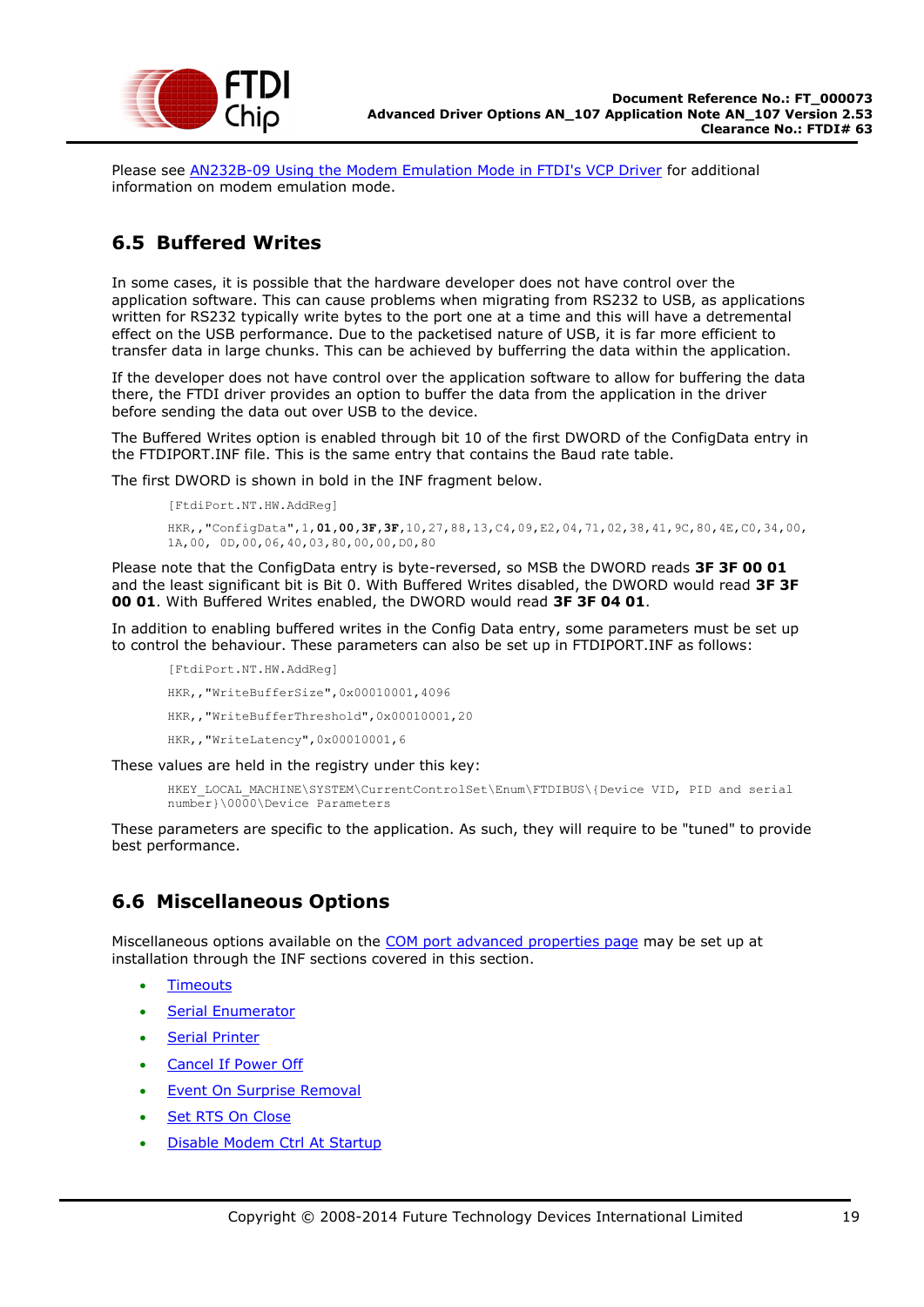

## <span id="page-19-0"></span>**6.6.1 Timeouts**

The read and write timeout values may be set through the FTDIPORT.INF file.

[FtdiPort.NT.HW.AddReg]

HKR,,"MinReadTimeout",0x00010001,**0**

HKR,,"MinWriteTimeout",0x00010001,**0**

This INF file fragment shows the minimum read and minimum write timeout values set to 0ms.

These values are held in the registry under this key:

HKEY\_LOCAL\_MACHINE\SYSTEM\CurrentControlSet\Enum\FTDIBUS\{Device VID, PID and serial number}\0000\Device Parameters

### <span id="page-19-1"></span>**6.6.2 Serial Enumerator**

The function of the serial enumerator is to detect a Plug-and-Play enabled device (such as a serial mouse or serial modem) that is attached to the USB serial port.

The Serial Enumerator option is controlled through the following entries in FTDIPORT.INF:

```
[FtdiPort.NT.HW.AddReg]
```
HKR,,"UpperFilters",0x00010000,"serenum"

## <span id="page-19-2"></span>**6.6.3 Serial Printer**

If enabled, serial printer will disable timeouts to allow for long delays associated with paper loading. The Serial Printer option is controlled through bit 7 of byte 0 of the first DWORD of the ConfigData entry in the FTDIPORT.INF file. This is the same entry that contains the Baud rate table.

The first DWORD is shown in bold in the INF fragment below.

[FtdiPort.NT.HW.AddReg] HKR,,"ConfigData",1,**01,00,3F,3F,**10,27,88,13,C4,09,E2,04,71,02,38,41,9C,80,4E,C0,34,00, 1A,00, 0D,00,06,40,03,80,00,00,D0,80

Please note that this entry is byte-reversed, so MSB the DWORD reads **3F 3F 00 01** and the least significant bit is Bit 0. When disabled (serial printer disabled), the DWORD would read **3F 3F 00 01**. When enabled (serial printer enabled), the DWORD would read **3F 3F 00 81**.

These values are held in the registry under this key:

```
HKEY_LOCAL_MACHINE\SYSTEM\CurrentControlSet\Enum\FTDIBUS\{Device VID, PID and serial
number}\0000\Device Parameters\ConfigData
```
## <span id="page-19-3"></span>**6.6.4 Cancel If Power Off**

The Cancel If Power Off option can be used to assist with problems encountered when going into a hibernate or suspend condition. This will cancel any requests received by the driver when going into hibernate or suspend.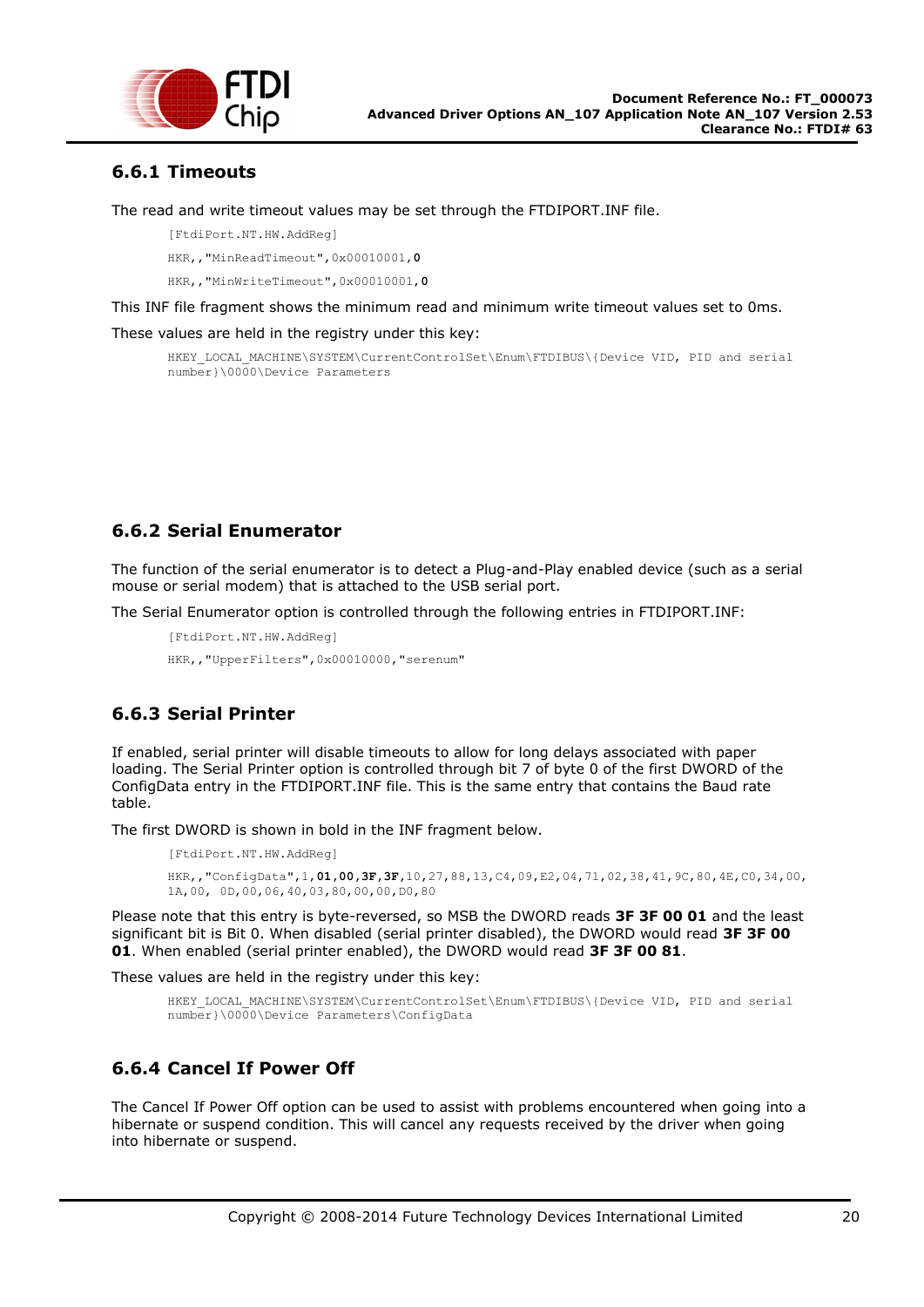

The Cancel If Power Off option is controlled through bit 6 of byte 0 of the first DWORD of the ConfigData entry in the FTDIPORT.INF file. This is the same entry that contains the Baud rate table.

The first DWORD is shown in bold in the INF fragment below.

[FtdiPort.NT.HW.AddReg]

```
HKR,,"ConfigData",1,01,00,3F,3F,10,27,88,13,C4,09,E2,04,71,02,38,41,9C,80,4E,C0,34,00,
1A,00, 0D,00,06,40,03,80,00,00,D0,80
```
Please note that this entry is byte-reversed, so MSB the DWORD reads **3F 3F 00 01** and the least significant bit is Bit 0. When disabled (no cancel on power off), the DWORD would read **3F 3F 00**

**01**. When enabled (cancel on power off), the DWORD would read **3F 3F 00 41.**

These values are held in the registry under this key:

```
HKEY_LOCAL_MACHINE\SYSTEM\CurrentControlSet\Enum\FTDIBUS\{Device VID, PID and serial
number}\0000\Device Parameters\ConfigData
```
### <span id="page-20-0"></span>**6.6.5 Event On Surprise Removal**

The Event On Surprise Removal option is generally left unselected. If an application sets SERIAL\_EV\_EVENT2 (see NTDDSER.H) in it's event bitmask and this feature is enabled, the driver will signal this event on surprise removal.

The Event On Surprise Removal option is controlled through bit 5 of byte 0 of the first DWORD of the ConfigData entry in the FTDIPORT.INF file. This is the same entry that contains the Baud rate table.

The first DWORD is shown in bold in the INF fragment below.

```
[FtdiPort.NT.HW.AddReg]
HKR,,"ConfigData",1,01,00,3F,3F,10,27,88,13,C4,09,E2,04,71,02,38,41,9C,80,4E,C0,34,00,
1A,00, 0D,00,06,40,03,80,00,00,D0,80
```
Please note that this entry is byte-reversed, so MSB the DWORD reads **3F 3F 00 01** and the least significant bit is Bit 0. When disabled (no event on surprise removal), the DWORD would read **3F 3F 00 01**. When enabled (event on surprise removal), the DWORD would read **3F 3F 00 21**.

These values are held in the registry under this key:

```
HKEY_LOCAL_MACHINE\SYSTEM\CurrentControlSet\Enum\FTDIBUS\{Device VID, PID and serial
number}\0000\Device Parameters\ConfigData
```
## <span id="page-20-1"></span>**6.6.6 Set RTS On Close**

Selecting the Set RTS On Close option will set the RTS signal on closing the port. The Set RTS On Close option is controlled through bit 3 of byte 0 of the first DWORD of the ConfigData entry in the FTDIPORT.INF file. This is the same entry that contains the Baud rate table.

The first DWORD is shown in bold in the INF fragment below.

```
[FtdiPort.NT.HW.AddReg]
```

```
HKR,,"ConfigData",1,01,00,3F,3F,10,27,88,13,C4,09,E2,04,71,02,38,41,9C,80,4E,C0,34,00,
1A,00, 0D,00,06,40,03,80,00,00,D0,80
```
Please note that this entry is byte-reversed, so MSB the DWORD reads **3F 3F 00 01** and the least significant bit is Bit 0. When disabled (RTS not set on close), the DWORD would read **3F 3F 00 01**. When enabled (RTS set on close), the DWORD would read **3F 3F 00 09**.

These values are held in the registry under this key:

```
HKEY_LOCAL_MACHINE\SYSTEM\CurrentControlSet\Enum\FTDIBUS\{Device VID, PID and serial
number}\0000\Device Parameters\ConfigData
```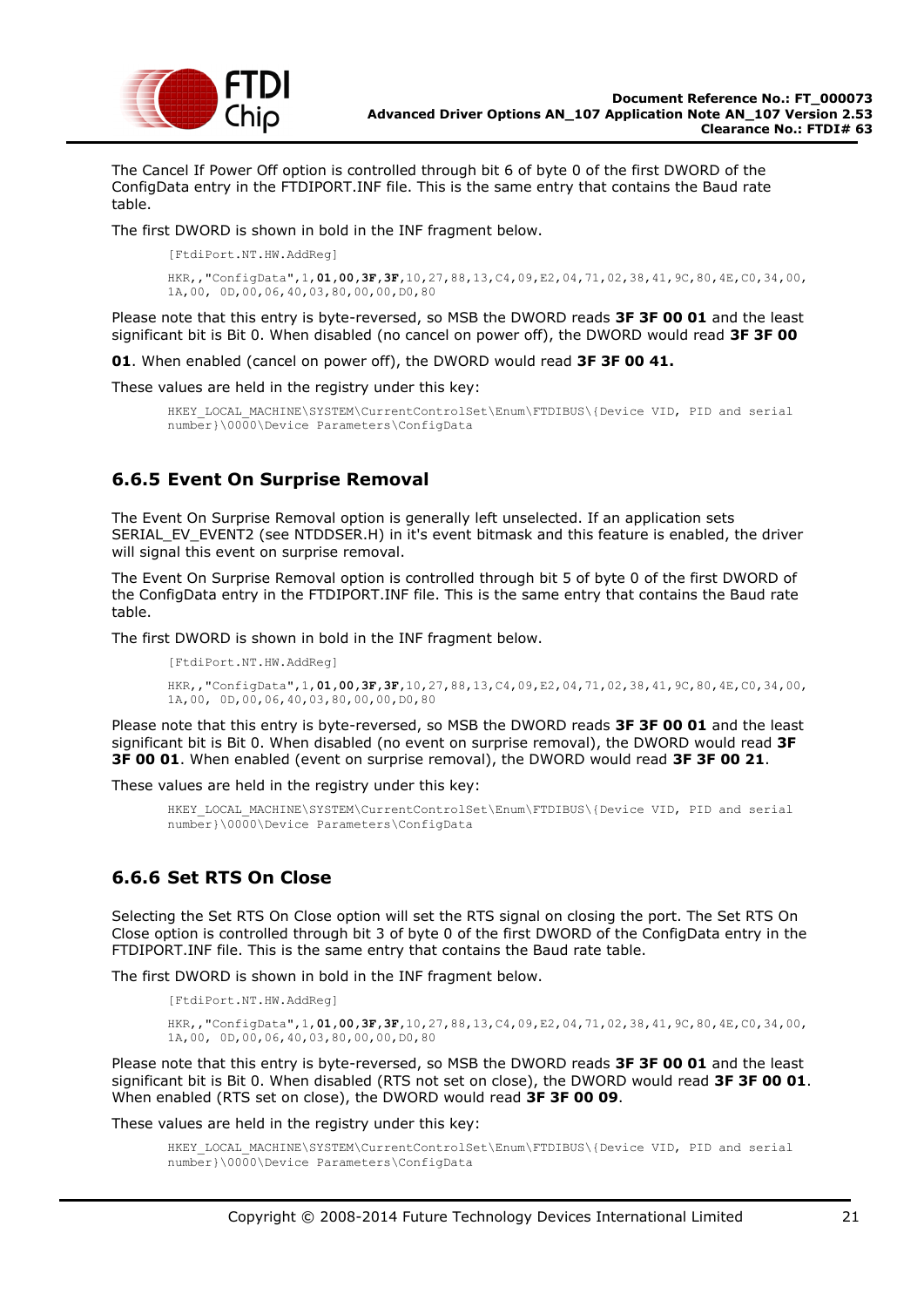

## <span id="page-21-0"></span>**6.6.7 Disable Modem Ctrl At Startup**

This option is used to control the modem control signals DTR and RTS at startup. In normal operation, the modem control signals at startup follow the behaviour of the legacy port. However, due to timing differences between a legacy COM port and a virtual COM port, a "spike" on one of these signals in the legacy port can appear as an assertion of the signal in the virtual COM port.

Devices that monitor these signals can enter the wrong state after an unplug-replug cycle on USB.

Note that if the "Serial Enumerator" option in the property page is selected, then the enumeration sequence causes the modem control signals to change at startup. So if it is necessary to select "Disable Modem Ctrl At Startup", then it is likely that "Serial Enumerator" should be unchecked in the property page.

The Disable Modem Ctrl At Startup option is controlled through bit 1 of byte 1 of the first DWORD of the ConfigData entry in the FTDIPORT.INF file. This is the same entry that contains the Baud rate table.

The first DWORD is shown in bold in the INF fragment below.

```
[FtdiPort.NT.HW.AddReg]
HKR,,"ConfigData",1,01,00,3F,3F,10,27,88,13,C4,09,E2,04,71,02,38,41,9C,80,4E,C0,34,00,
1A,00, 0D,00,06,40,03,80,00,00,D0,80
```
Please note that this entry is byte-reversed, so MSB the DWORD reads **3F 3F 00 01** and the least significant bit is Bit 0. When disabled(modem control at startup enabled), the DWORD would read **3F 3F 00 01**. When enabled (modem control at startup disabled), the DWORD would read **3F 3F 02 01**.

Alternatively, the default can be overridden by directly editing the ConfigData parameter in the virtual COM port's registry entry.

```
HKEY_LOCAL_MACHINE\SYSTEM\CurrentControlSet\Enum\FTDIBUS\VID_0403+PID_6001+12345678\00
00\DeviceParameters\ConfigData
```
Note that if DisableModemControlSignalsAtStartup is set TRUE by editing the installation file or the registry, the same considerations as above apply to ["Serial Enumerator](#page-19-1)". So it may be necessary to remove references to "serenum" in "UpperFilters" in the AddReg sections of the installation file, and in the UpperFilters key in the virtual COM port's registry entry.

## <span id="page-21-1"></span>**6.7 Changing the Driver Priority**

For some applications (e.g. audio data transmission), it is possible to change the priority level of the driver to provide better performance. The InPriorityLevel and OutPriorityLevel values can be set to a value between 1 and 31. The default value for both of these parameters is 16.

The custom driver priority option is enabled through bit 11 of the first DWORD of the ConfigData entry in the FTDIPORT.INF file. This is the same entry that contains the Baud rate table.

The first DWORD is shown in bold in the INF fragment below.

[FtdiPort.NT.HW.AddReg] HKR,,"ConfigData",1,**01,00,3F,3F**,10,27,88,13,C4,09,E2,04,71,02,38,41,9C,80,4E,C0,34,00, 1A,00,0D,00,06,40,03,80,00,00,D0,80 [FtdiPort.NTamd64.HW.AddReg] HKR,,"ConfigData",1,**01,00,3F,3F**,10,27,88,13,C4,09,E2,04,71,02,38,41,9C,80,4E,C0,34,00, 1A,00,0D,00,06,40,03,80,00,00,D0,80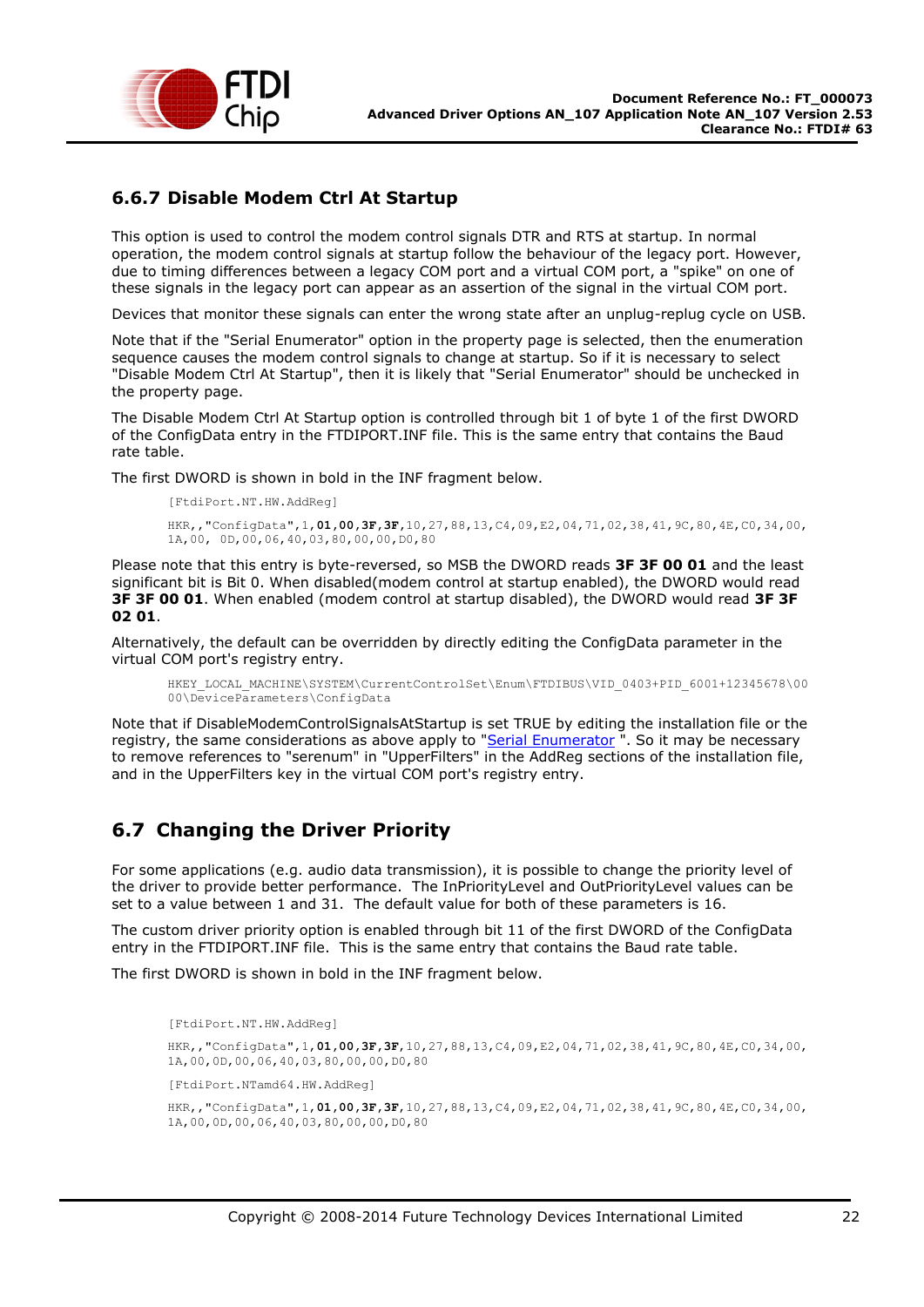

Please note that the ConfigData entry is byte-reversed, so MSB the DWORD reads 3F 3F 00 01 and the least significant bit is Bit 0. With the driver default priority, the DWORD would read 3F 3F 00 01. With custom driver priority enabled, the DWORD would read 3F 3F 08 01.

In addition to enabling custom driver priority in the Config Data entry, some parameters must be set up to control the behaviour. These parameters can also be set up in FTDIPORT.INF as follows:

[FtdiPort.NT.HW.AddReg] HKR,,"InPriorityLevel",0x00010001,16 HKR,,"OutPriorityLevel",0x00010001,16 [FtdiPort.NTamd64.HW.AddReg] HKR,,"InPriorityLevel",0x00010001,16 HKR,,"OutPriorityLevel",0x00010001,16

These values are held in the registry under this key:

```
HKEY_LOCAL_MACHINE\SYSTEM\CurrentControlSet\Enum\FTDIBUS\{Device VID, PID and serial
number}\0000\Device Parameters
```
Note that custom driver priority is rarely required and setting driver priority to an excessive level may result in machine lock-up. Use custom driver priority with care and consult FTDI support if in doubt.

## <span id="page-22-0"></span>**6.8 Specifying the COM Port Allocation Start Value**

As of CDM 2.08.02, the co-installer applies to all FTDI devices and can accept an optional parameter to specify the initial index for COM port allocation. The default behaviour for the CDM driver is to start the allocation at COM3. If a COM port is in use, the next available COM port number will be used. The initial index is specified for a specific VID and PID combination and can be included in the FTDIPORT INF file with the following entry:

```
[FtdiPort.NT.AddService.AddReg]
HKR,"Parameters\VID_0403&PID_6001","InitialIndex",0x00010001,14
```
and the following line should be added to the [FtdiPort.NT.AddService] section:

AddReg=FtdiPort.NT.AddService.AddReg

This example will cause devices with a VID of 0x0403 and PID of 0x6001 to have their COM ports allocated from COM14 onwards. Note that the VID and PID identifiers in bold in the above example should be customised for the particular device required.

This values are held in the registry under this key:

HKEY\_LOCAL\_MACHINE\SYSTEM\CurrentControlSet\services\FTSER2K\VID\_{vendorID}&PID\_{productI D}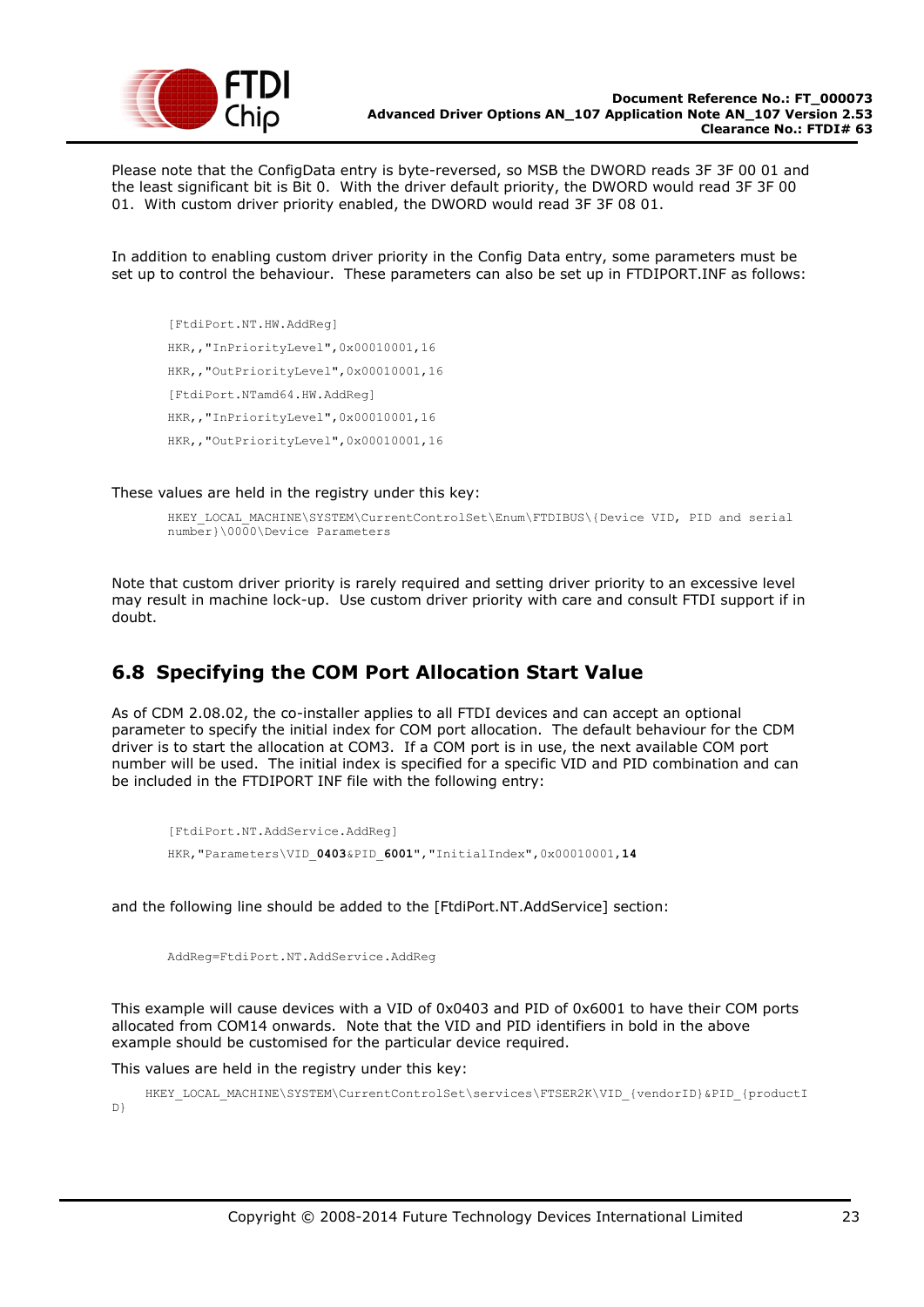

## <span id="page-23-0"></span>**6.9 USB Selective Suspend**

The CDM driver supports USB Selective Suspend, a feature that allows the system to suspend devices that are not in use and thus reduce overall power consumption. USB Selective Suspend is controlled through bit 4 of byte 1 of the first DWORD of the ConfigData entry in the FTDIPORT.INF file. This is the same entry that contains the Baud rate table.

The first DWORD is shown in bold in the INF fragment below.

[FtdiPort.NT.HW.AddReg]

```
HKR,,"ConfigData",1,01,00,3F,3F,10,27,88,13,C4,09,E2,04,71,02,38,41,9C,80,4E,C0,34,00,
1A,00, 0D,00,06,40,03,80,00,00,D0,80
```
Please note that this entry is byte-reversed, so MSB the DWORD reads **3F 3F 00 01** and the least significant bit is Bit 0. When disabled (Selective Suspend not enabled), the DWORD would read **3F 3F 00 01**. When Selective Suspend is enabled, the DWORD would read **3F 3F 10 01**.

These values are held in the registry under this key:

HKEY\_LOCAL\_MACHINE\SYSTEM\CurrentControlSet\Enum\FTDIBUS\{Device VID, PID and serial number}\0000\Device Parameters\ConfigData

The Idle Timeout value may be set through the FTDIPORT.INF file.

[FtdiPort.NT.HW.AddReg]

HKR,,"SSIdleTimeout",0x00010001,**10000**

This INF file fragment shows the Idle Timeout value set to 10 seconds (10000 msecs).

This value is held in the registry under this key:

HKEY\_LOCAL\_MACHINE\SYSTEM\CurrentControlSet\Enum\FTDIBUS\{Device VID, PID and serial number}\0000\Device Parameters

NOTE: If setting selective suspend for the port layer it must not be set in the bus layer (see section 5.7)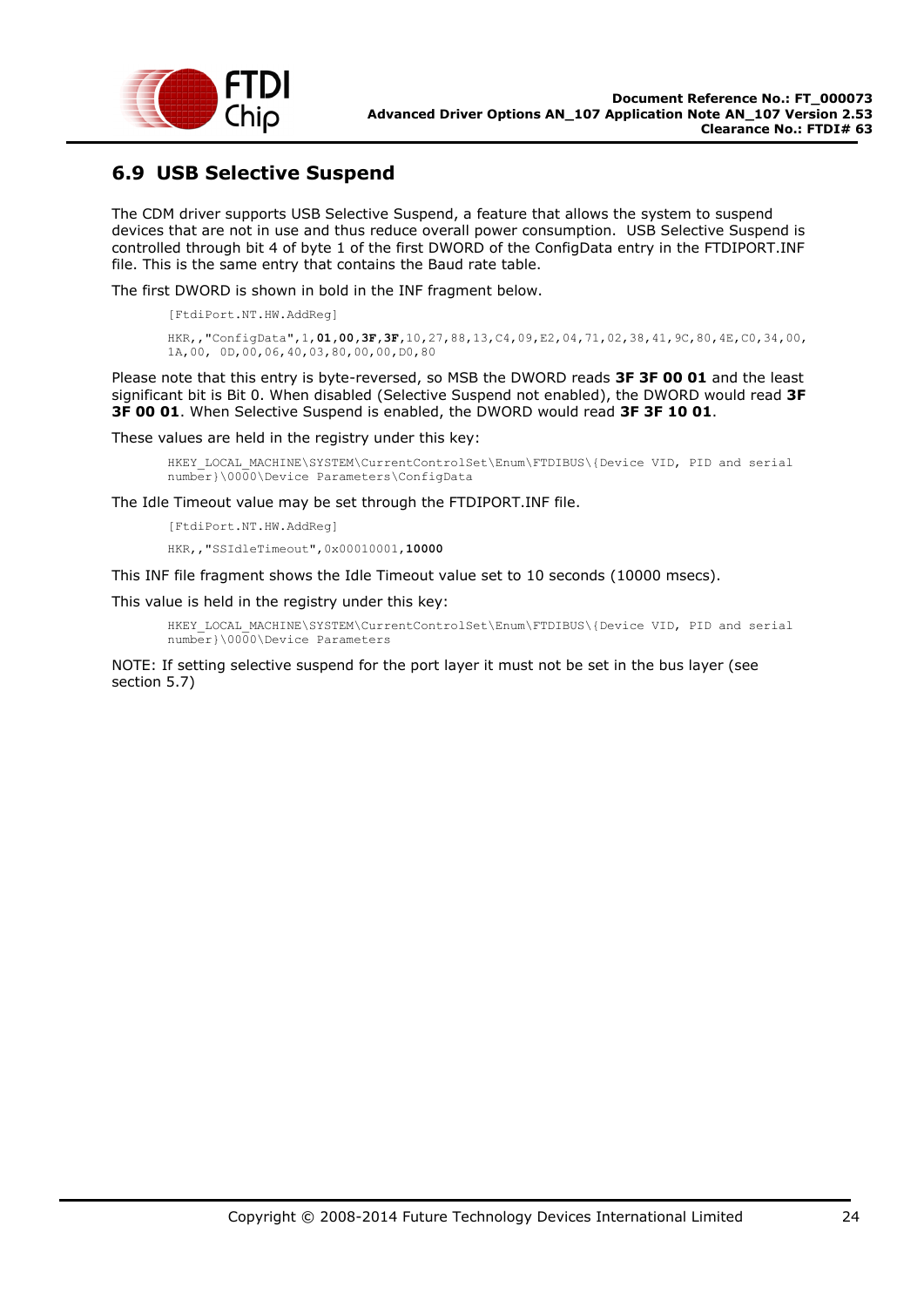

# <span id="page-24-0"></span>**7 System Options**

## <span id="page-24-1"></span>**7.1 Ignore Hardware Serial Number**

If devices have the same vendor ID and product ID but different serial numbers, the system will normally treat them as different devices. This causes the drivers to be installed for each device and create registry entries for each device.

It is possible to override this behaviour to make the system ignore a device's serial number and treat all devices with matching VID and PID connected to the same USB port as if they were the same device. This is achieved by adding a REG\_BINARY value called *IgnoreHWSerNum* to the registry and setting it to 01.

This value is held in the registry key located at:

HKEY\_LOCAL\_MACHINE\SYSTEM\CurrentControlSet\Control\UsbFlags\IgnoreHWSerNum{Device VID, PID and interface}

For a default FTDI device ID (VID 0x0403, PID 0x6001), add the following registry REG\_BINARY value set to 01:

HKEY\_LOCAL\_MACHINE\SYSTEM\CurrentControlSet\Control\UsbFlags\IgnoreHWSerNum04036001

For port A of an FT2232 device with default VID and PID, the IgnoreHWSerNum string would be:

HKEY\_LOCAL\_MACHINE\SYSTEM\CurrentControlSet\Control\UsbFlags\IgnoreHWSerNum0403601000

and for port B of an FT2232 device the IgnoreHWSerNum string would be:

HKEY\_LOCAL\_MACHINE\SYSTEM\CurrentControlSet\Control\UsbFlags\IgnoreHWSerNum0403601001

As the FT2232 device also uses the Windows composite device driver, an additional IgnoreHWSerNum entry is required to prevent Windows from creating additional composite driver registry entries:

HKEY\_LOCAL\_MACHINE\SYSTEM\CurrentControlSet\Control\UsbFlags\IgnoreHWSerNum04036010

Now the system can treat devices with the same vendor ID and product ID but different serial numbers as the same device and drivers are installed for the first device only. As such, only one entry is created in the registry. If the device is connected to another USB port, the driver will have to be reinstalled for that port.

Note that IgnoreHWSerNum cannot be setup in FTDIBUS.INF or FTDIPORT.INF, it must be setup by editing the registry manually or by an installation utility BEFORE installing the driver.

# <span id="page-24-2"></span>**7.2 Phantom Devices**

Devices that have been installed on a system but are not currently available are referred to as "phantom devices". These devices are not usually displayed in the device manager, but can be made to be displayed as though they are attached. This allows device properties to be changed or devices to be uninstalled via Device Manger even though the device is not physically connected to the PC.

To display phantom devices in Device Manager, a new system variable is required. Open "Control Panel > System" then select the "Advanced" tab and click "Environment Variables". In the System Variables section (**NOT THE USER VARIABLES SECTION**), click "New..." to display the following window: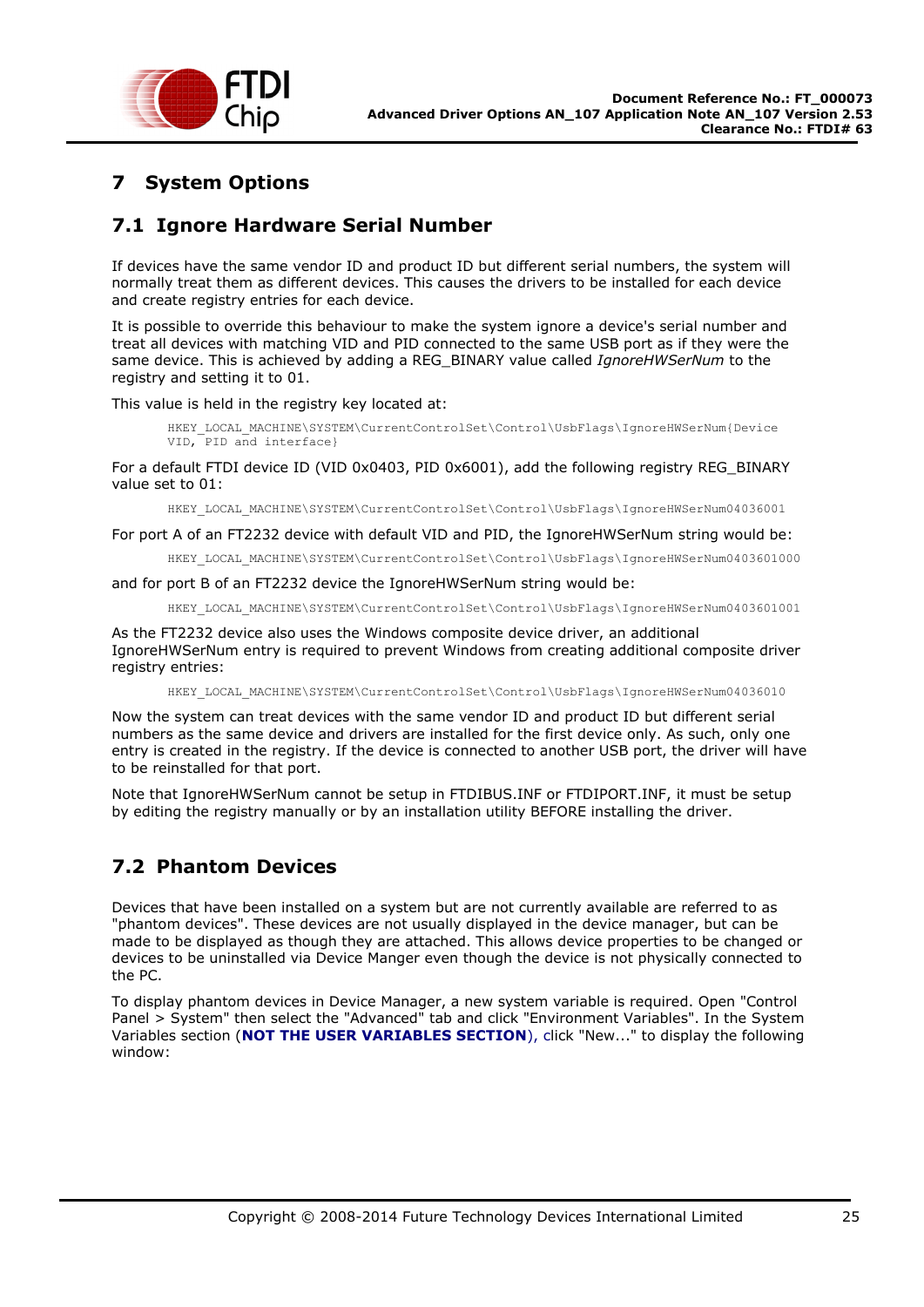

| Edit System Variable |                                |
|----------------------|--------------------------------|
| Variable name:       | DevMgr_Show_NonPresent_Devices |
| Variable value:      |                                |
|                      | Cancel<br>ОК                   |

**Figure 7.1 Edit System Variable**

Create a new System Variable called "DevMgr\_Show\_NonPresent\_Devices" and set the value to 1, then click OK.

Open the Device Manager ("Control Panel > System" then select the "Hardware" tab and click "Device Manager…", or "Control Panel > Device Manger" in Vista) and select "View > Show Hidden Devices". Device Manager will then show all hidden and phantom devices available on that PC as shaded.



**Figure 7.2 Device Manager**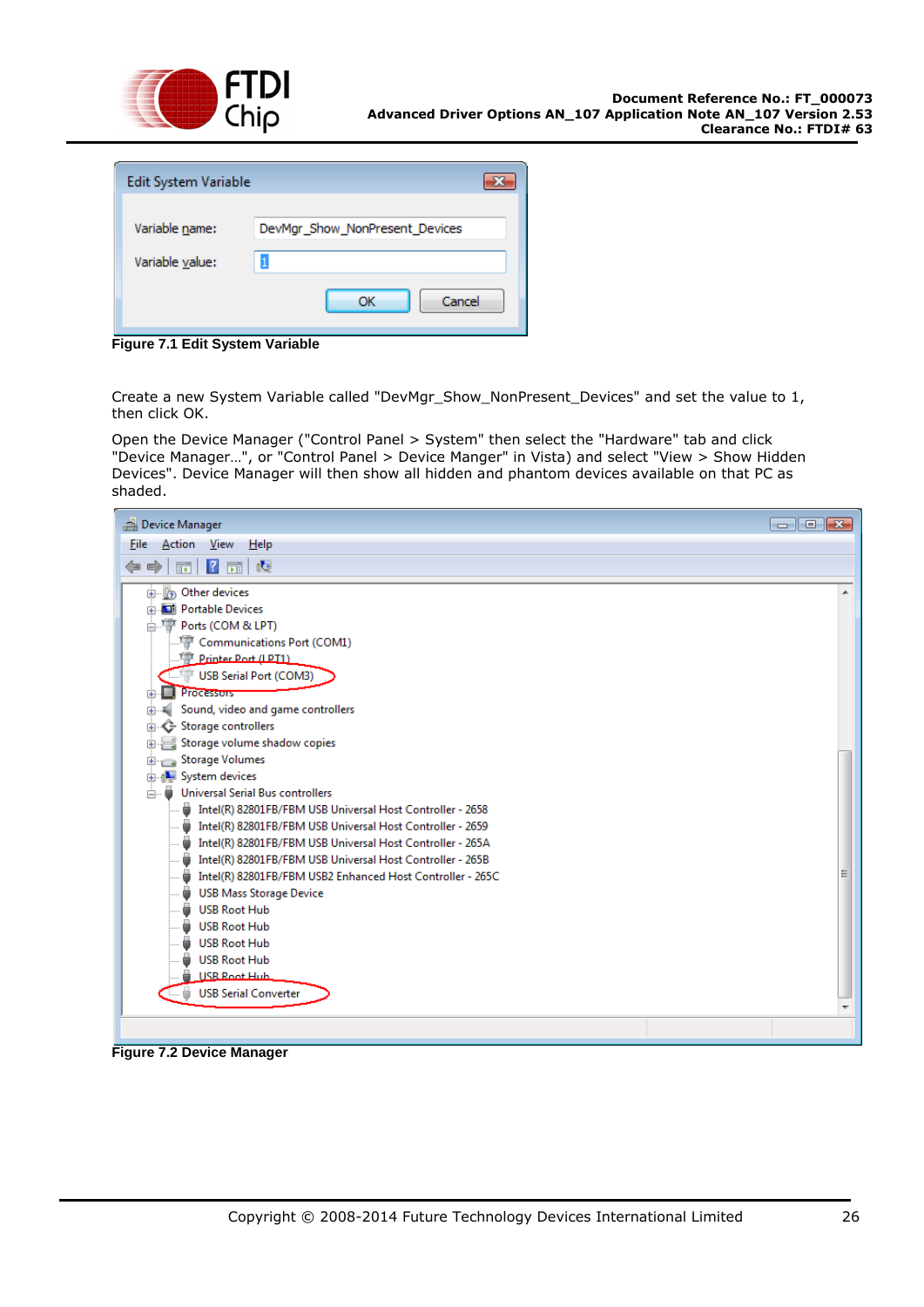

# <span id="page-26-0"></span>**8 Foreign Language Support**

There is a DLL available to display the VCP COM port properties page in languages other than English. To request a new language be made available in the DLL, please contact [FTDI Support](mailto:support1@ftdichip.com) who will provide the text from the properties page to be translated into the desired language. Once the translated text is returned to FTDI the new language can be implemented in the DLL.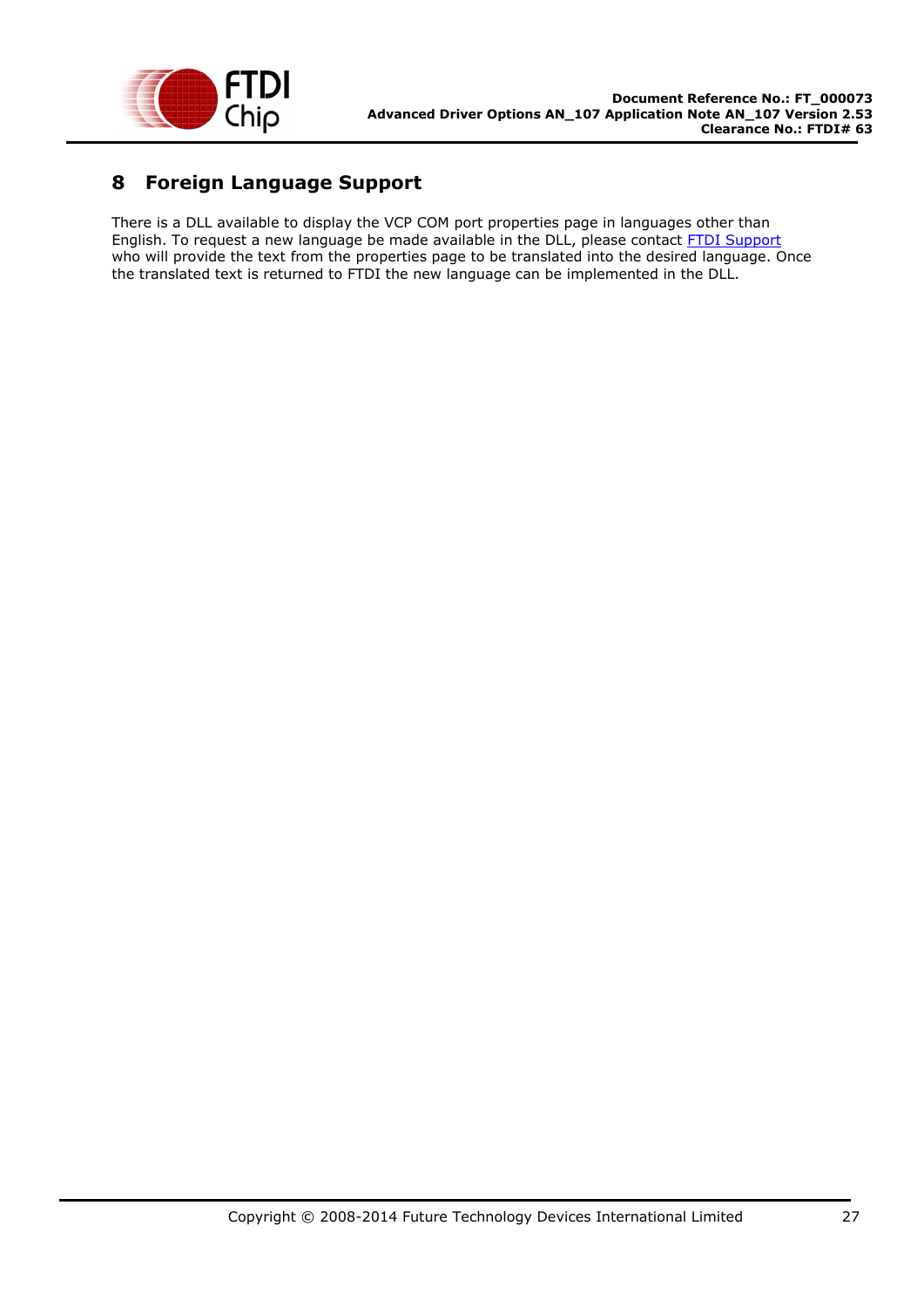

## <span id="page-27-0"></span>**9 Co-Installer**

The FT2232 and FT4232 devices are composite USB devices which are capable of providing two or more COM ports to a system. To ensure that the ports of these devices are allocated COM port numbers in the correct order (i.e. port A is allocated before port B) under Windows, a co-installer is used. The coinstaller is specified in the following sections of the FTDIPORT.INF file:

```
[FtdiPort.NT.CoInstallers]
AddReg=FtdiPort.NT.CoInstallers.AddReg
CopyFiles=FtdiPort.NT.CopyCoInst
[FtdiPort.NT.CoInstallers.AddReg]
HKR,, CoInstallers32,0x00010000, "ftcserco.Dll, FTCSERCoInstaller"
[FtdiPort.NT.CopyCoInst]
ftcserco.dll
```
In addition, as of version CDM 2.08.02 the co-installer can specify the initial COM port allocation index for all FTDI devices. This is detailed in section [6.8 Specifying the COM Port Allocation](#page-22-0) Start [Value.](#page-22-0)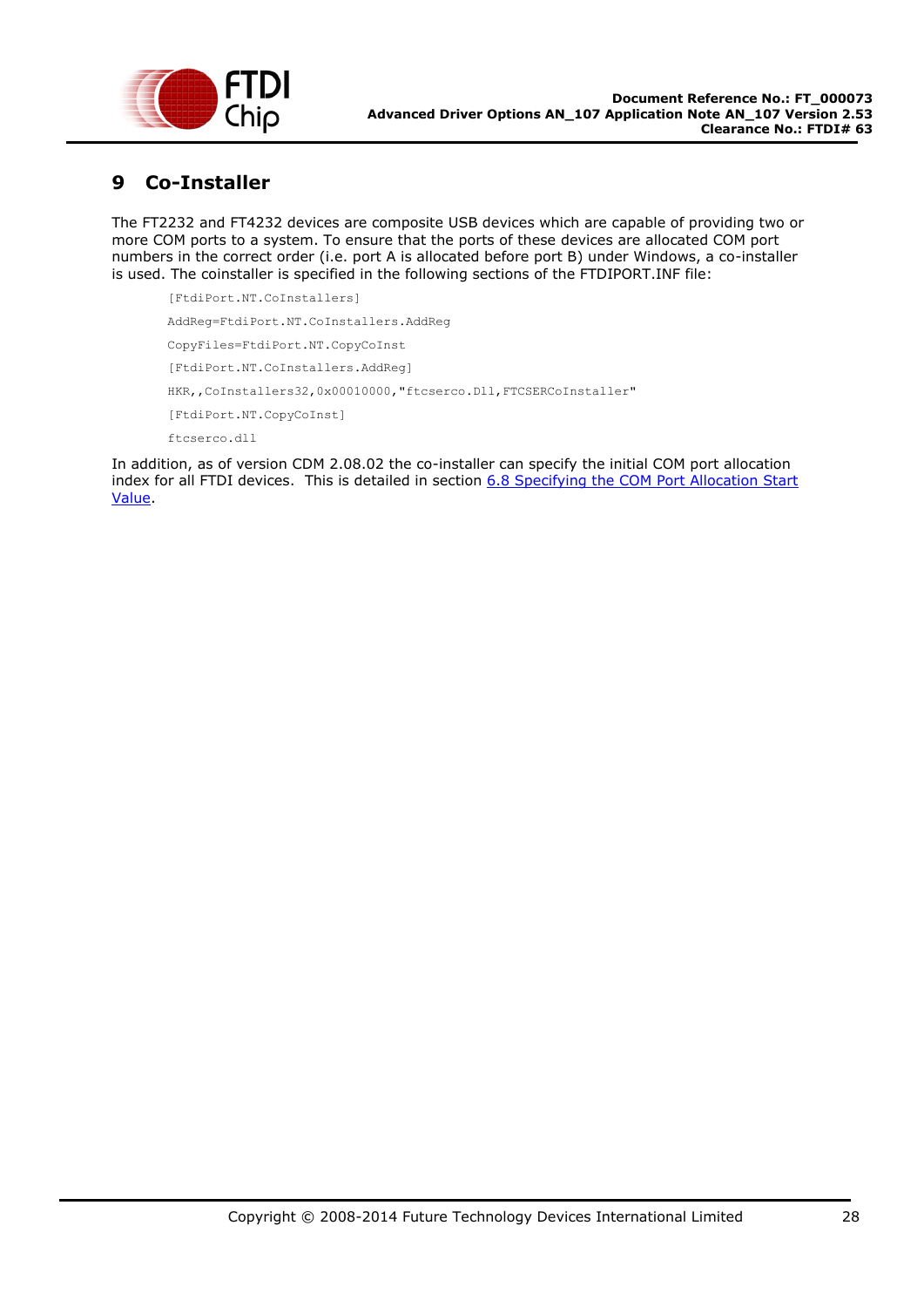

## <span id="page-28-0"></span>**10 Renaming Driver Files**

It is possible to rename the driver files to create a unique driver package, but this is not recommended. In order for the renamed driver package to work correctly, all references to file names in the INF files must be updated to use the new file names. FTDI does not currently support users who attempt to rename driver packages.

Any changes to an existing WHQL certified driver package, including modified file names, will invalidate the certification.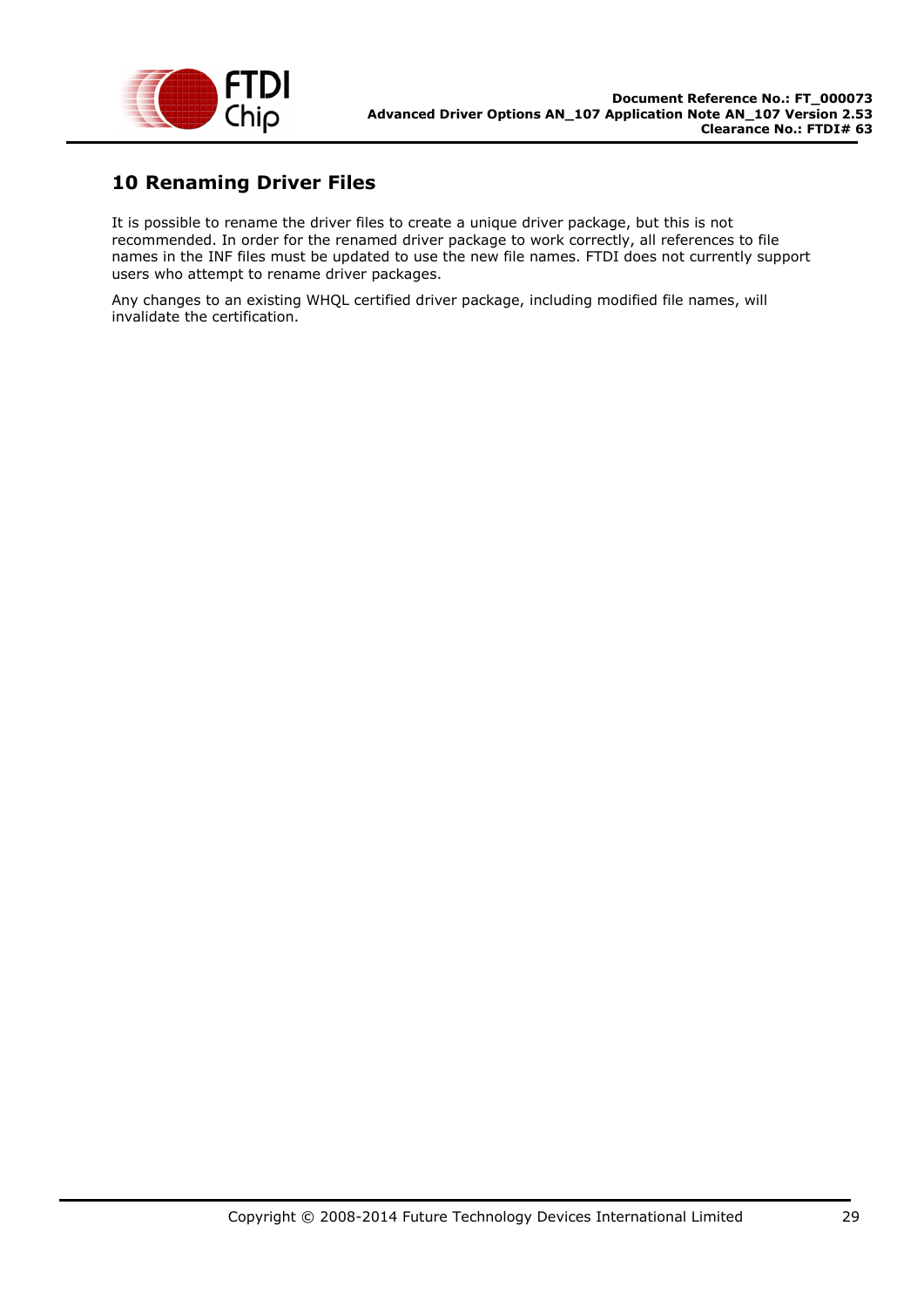

## <span id="page-29-0"></span>**11 Driver Pre-Installation**

Traditionally, the Found New Hardware Wizard has been the regular method for installing new hardware on a Windows machine. Microsoft has recognised that this requires some input from the end-user who may know very little about driver installation. Additionally, many manufacturers would prefer to install the device drivers before the end-user connects the hardware to the PC.

Microsoft has addressed this problem by producing a set of driver installation tools called Driver Install Frameworks (DIFx). The simplest tool provided for driver installation is called the Driver Package Installer (DPInst). FTDI's driver packages from VCP 1.00.2176 onwards are compatible with DPInst.

## <span id="page-29-1"></span>**11.1 DPInst Packages**

In order to be compatible with DPInst, a driver package **must** be Microsoft WHQL certified and meet certain requirements as outlined in Microsoft Documentation. The standard FTDI CDM driver package meets these requirements if certified, such as CDM 2.02.04. When bundled with DPInst, the driver package typically contains the files shown below:

| Name                             | Date modified    | <b>Type</b>             | Size        |
|----------------------------------|------------------|-------------------------|-------------|
| amd <sub>64</sub>                | 03/07/2007 16:51 | <b>File Folder</b>      |             |
| i386                             | 03/07/2007 16:51 | <b>File Folder</b>      |             |
| $\stackrel{\circ}{=}$ dpinst.xml | 29/06/2007 14:42 | <b>XML Document</b>     | 1 KB        |
| DPInstx64.exe                    | 17/11/2005 16:46 | Application             | 826 KB      |
| DPInstx86.exe                    | 17/11/2005 16:46 | Application             | 509 KB      |
| h ftd2xx.h                       | 02/02/2007 14:50 | C/C++ Header            | 20 KB       |
| ftdibus.cat                      | 02/07/2007 12:37 | <b>Security Catalog</b> | 14 KB       |
| ftdibus.inf                      | 27/06/2007 14:12 | Setup Information       | 3 KB        |
| ftdiport.cat                     | 02/07/2007 12:37 | <b>Security Catalog</b> | 14 KB       |
| ftdiport.inf                     | 27/06/2007 14:12 | Setup Information       | <b>5 KB</b> |

where the i386 subdirectory contains the 32-bit driver files:

| Name                     | Date modified    | Type                       | <b>Size</b> |
|--------------------------|------------------|----------------------------|-------------|
| <b>S</b> ftbusui.dll     | 27/06/2007 14:10 | <b>Application Extens</b>  | 110 KB      |
| <b>S</b> ftcserco.dll    | 27/06/2007 14:06 | <b>Application Extens</b>  | 50 KB       |
| S ftd2xx.dll             | 27/06/2007 14:10 | <b>Application Extens</b>  | 198 KB      |
| td2xx.lib                | 27/06/2007 14:10 | <b>Object File Library</b> | 19 KB       |
| <b>Stdibus.sys</b>       | 27/06/2007 14:05 | <b>System File</b>         | 52 KB       |
| <b>S</b> ftlang.dll      | 27/06/2007 14:10 | <b>Application Extens</b>  | 106 KB      |
| <sup>®</sup> ftser2k.sys | 27/06/2007 14:04 | <b>System File</b>         | 70 KB       |
| <b>S</b> ftserui2.dll    | 27/06/2007 14:06 | <b>Application Extens</b>  | 47 KB       |

and the amd64 subdirectory contains the 64-bit driver files: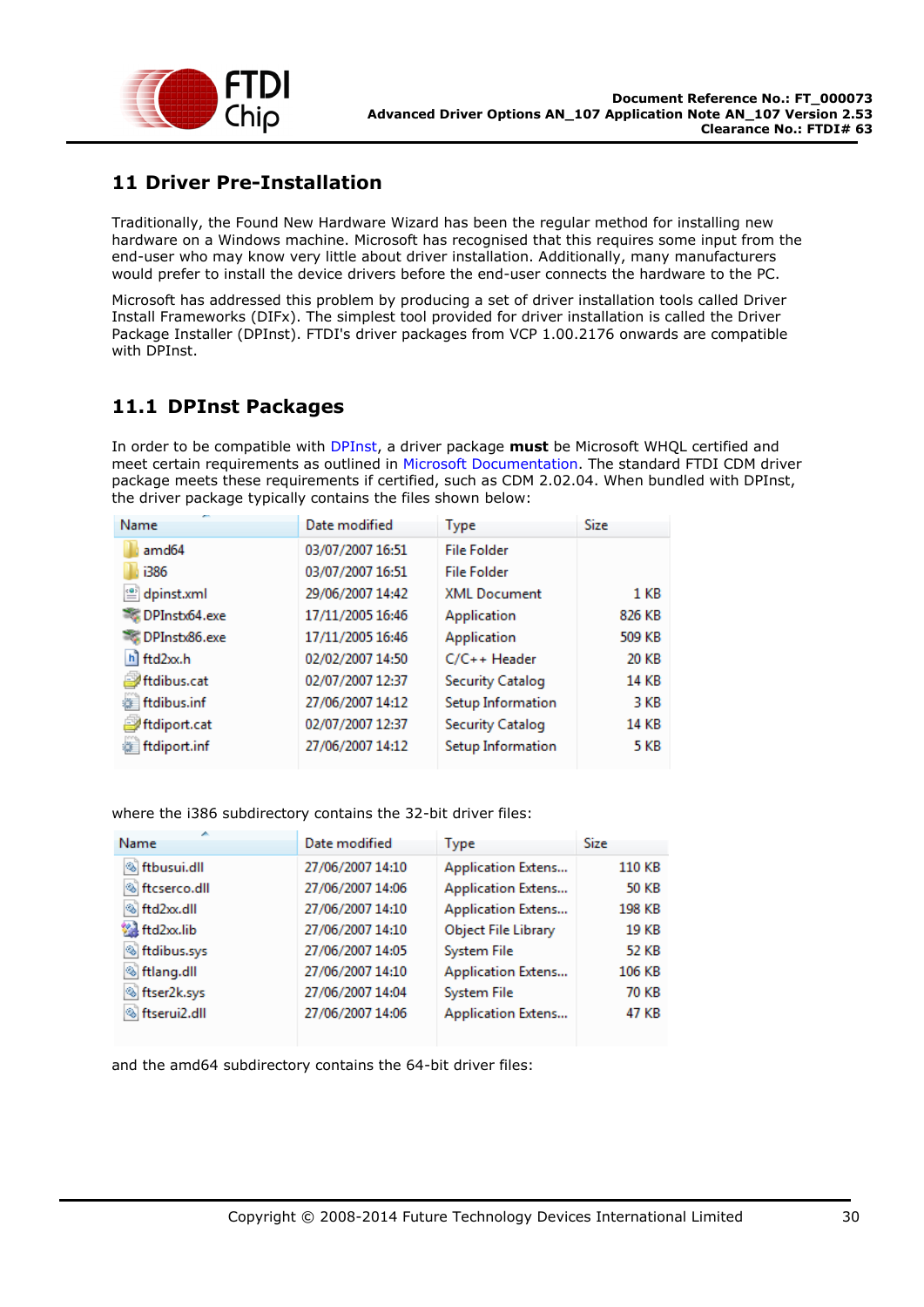

| <b>S</b> ftbusui.dll<br>27/06/2007 14:10<br><b>Application Extens</b>  |              |
|------------------------------------------------------------------------|--------------|
|                                                                        | 144 KB       |
| <b>S</b> ftcserco.dll<br><b>Application Extens</b><br>27/06/2007 14:05 | 48 KB        |
| td2xx.lib<br>27/06/2007 14:10<br><b>Object File Library</b>            | <b>17 KB</b> |
| § ftd2xx64.dll<br><b>Application Extens</b><br>27/06/2007 14:10        | 326 KB       |
| ▧<br>ftdibus.sys<br>27/06/2007 14:05<br><b>System File</b>             | 63 KB        |
| <b>S</b> ftlang.dll<br>27/06/2007 14:10<br><b>Application Extens</b>   | 133 KB       |
| ftser2k.sys<br>▧<br>27/06/2007 14:03<br><b>System File</b>             | 82 KB        |
| <b>S</b> ftserui2.dll<br>27/06/2007 14:06<br><b>Application Extens</b> | 49 KB        |

In order to use DPInst to install the driver, DPInst.exe must be run. There are two versions of DPInst, a 32-bit version to install the 32-bit driver package (DPInstx86.exe in above screen shot) and a 64-bit version to install the 64-bit driver package (DPInstx64.exe in above screen shot). An automated installer must detect which version of DPInst is required to successfully install the driver package using DPInst.

If a custom VID and PID combination is required, FTDI can grant reseller rights to customers with a WinQual account. Details on obtaining reseller right / driver update WHQL certification can be found in application note [Using Microsoft's WHQL Process for Certifying Customer Modified FTDI](http://ftdichip.com/Documents/AppNotes/AN_WHQL_Certified_Driver_Process_v100(FT_000063).pdf)  [Driver Files.](http://ftdichip.com/Documents/AppNotes/AN_WHQL_Certified_Driver_Process_v100(FT_000063).pdf) Microsoft charges a small fee for this service. To learn more about using DPInst with FTDI drivers, please see application note [AN232R-03 FTDI Windows Driver Pre-installation.](http://www.ftdichip.com/Documents/AppNotes/AN232R-03_DriverPreInstallation.pdf)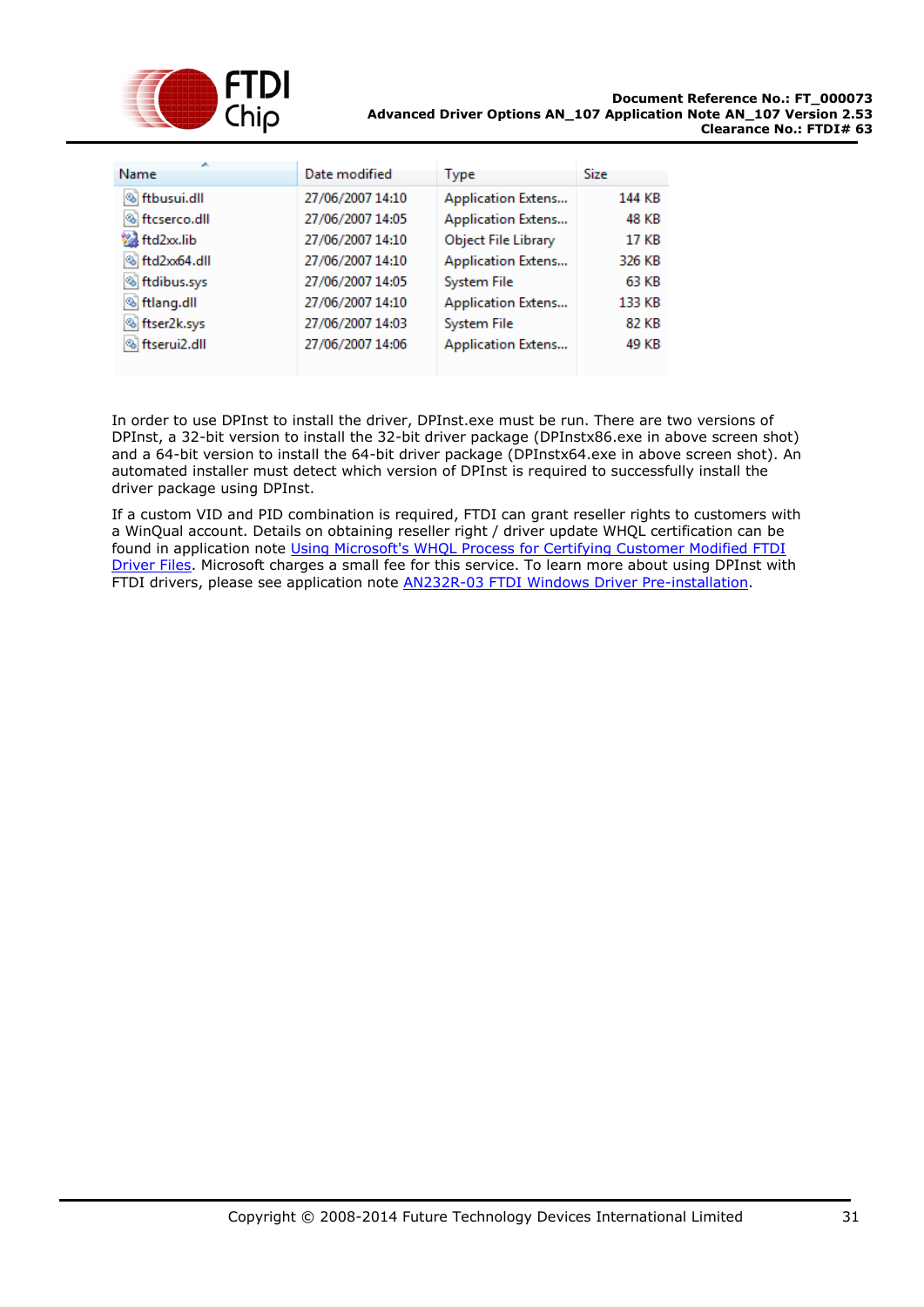

## <span id="page-31-0"></span>**12 Uninstalling Drivers**

With the release of Microsoft Windows Vista, the FTDI uninstaller has been rendered unusable due to Windows Resource Protection preventing the executable from deleting driver files and associated registry values. Vista will only allow the system itself to modify files and registry values in these locations.

Consequently, a new method for uninstalling has to be used. Devices can be removed using the Device Manager by simply right-clicking and selecting "Uninstall". This will delete the associated registry entries for that device only. Vista provides an automatic method to delete driver files via a check box to "Delete the driver software for this device" on the uninstall dialog box.

| <b>Confirm Device Uninstall</b>                                  |  |  |
|------------------------------------------------------------------|--|--|
| USB Serial Port (COM3)                                           |  |  |
| Waming: You are about to uninstall this device from your system. |  |  |
| Delete the driver software for this device.                      |  |  |
| Cancel<br>ок                                                     |  |  |

**Figure 12.1 Confirm Device Uninstall**

Some points to note about the new uninstallation method:

- In the case of FT2232 devices, a composite device is also installed. This can also be removed by right-clicking and selecting "Uninstall". There is no option the delete the driver files when doing this as the driver for the composite device is a native Windows driver.
- If the VCP driver has been installed, the COM port driver should be removed before the bus driver. If the bus is removed first, the COM port will no longer appear in the Device Manager.
- If the files are deleted while other installed devices still require them those devices will not work correctly. This can be fixed by right clicking the device and selecting "Reinstall Driver" which will replace the missing files.
- If a device to be uninstalled is not connected to the PC, the device can still be removed by [setting the device manager to show phantom devices.](#page-24-2) This can also allow a virtual COM port to be uninstalled if the bus layer has been removed first.

Windows 2000, XP and Server 2003 do not have this check box, so driver files and OEM INF and PNF files must be removed manually or by using a custom application. The FTDI Uninstall Utility, [FTClean](http://www.ftdichip.com/Resources/Utilities/FTClean.zip) may still be used on these operating systems.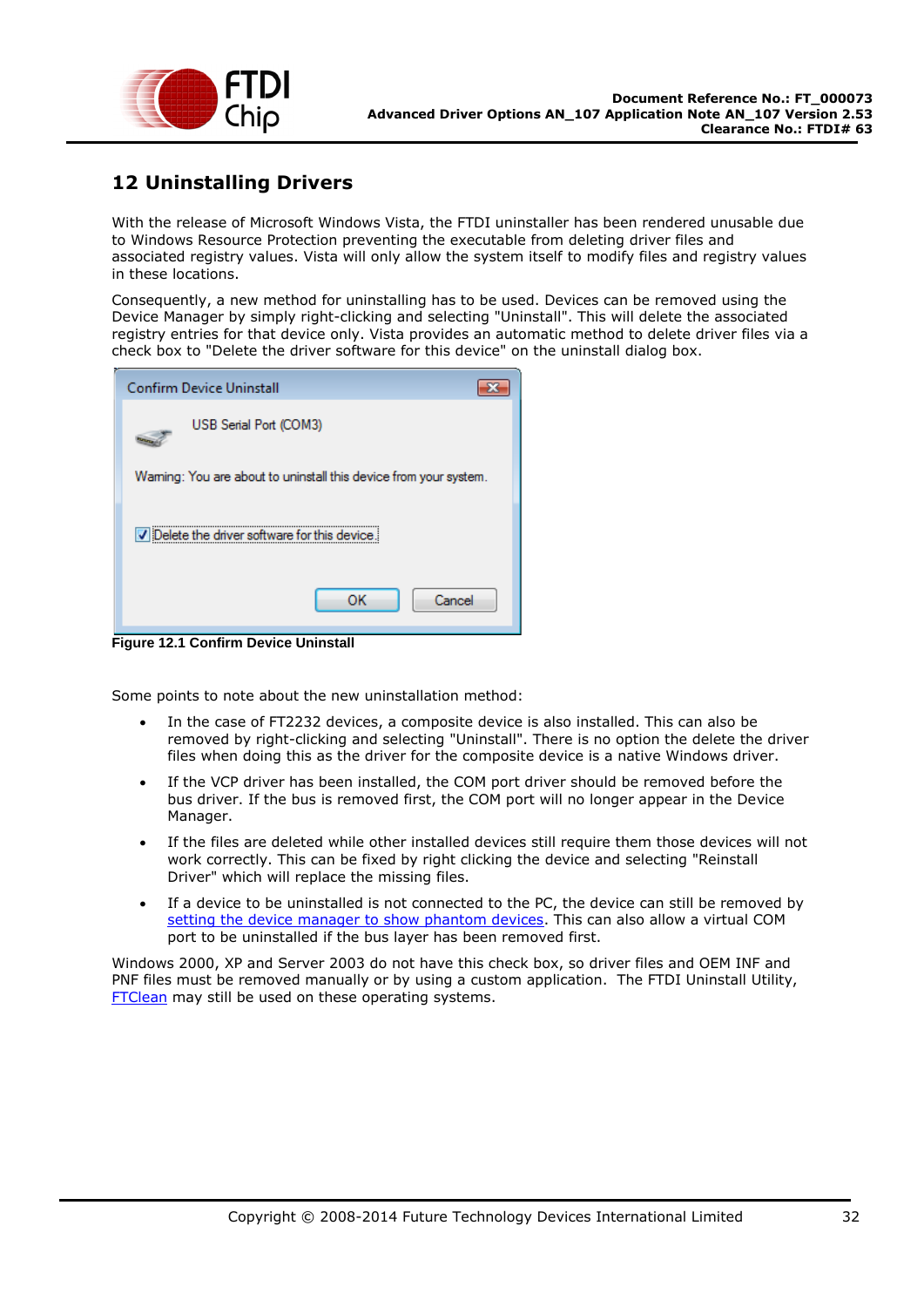

## <span id="page-32-0"></span>**13 Contact Information**

### **Head Office – Glasgow, UK**

Future Technology Devices International Limited Unit 1, 2 Seaward Place, Centurion Business Park Glasgow G41 1HH United Kingdom Tel: +44 (0) 141 429 2777 Fax: +44 (0) 141 429 2758

| E-mail (Sales)                | sales1@ftdichip.com   |
|-------------------------------|-----------------------|
| E-mail (Support)              | support1@ftdichip.com |
| E-mail (General<br>Enquiries) | admin1@ftdichip.com   |

**Branch Office – Taipei, Taiwan**

2F, No. 516, Sec. 1, NeiHu Road

Tel: +886 (0) 2 8791 3570

Future Technology Devices International

#### **Branch Office – Tigard, Oregon, USA**

Future Technology Devices International Limited (USA) 7130 SW Fir Loop Tigard, OR 97223-8160 USA Tel: +1 (503) 547 0988 Fax: +1 (503) 547 0987

E-Mail (General Enquiries)

E-Mail (Sales) [us.sales@ftdichip.com](mailto:us.sales@ftdichip.com) E-Mail (Support) [us.support@ftdichip.com](mailto:us.support@ftdichip.com) [us.admin@ftdichip.com](mailto:us.admin@ftdichip.com)

#### **Branch Office – Shanghai, China**

Future Technology Devices International Limited (China) Room 1103, No. 666 West Huaihai Road, Shanghai, 200052 China Tel: +86 21 62351596 Fax: +86 21 62351595

E-mail (General Enquiries)

E-mail (Sales) [cn.sales@ftdichip.com](mailto:cn.sales@ftdichip.com) E-mail (Support) [cn.support@ftdichip.com](mailto:cn.support@ftdichip.com) [cn.admin@ftdichip.com](mailto:cn.admin@ftdichip.com)

Fax: +886 (0) 2 8791 3576 E-mail (Sales) [tw.sales1@ftdichip.com](mailto:tw.sales1@ftdichip.com)

E-mail (General

Limited (Taiwan)

Taipei 114 Taiwan , R.O.C.

E-mail (Support) [tw.support1@ftdichip.com](mailto:tw.support1@ftdichip.com) Enquiries) [tw.admin1@ftdichip.com](mailto:tw.admin1@ftdichip.com)

web Site

#### [http://ftdichip.com](http://ftdichip.com/)

System and equipment manufacturers and designers are responsible to ensure that their systems, and any Future Technology Devices International Ltd (FTDI) devices incorporated in their systems, meet all applicable safety, regulatory and system-level performance requirements. All application-related information in this document (including application descriptions, suggested FTDI devices and other materials) is provided for reference only. While FTDI has taken care to assure it is accurate, this information is subject to customer confirmation, and FTDI disclaims all liability for system designs and for any applications assistance provided by FTDI. Use of FTDI devices in life support and/or safety applications is entirely at the user's risk, and the user agrees to defend, indemnify and hold harmless FTDI from any and all damages, claims, suits or expense resulting from such use. This document is subject to change without notice. No freedom to use patents or other intellectual property rights is implied by the publication of this document. Neither the whole nor any part of the information contained in, or the product described in this document, may be adapted or reproduced in any material or electronic form without the prior written consent of the copyright holder. Future Technology Devices International Ltd, Unit 1, 2 Seaward Place, Centurion Business Park, Glasgow G41 1HH, United Kingdom. Scotland Registered Company Number: SC136640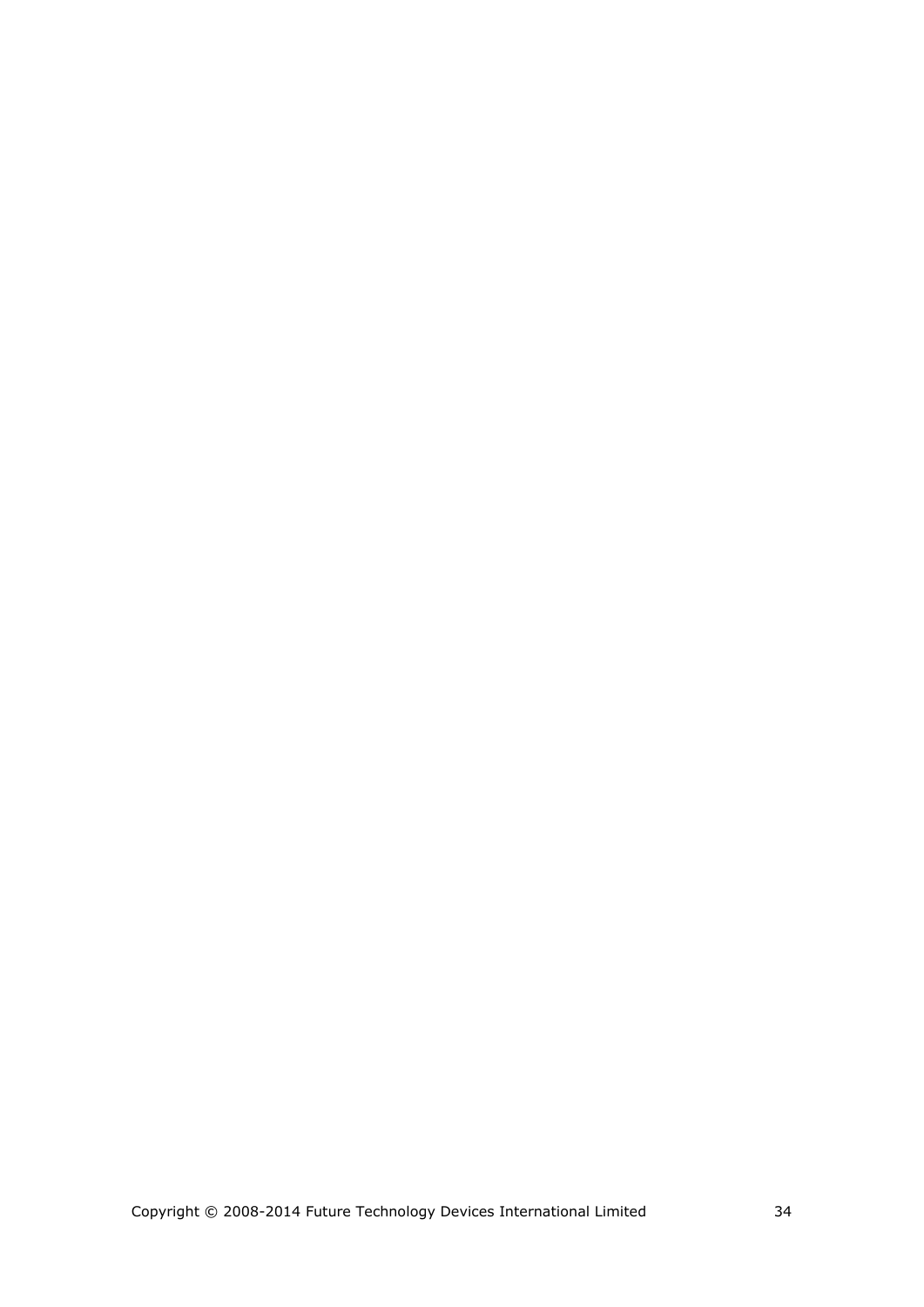

# <span id="page-34-0"></span>**Appendix A – Appendix**

## <span id="page-34-1"></span>**A.1 FTDIBUS.INF**

```
; FTDIBUS.INF
; 
; Copyright © 2000-2010 Future Technology Devices International Limited
; 
; USB serial converter driver installation file for Windows 2000, XP, Server 2003, Vista, 
Server 2008,
; Windows 7 and Server 2008 R2 (x86 and x64).
; 
; 
; THIS SOFTWARE IS PROVIDED BY FUTURE TECHNOLOGY DEVICES INTERNATIONAL LIMITED ``AS IS'' AND 
ANY EXPRESS 
; OR IMPLIED WARRANTIES, INCLUDING, BUT NOT LIMITED TO, THE IMPLIED WARRANTIES OF 
MERCHANTABILITY AND FITNESS
; FOR A PARTICULAR PURPOSE ARE DISCLAIMED. IN NO EVENT SHALL FUTURE TECHNOLOGY DEVICES 
INTERNATIONAL LIMITED
; BE LIABLE FOR ANY DIRECT, INDIRECT, INCIDENTAL, SPECIAL, EXEMPLARY, OR CONSEQUENTIAL 
DAMAGES (INCLUDING, 
; BUT NOT LIMITED TO, PROCUREMENT OF SUBSTITUTE GOODS OR SERVICES; LOSS OF USE, DATA, OR 
PROFITS; OR BUSINESS
; INTERRUPTION) HOWEVER CAUSED AND ON ANY THEORY OF LIABILITY, WHETHER IN CONTRACT, STRICT 
LIABILITY, OR TORT
; (INCLUDING NEGLIGENCE OR OTHERWISE) ARISING IN ANY WAY OUT OF THE USE OF THIS SOFTWARE, 
EVEN IF ADVISED OF
; THE POSSIBILITY OF SUCH DAMAGE. 
; FTDI DRIVERS MAY BE USED ONLY IN CONJUNCTION WITH PRODUCTS BASED ON FTDI PARTS.
; FTDI DRIVERS MAY BE DISTRIBUTED IN ANY FORM AS LONG AS LICENSE INFORMATION IS NOT 
MODIFIED.
; IF A CUSTOM VENDOR ID AND/OR PRODUCT ID OR DESCRIPTION STRING ARE USED, IT IS THE 
RESPONSIBILITY OF
; THE PRODUCT MANUFACTURER TO MAINTAIN ANY CHANGES AND SUBSEQUENT WHQL RE-CERTIFICATION AS A 
RESULT OF
; MAKING THESE CHANGES.
;
[Version]
Signature="$Windows NT$"
DriverPackageType=PlugAndPlay
DriverPackageDisplayName=%DESC%
Class=USB
ClassGUID={36fc9e60-c465-11cf-8056-444553540000}
Provider=%FTDI%
```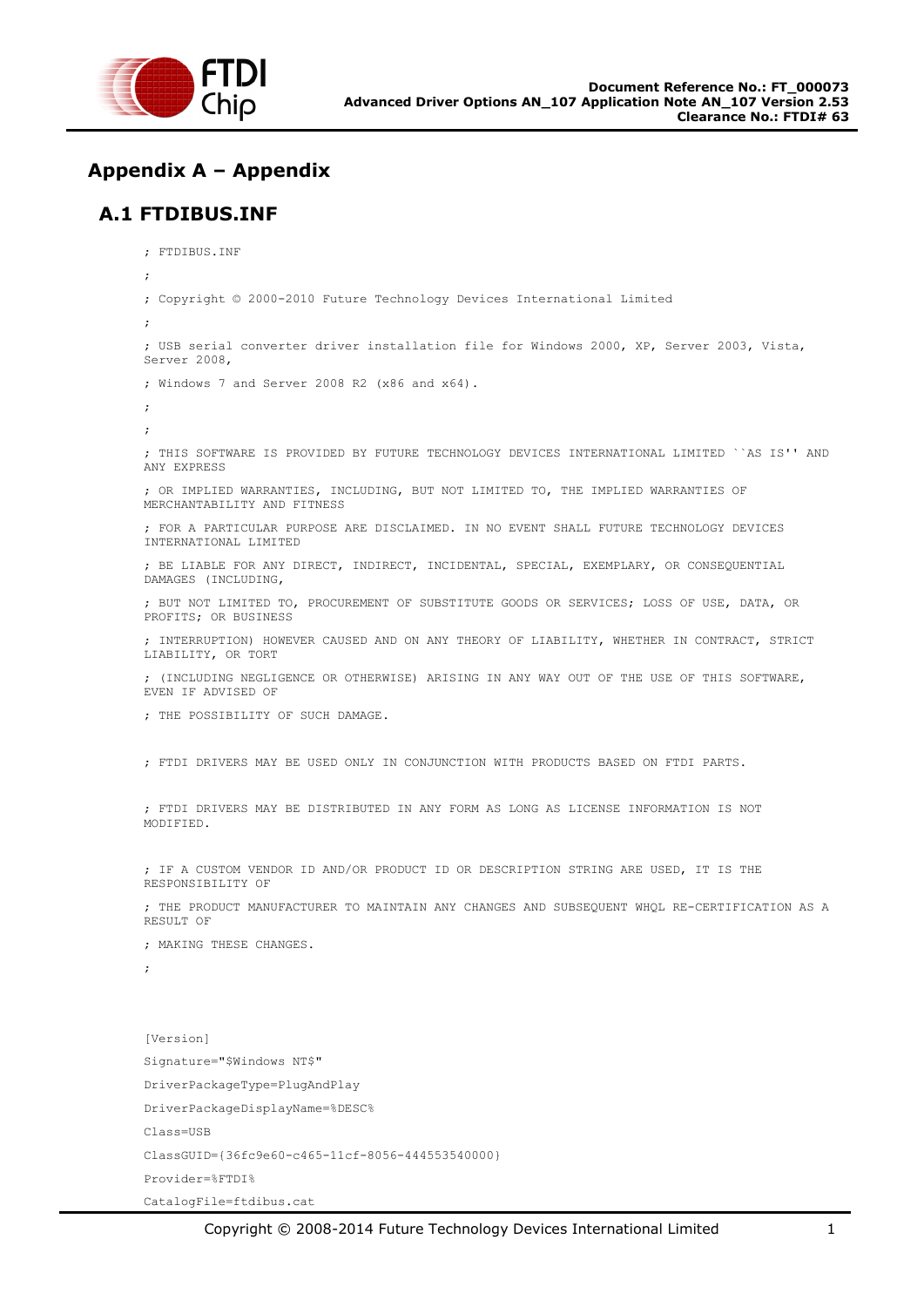

```
[FtdiHw.NTamd64]
%USB\VID_0403&PID_6001.DeviceDesc%=FtdiBus.NTamd64,USB\VID_0403&PID_6001
%USB\VID_0403&PID_6010&MI_00.DeviceDesc%=FtdiBus.NTamd64,USB\VID_0403&PID_6010&MI_00
%USB\VID_0403&PID_6010&MI_01.DeviceDesc%=FtdiBus.NTamd64,USB\VID_0403&PID_6010&MI_01
%USB\VID_0403&PID_6011&MI_00.DeviceDesc%=FtdiBus.NTamd64,USB\VID_0403&PID_6011&MI_00
%USB\VID_0403&PID_6011&MI_01.DeviceDesc%=FtdiBus.NTamd64,USB\VID_0403&PID_6011&MI_01
%USB\VID_0403&PID_6011&MI_02.DeviceDesc%=FtdiBus.NTamd64,USB\VID_0403&PID_6011&MI_02
%USB\VID_0403&PID_6011&MI_03.DeviceDesc%=FtdiBus.NTamd64,USB\VID_0403&PID_6011&MI_03
```

```
[FtdiHw]
%USB\VID_0403&PID_6001.DeviceDesc%=FtdiBus.NT,USB\VID_0403&PID_6001
%USB\VID_0403&PID_6010&MI_00.DeviceDesc%=FtdiBus.NT,USB\VID_0403&PID_6010&MI_00
%USB\VID_0403&PID_6010&MI_01.DeviceDesc%=FtdiBus.NT,USB\VID_0403&PID_6010&MI_01
%USB\VID_0403&PID_6011&MI_00.DeviceDesc%=FtdiBus.NT,USB\VID_0403&PID_6011&MI_00
%USB\VID_0403&PID_6011&MI_01.DeviceDesc%=FtdiBus.NT,USB\VID_0403&PID_6011&MI_01
%USB\VID_0403&PID_6011&MI_02.DeviceDesc%=FtdiBus.NT,USB\VID_0403&PID_6011&MI_02
%USB\VID_0403&PID_6011&MI_03.DeviceDesc%=FtdiBus.NT,USB\VID_0403&PID_6011&MI_03
```

```
[Manufacturer]
%Ftdi%=FtdiHw,NTamd64
```

```
[DestinationDirs]
FtdiBus.NT.Copy = 10,system32\drivers
FtdiBus.NT.Copy2 = 10,system32
FtdiBus.NTamd64.Copy = 10,system32\drivers
FtdiBus.NTamd64.Copy2 = 10,system32
FtdiBus.NTamd64.Copy3 = 10,syswow64
```
[SourceDisksFiles.amd64] ftdibus.sys =  $1$ , amd64 ftbusui.dll =  $1$ , amd64  $ftd2xx64.dl1 = 1,amd64$  $ftd2xx.dl1 = 1, i386$  $FTLang.D11 = 1, and64$ 

ftbusui.dll =  $1, i386$  $ftd2xx.dll = 1, i386$  $FTLang.D11 = 1, i386$ 

```
[SourceDisksNames]
1=%DriversDisk%,,,
```
[SourceDisksFiles] ftdibus.sys =  $1, i386$ 

DriverVer=07/12/2010,2.08.02

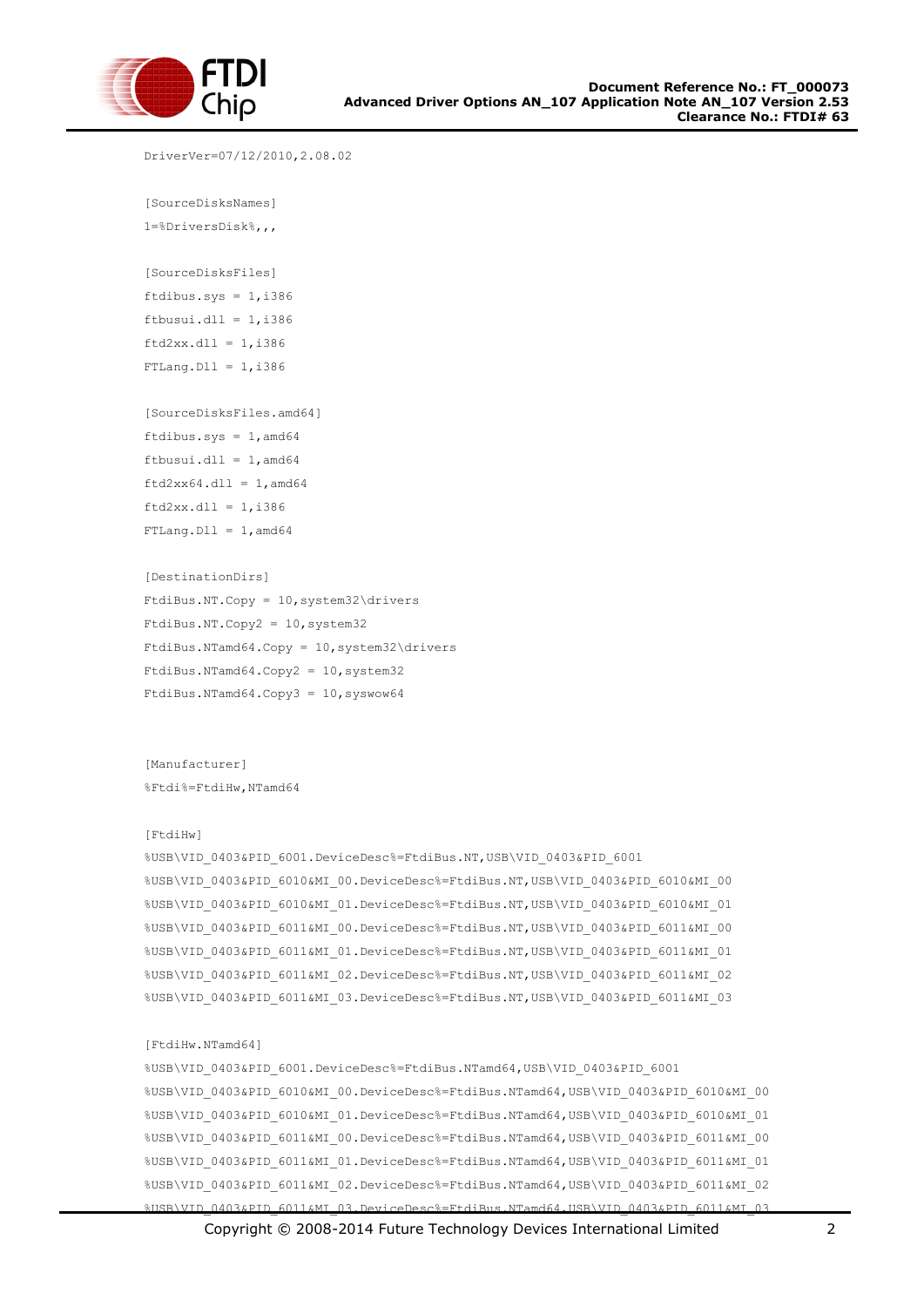

```
[ControlFlags]
ExcludeFromSelect=*
[FtdiBus.NT]
CopyFiles=FtdiBus.NT.Copy,FtdiBus.NT.Copy2
AddReg=FtdiBus.NT.AddReg
[FtdiBus.NTamd64]
CopyFiles=FtdiBus.NTamd64.Copy,FtdiBus.NTamd64.Copy2,FtdiBus.NTamd64.Copy3
AddReg=FtdiBus.NT.AddReg
[FtdiBus.NT.Services]
AddService = FTDIBUS, 0x00000002, FtdiBus.NT.AddService
[FtdiBus.NTamd64.Services]
AddService = FTDIBUS, 0x00000002, FtdiBus.NT.AddService
[FtdiBus.NT.AddService]
DisplayName = %SvcDesc%
ServiceType = 1; SERVICE KERNEL DRIVER
StartType = 3 ; SERVICE DEMAND START
ErrorControl = 1 ; SERVICE_ERROR_NORMAL
ServiceBinary = %10%\system32\drivers\ftdibus.sys
LoadOrderGroup = Base
AddReg = FtdiBus.NT.AddService.AddReg
[FtdiBus.NT.AddReg]
HKR,,DevLoader,,*ntkern
HKR,,NTMPDriver,,ftdibus.sys
HKR,, EnumPropPages32,, "ftbusui.dll, FTBUSUIPropPageProvider"
[FtdiBus.NT.AddService.AddReg]
;HKR,Parameters,"LocIds",1,31,00,00,00,32,00,00,00,00
;HKR,Parameters,"RetryResetCount",0x10001,50
[FtdiBus.NT.Copy]
ftdibus.sys
[FtdiBus.NT.Copy2]
ftbusui.dll
ftd2xx.dll
FTLang.dll
```
[FtdiBus.NTamd64.Copy]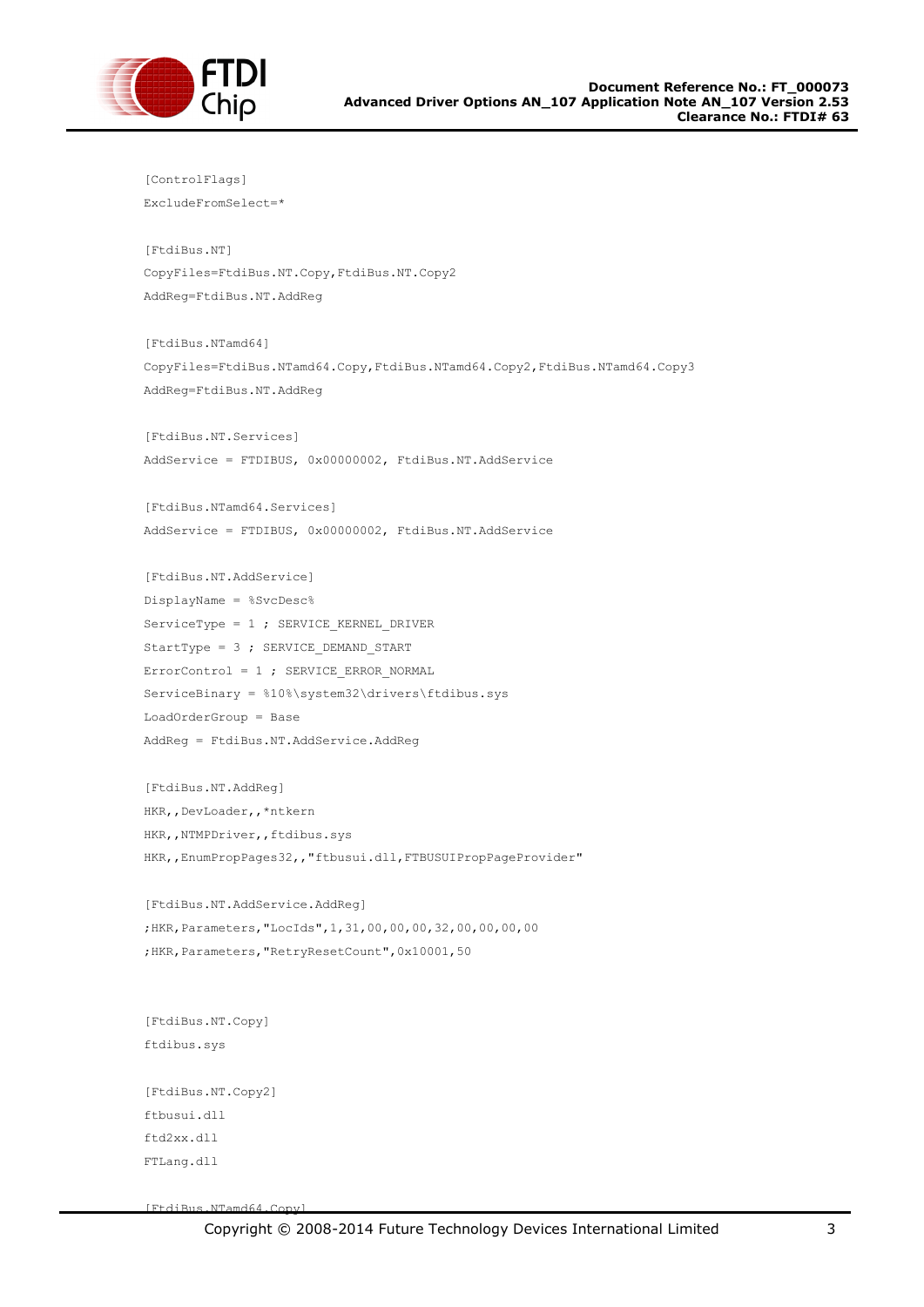

ftdibus.sys

```
[FtdiBus.NTamd64.Copy2]
ftbusui.dll
ftd2xx.dll,ftd2xx64.dll
FTLang.dll
```
[FtdiBus.NTamd64.Copy3] ftd2xx.dll

```
[Strings]
Ftdi="FTDI"
DESC="CDM Driver Package"
DriversDisk="FTDI USB Drivers Disk"
USB\VID_0403&PID_6001.DeviceDesc="USB Serial Converter"
USB\VID_0403&PID_6010&MI_00.DeviceDesc="USB Serial Converter A"
USB\VID_0403&PID_6010&MI_01.DeviceDesc="USB Serial Converter B"
USB\VID_0403&PID_6011&MI_00.DeviceDesc="USB Serial Converter A"
USB\VID_0403&PID_6011&MI_01.DeviceDesc="USB Serial Converter B"
USB\VID_0403&PID_6011&MI_02.DeviceDesc="USB Serial Converter C"
USB\VID_0403&PID_6011&MI_03.DeviceDesc="USB Serial Converter D"
SvcDesc="USB Serial Converter Driver"
ClassName="USB"
```
## <span id="page-37-0"></span>**A.2 FTDIPORT.INF**

```
; FTDIPORT.INF
; 
; Copyright © 2000-2010 Future Technology Devices International Limited
;
; USB serial port driver installation file for Windows 2000, XP, Server 2003, Vista, Server 
2008,
; Windows 7 and Server 2008 R2 (x86 and x64).
; 
; 
; THIS SOFTWARE IS PROVIDED BY FUTURE TECHNOLOGY DEVICES INTERNATIONAL LIMITED ``AS IS'' AND 
ANY EXPRESS 
; OR IMPLIED WARRANTIES, INCLUDING, BUT NOT LIMITED TO, THE IMPLIED WARRANTIES OF 
MERCHANTABILITY AND FITNESS
; FOR A PARTICULAR PURPOSE ARE DISCLAIMED. IN NO EVENT SHALL FUTURE TECHNOLOGY DEVICES 
INTERNATIONAL LIMITED
; BE LIABLE FOR ANY DIRECT, INDIRECT, INCIDENTAL, SPECIAL, EXEMPLARY, OR CONSEQUENTIAL 
DAMAGES (INCLUDING, 
; BUT NOT LIMITED TO, PROCUREMENT OF SUBSTITUTE GOODS OR SERVICES; LOSS OF USE, DATA, OR 
PROFITS; OR BUSINESS
; INTERRUPTION) HOWEVER CAUSED AND ON ANY THEORY OF LIABILITY, WHETHER IN CONTRACT, STRICT 
LIABILITY, OR TORT
; (INCLUDING NEGLIGENCE OR OTHERWISE) ARISING IN ANY WAY OUT OF THE USE OF THIS SOFTWARE, 
EVEN IF ADVISED OF
```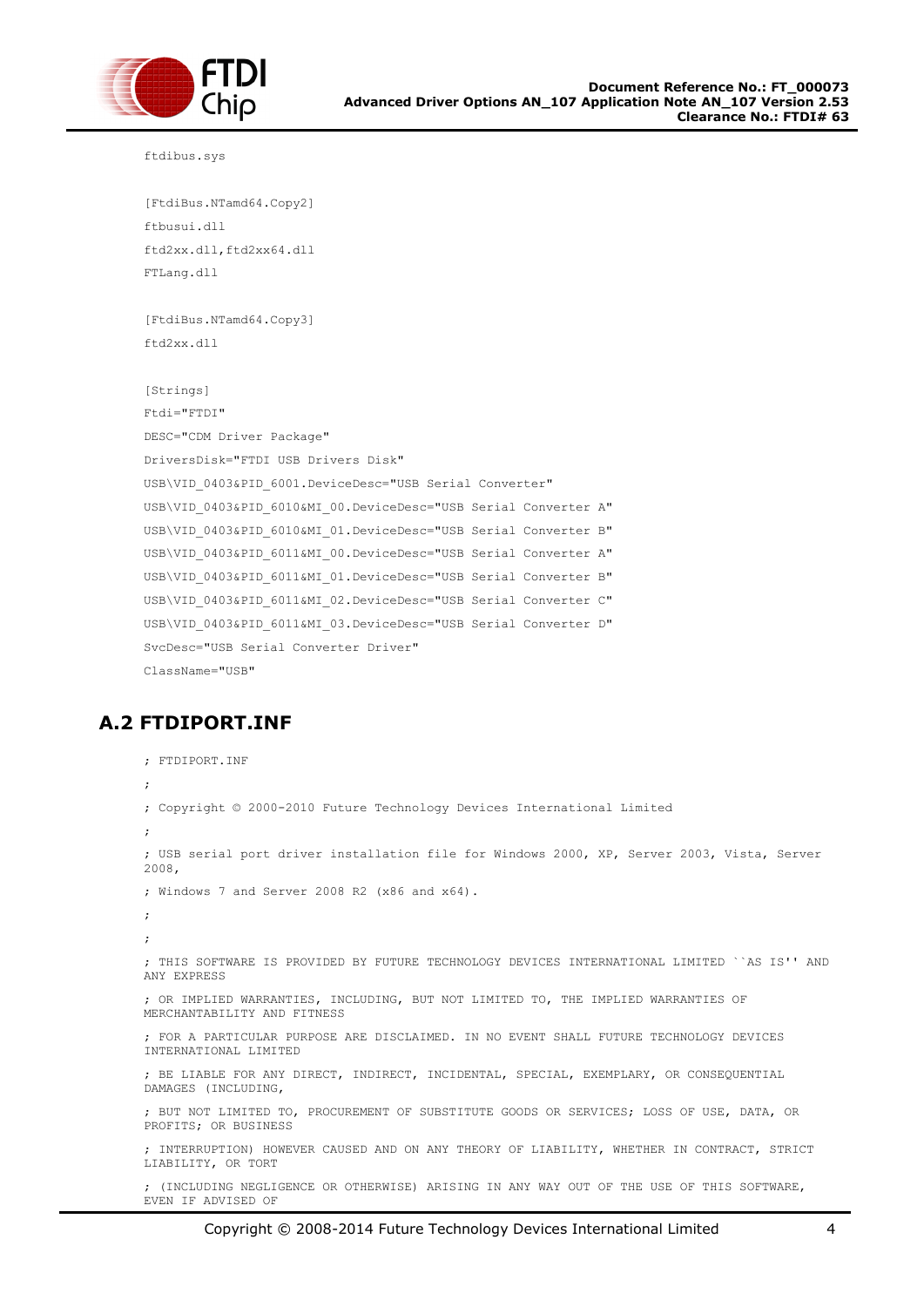

; THE POSSIBILITY OF SUCH DAMAGE.

; FTDI DRIVERS MAY BE USED ONLY IN CONJUNCTION WITH PRODUCTS BASED ON FTDI PARTS.

; FTDI DRIVERS MAY BE DISTRIBUTED IN ANY FORM AS LONG AS LICENSE INFORMATION IS NOT MODIFIED.

; IF A CUSTOM VENDOR ID AND/OR PRODUCT ID OR DESCRIPTION STRING ARE USED, IT IS THE RESPONSIBILITY OF

; THE PRODUCT MANUFACTURER TO MAINTAIN ANY CHANGES AND SUBSEQUENT WHQL RE-CERTIFICATION AS A RESULT OF

; MAKING THESE CHANGES.

;

[Version] Signature="\$Windows NT\$" DriverPackageType=PlugAndPlay DriverPackageDisplayName=%DESC% Class=Ports ClassGUID={4d36e978-e325-11ce-bfc1-08002be10318} Provider=%FTDI% CatalogFile=ftdiport.cat DriverVer=07/12/2010,2.08.02

[SourceDisksNames] 1=%DriversDisk%,,,

[SourceDisksFiles] ftser2k.sys=1,i386 ftserui2.dll=1,i386  $ftcserco.dl1 = 1, i386$ 

[SourceDisksFiles.amd64] ftser2k.sys=1,amd64 ftserui2.dll=1,amd64  $ftcserco.dl1 = 1$ , amd $64$ 

[DestinationDirs] FtdiPort.NT.Copy=10,system32\drivers FtdiPort.NT.CopyUI=10,system32 FtdiPort.NT.CopyCoInst=10,system32

[ControlFlags] ExcludeFromSelect=\*

[Manufacturer]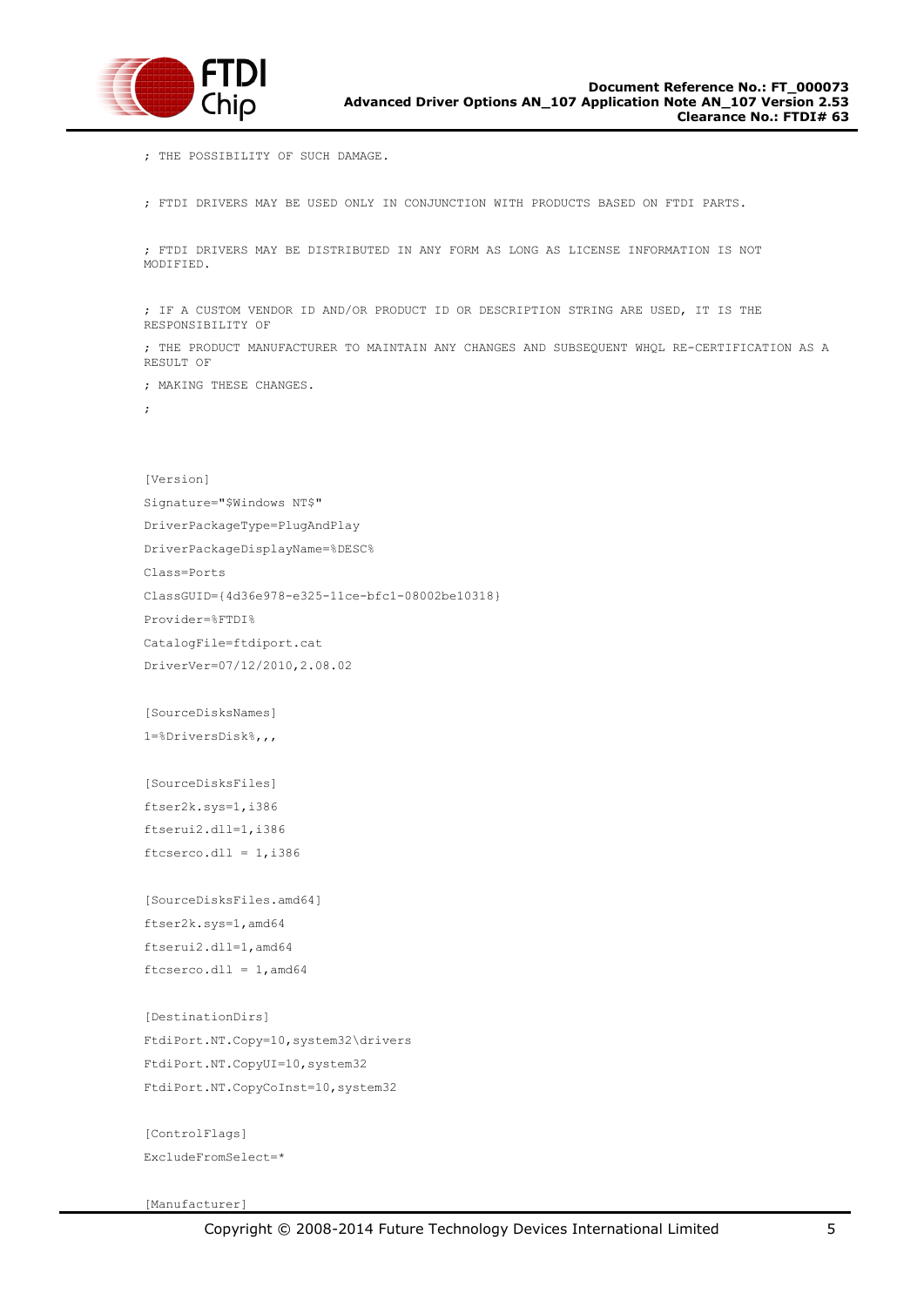

#### %FTDI%=FtdiHw,NTamd64

#### [FtdiHw]

```
%VID_0403&PID_6001.DeviceDesc%=FtdiPort.NT,FTDIBUS\COMPORT&VID_0403&PID_6001
%VID_0403&PID_6010.DeviceDesc%=FtdiPort.NT,FTDIBUS\COMPORT&VID_0403&PID_6010
%VID_0403&PID_6011.DeviceDesc%=FtdiPort.NT,FTDIBUS\COMPORT&VID_0403&PID_6011
```
#### [FtdiHw.NTamd64]

```
%VID_0403&PID_6001.DeviceDesc%=FtdiPort.NTamd64,FTDIBUS\COMPORT&VID_0403&PID_6001
%VID_0403&PID_6010.DeviceDesc%=FtdiPort.NTamd64,FTDIBUS\COMPORT&VID_0403&PID_6010
%VID_0403&PID_6011.DeviceDesc%=FtdiPort.NTamd64,FTDIBUS\COMPORT&VID_0403&PID_6011
```
#### [FtdiPort.NT.AddService]

| DisplayName             |  | $=$ $$SvcDesc$                                    |
|-------------------------|--|---------------------------------------------------|
| ServiceType             |  | $= 1$ ; SERVICE KERNEL DRIVER                     |
| StartType               |  | $= 3$ ; SERVICE DEMAND START                      |
|                         |  | $ErrorControl = 1$ ; SERVICE ERROR NORMAL         |
|                         |  | ServiceBinary = %10%\system32\drivers\ftser2k.sys |
| $LoadOrderGroup = Base$ |  |                                                   |

; -------------- Serenum Driver install section

[SerEnum\_AddService]

| DisplayName                        |  | = %SerEnum.SvcDesc%                       |
|------------------------------------|--|-------------------------------------------|
| ServiceType                        |  | $= 1$ ; SERVICE KERNEL DRIVER             |
| StartType                          |  | $= 3$ ; SERVICE DEMAND START              |
|                                    |  | $ErrorControl = 1$ ; SERVICE ERROR NORMAL |
| $ServiceBinary = 28 iserenum, sys$ |  |                                           |
| LoadOrderGroup = PNP Filter        |  |                                           |

[FtdiPort.NT.AddReg]

HKR,, EnumPropPages32,, "ftserui2.dll, SerialPortPropPageProvider"

[FtdiPort.NT.Copy] ftser2k.sys

[FtdiPort.NT.CopyUI] ftserui2.dll

[FtdiPort.NT.CopyCoInst] ftcserco.dll

```
[FtdiPort.NT]
CopyFiles=FtdiPort.NT.Copy,FtdiPort.NT.CopyUI
AddReg=FtdiPort.NT.AddReg
```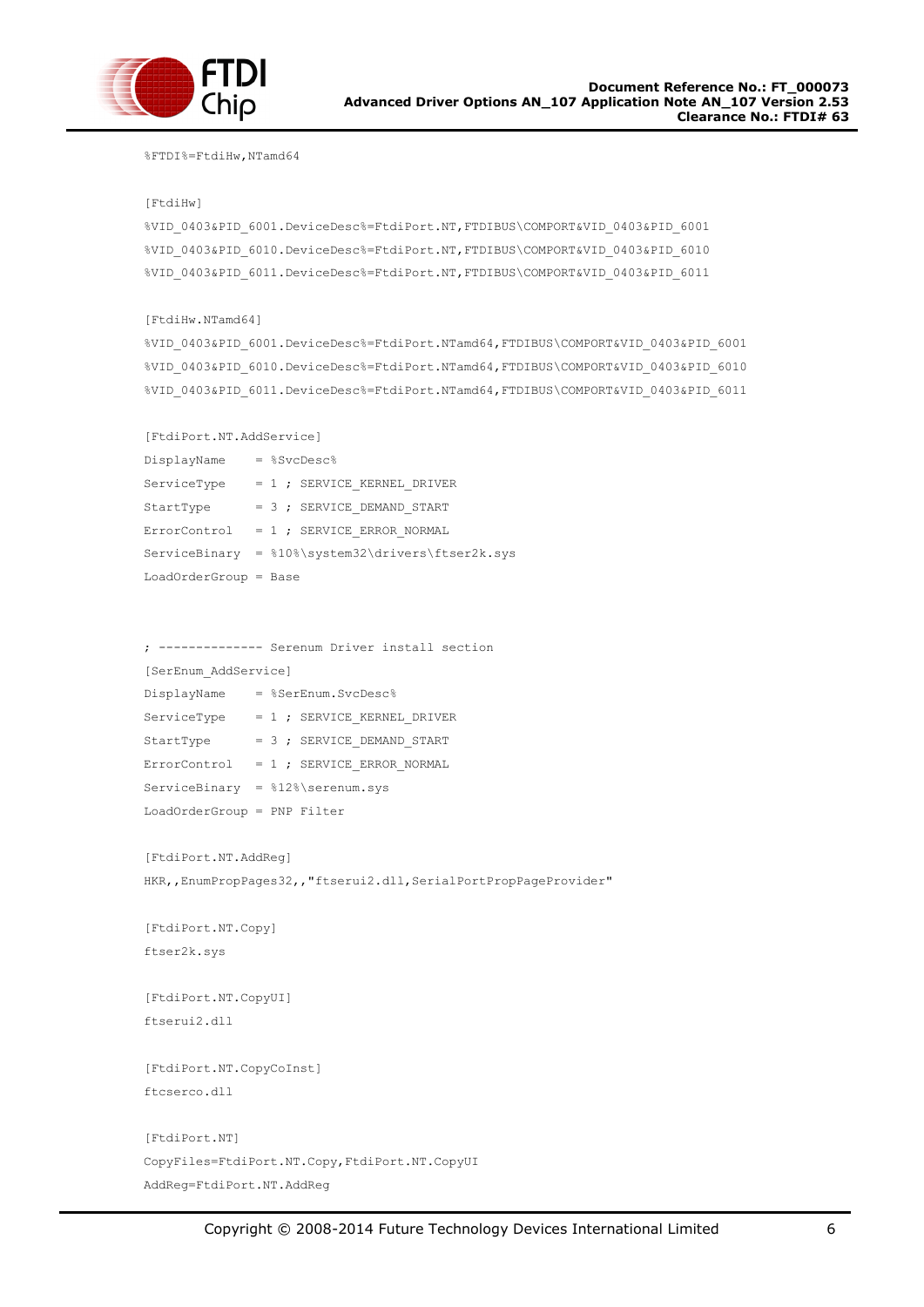

[FtdiPort.NTamd64] CopyFiles=FtdiPort.NT.Copy,FtdiPort.NT.CopyUI AddReg=FtdiPort.NT.AddReg

[FtdiPort.NT.HW] AddReg=FtdiPort.NT.HW.AddReg

[FtdiPort.NTamd64.HW] AddReg=FtdiPort.NT.HW.AddReg

[FtdiPort.NT.Services]

AddService = FTSER2K, 0x00000002, FtdiPort.NT.AddService AddService = Serenum, SerEnum AddService DelService = FTSERIAL

[FtdiPort.NTamd64.Services] AddService = FTSER2K, 0x00000002, FtdiPort.NT.AddService AddService = Serenum, SerEnum AddService DelService = FTSERIAL

[FtdiPort.NT.HW.AddReg] HKR,,"UpperFilters",0x00010000,"serenum" HKR,,"ConfigData",1,11,00,3F,3F,10,27,00,00,88,13,00,00,C4,09,00,00,E2,04,00,00,71,02,00,00, 38,41,00,00,9C,80,00,00,4E,C0,00,00,34,00,00,00,1A,00,00,00,0D,00,00,00,06,40,00,00,03,80,00 ,00,00,00,00,00,D0,80,00,00 HKR,, "MinReadTimeout", 0x00010001, 0 HKR,, "MinWriteTimeout", 0x00010001, 0 HKR,,"LatencyTimer",0x00010001,16

[FtdiPort.NT.CoInstallers] AddReg=FtdiPort.NT.CoInstallers.AddReg CopyFiles=FtdiPort.NT.CopyCoInst

[FtdiPort.NTamd64.CoInstallers] AddReg=FtdiPort.NT.CoInstallers.AddReg CopyFiles=FtdiPort.NT.CopyCoInst

[FtdiPort.NT.CoInstallers.AddReg] HKR,, CoInstallers32, 0x00010000, "ftcserco.Dll, FTCSERCoInstaller"

;---------------------------------------------------------------;

[Strings]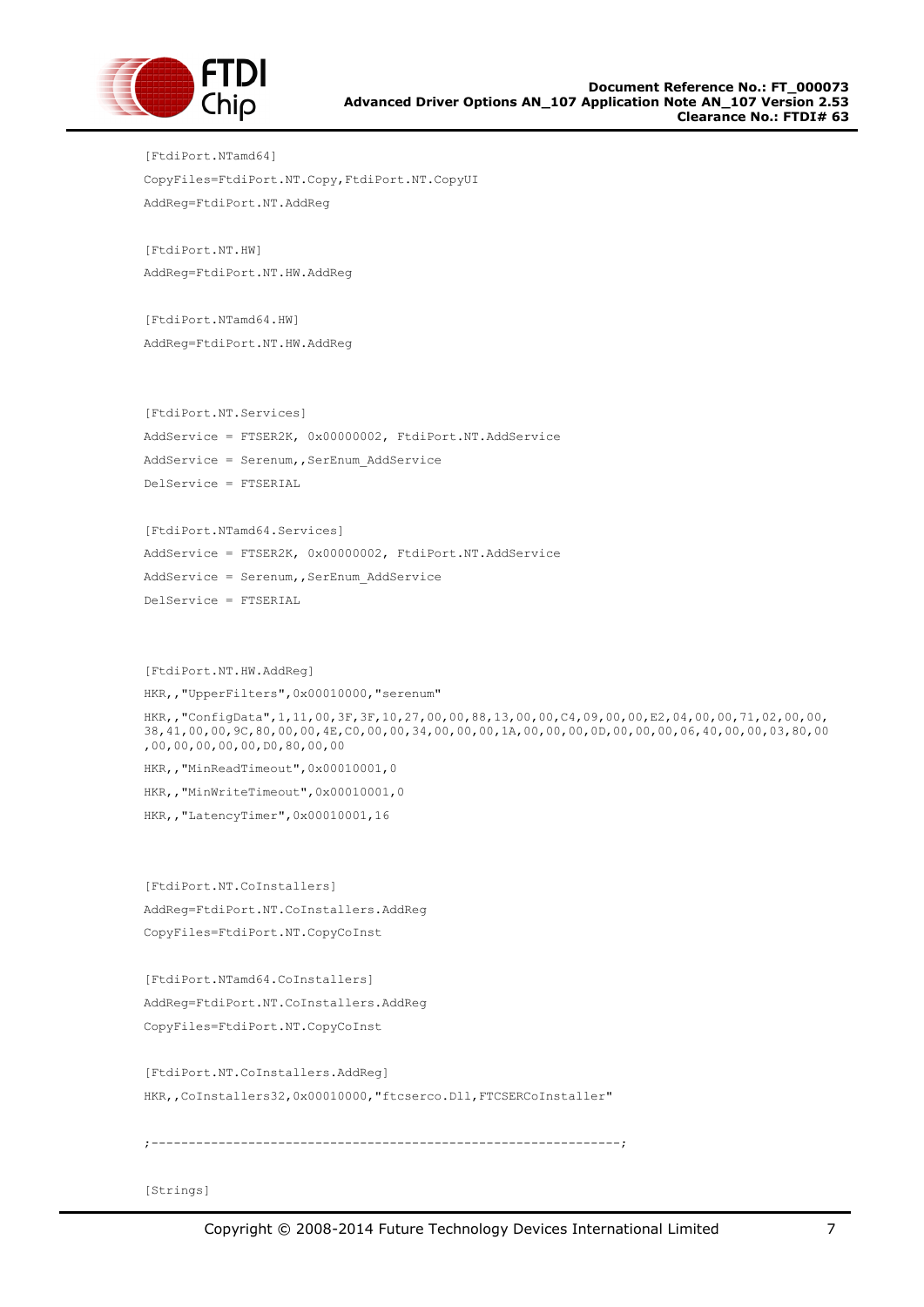

FTDI="FTDI" DESC="CDM Driver Package" DriversDisk="FTDI USB Drivers Disk" PortsClassName = "Ports (COM & LPT)" VID\_0403&PID\_6001.DeviceDesc="USB Serial Port" VID\_0403&PID\_6010.DeviceDesc="USB Serial Port" VID\_0403&PID\_6011.DeviceDesc="USB Serial Port" SvcDesc="USB Serial Port Driver" SerEnum.SvcDesc="Serenum Filter Driver"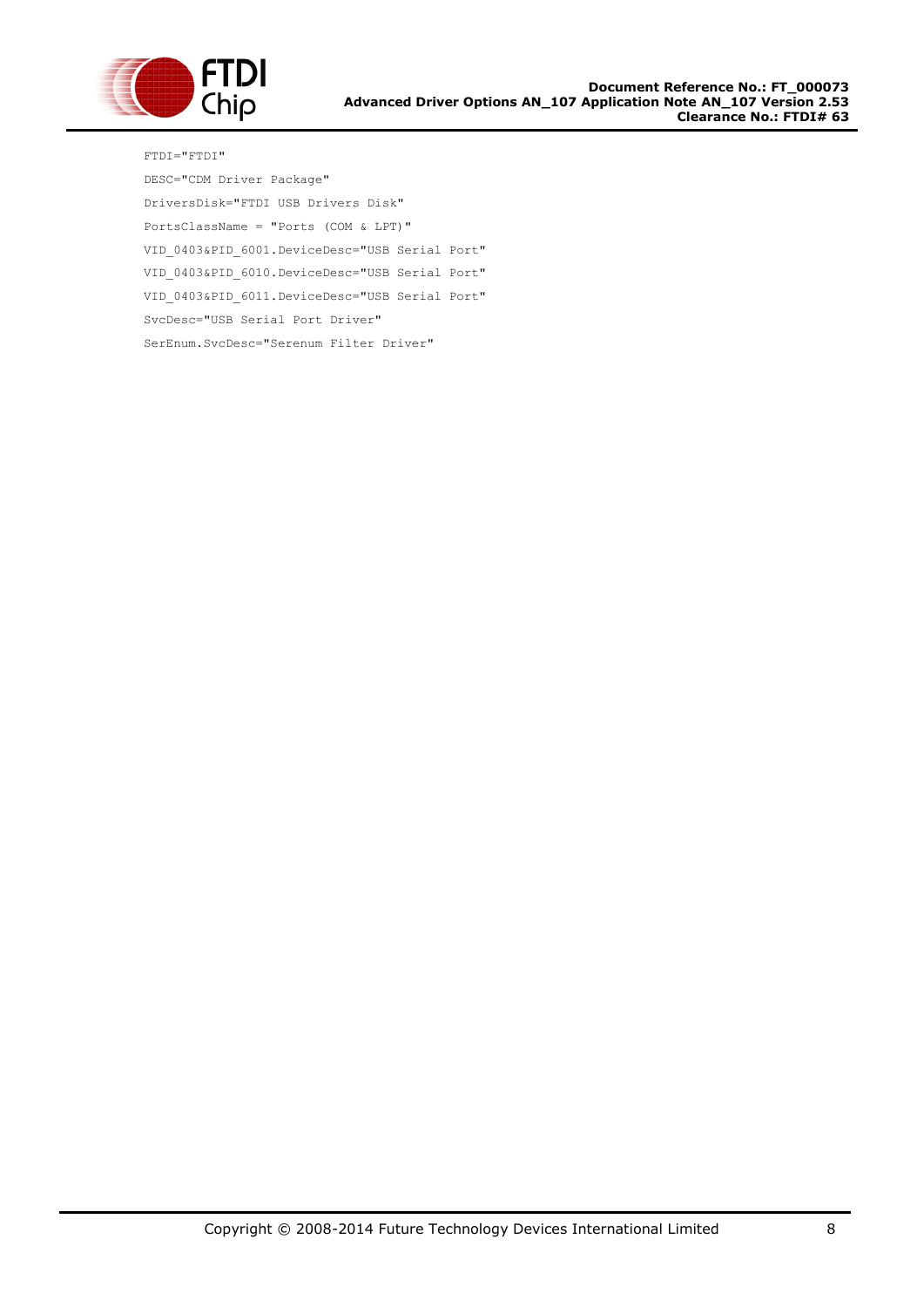

# <span id="page-42-0"></span>**Appendix B - Revision History**

| Document Title:         | AN_107 Advanced Driver Options         |
|-------------------------|----------------------------------------|
| Document Reference No.: | FT 000073                              |
| Clearance No.:          | FTDI#63                                |
| Product Page:           | http://www.ftdichip.com/FTProducts.htm |
| Document Feedback:      | <b>Send Feedback</b>                   |
|                         |                                        |
|                         |                                        |

| Version 1.00 | <b>Initial Release</b>                                                                                                                                                                                                                                                                                                                                                                                                                                                                         | January, 2005              |
|--------------|------------------------------------------------------------------------------------------------------------------------------------------------------------------------------------------------------------------------------------------------------------------------------------------------------------------------------------------------------------------------------------------------------------------------------------------------------------------------------------------------|----------------------------|
| Version 2.00 | Modified to reflect new driver model                                                                                                                                                                                                                                                                                                                                                                                                                                                           | June 2006                  |
|              | Screen shots updated for XP themes; DPInst references included                                                                                                                                                                                                                                                                                                                                                                                                                                 |                            |
| Version 2.10 | Amended Location IDs to include terminating 00 entry                                                                                                                                                                                                                                                                                                                                                                                                                                           | August 2006                |
| Version 2.20 | <b>Added Phantom Devices Section</b>                                                                                                                                                                                                                                                                                                                                                                                                                                                           | July 2007                  |
|              | Modified appendix entries for INF and INI files to reflect new driver<br>package for Vista (combined x86 and x64 package, no uninstaller<br>executable); Removed references to uninstaller and FTClean<br>(which uses the uninstaller) as no longer valid for Vista; Removed<br>references to power management tab and INF options - handled<br>automatically as of CDM 2.02.04.; Added a section on uninstalling<br>via Device Manager as is required by Vista; Updated USA office<br>address |                            |
| Version 2.3  | Referenced new application notes                                                                                                                                                                                                                                                                                                                                                                                                                                                               | August 2008                |
|              | Updated Vendor / Product ID sections to indicate removal of FTDI<br>default values                                                                                                                                                                                                                                                                                                                                                                                                             |                            |
|              | Added Changing Driver Priority section                                                                                                                                                                                                                                                                                                                                                                                                                                                         |                            |
|              | Changed Name                                                                                                                                                                                                                                                                                                                                                                                                                                                                                   |                            |
| Version 2.4  | Moved section "changing the driver priority" to a more                                                                                                                                                                                                                                                                                                                                                                                                                                         | Nov 2008                   |
|              | appropriate area. Changed document to AN_107.                                                                                                                                                                                                                                                                                                                                                                                                                                                  |                            |
|              | Updated company address                                                                                                                                                                                                                                                                                                                                                                                                                                                                        |                            |
| Version 2.5  | Updated INF entries to reflect the new FTDIPORT file format                                                                                                                                                                                                                                                                                                                                                                                                                                    | Aug 2010                   |
|              | Added documentation of new feature to specify initial index for                                                                                                                                                                                                                                                                                                                                                                                                                                |                            |
|              | co-installer (section 6.8). Updated contact info.                                                                                                                                                                                                                                                                                                                                                                                                                                              |                            |
| Version 2.51 | Corrected section 3, page 21.                                                                                                                                                                                                                                                                                                                                                                                                                                                                  |                            |
|              | Edited section 5.2 LocIds description                                                                                                                                                                                                                                                                                                                                                                                                                                                          | October 2010               |
| Version 2.52 | Corrected links on Page 7                                                                                                                                                                                                                                                                                                                                                                                                                                                                      | 29 <sup>th</sup> June 2011 |
| Version 2.53 | Added USB Selective Suspend.                                                                                                                                                                                                                                                                                                                                                                                                                                                                   | February 2014              |